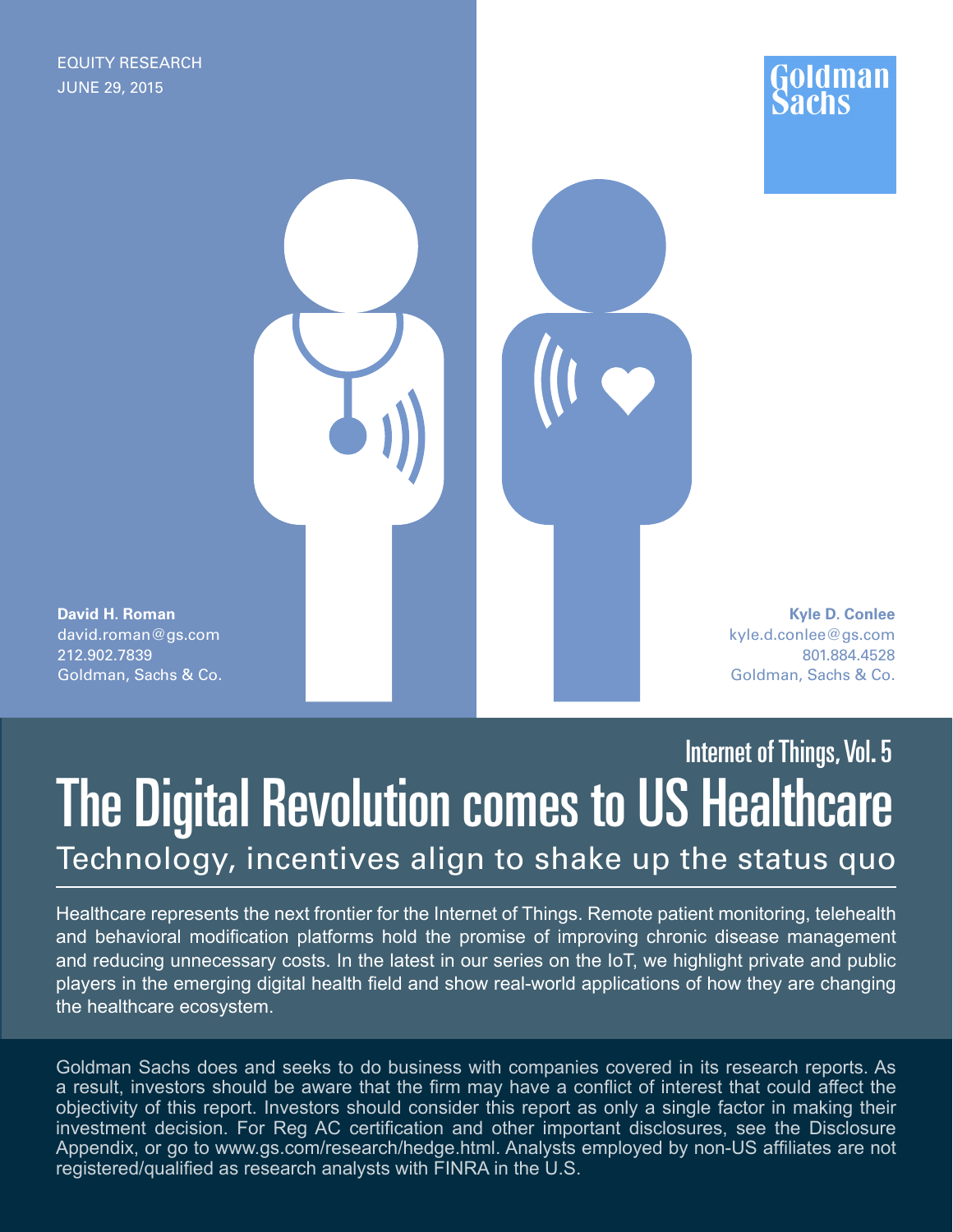## **Table of contents**

| <b>IoT: Unleashing the power of disruption on healthcare</b>       | 3  |
|--------------------------------------------------------------------|----|
| Setting the landscape: Defining the healthcare loT                 | 9  |
| Putting numbers to the potential economic impact of digital health | 12 |
| Why the current environment is primed for change                   | 14 |
| Adoption: Efficacy to trump major hurdles                          | 20 |
| Case study review                                                  | 24 |
| The future of healthcare under digital health adoption             | 35 |
| loT landscape across major healthcare companies                    | 41 |
| <b>Disclosure Appendix</b>                                         | 51 |

## **Authors**

| <b>Medical Technology</b> | <b>Healthcare Supply Chain and</b><br><b>Services</b> | <b>Life Science Tools and Diagnostics</b> | <b>European Capital Goods</b> |
|---------------------------|-------------------------------------------------------|-------------------------------------------|-------------------------------|
| David H. Roman            | <b>Robert P. Jones</b>                                | <b>Isaac Ro</b>                           | Daniela Costa                 |
| david.roman@gs.com        | robert.p.jones@gs.com                                 | isaac.ro@gs.com                           | daniela.costa@gs.com          |
| (212) 902-7839            | (212) 357-3336                                        | (212) 902-6393                            | +44(20)7774-8354              |
| lan Abbott                | <b>Adam Noble</b>                                     | Joel Kaufman                              |                               |
| lan.Abbott@gs.com         | adam.noble@gs.com                                     | joel.kaufman@gs.com                       |                               |
| +61(3)9679-1050           | (212) 902-6761                                        | (212) 357-3292                            |                               |
| <b>Kyle Conlee</b>        | Nathan Rich                                           | <b>Ryan Weikert</b>                       |                               |
| kyle.d.conlee@gs.com      | nathan.rich@gs.com                                    | ryan.weikert@gs.com                       |                               |
| (801) 884-4528            | (212) 357-2710                                        | (212) 357-4481                            |                               |

# **Public companies discussed in this report**

| <b>Company Name</b>                    | <b>Ticker</b> |
|----------------------------------------|---------------|
| Athenahealth Inc.                      | <b>ATHN</b>   |
| Cerner Corp.                           | <b>CERN</b>   |
| Castlight Health Inc.                  | CSLT          |
| CVS Health Corp.                       | <b>CVS</b>    |
| Illumina Inc.                          | <b>ILMN</b>   |
| McKesson Corp.                         | <b>MCK</b>    |
| <b>Allscripts Healthcare Solutions</b> | <b>MDRX</b>   |
| Medtronic plc                          | MDT           |
| Philips                                | PHG AS        |
| ResMed Inc.                            | RMD.AX        |
| Siemens AG                             | SIEGn.DE      |
| Walgreens Boots Alliance Inc.          | WBA           |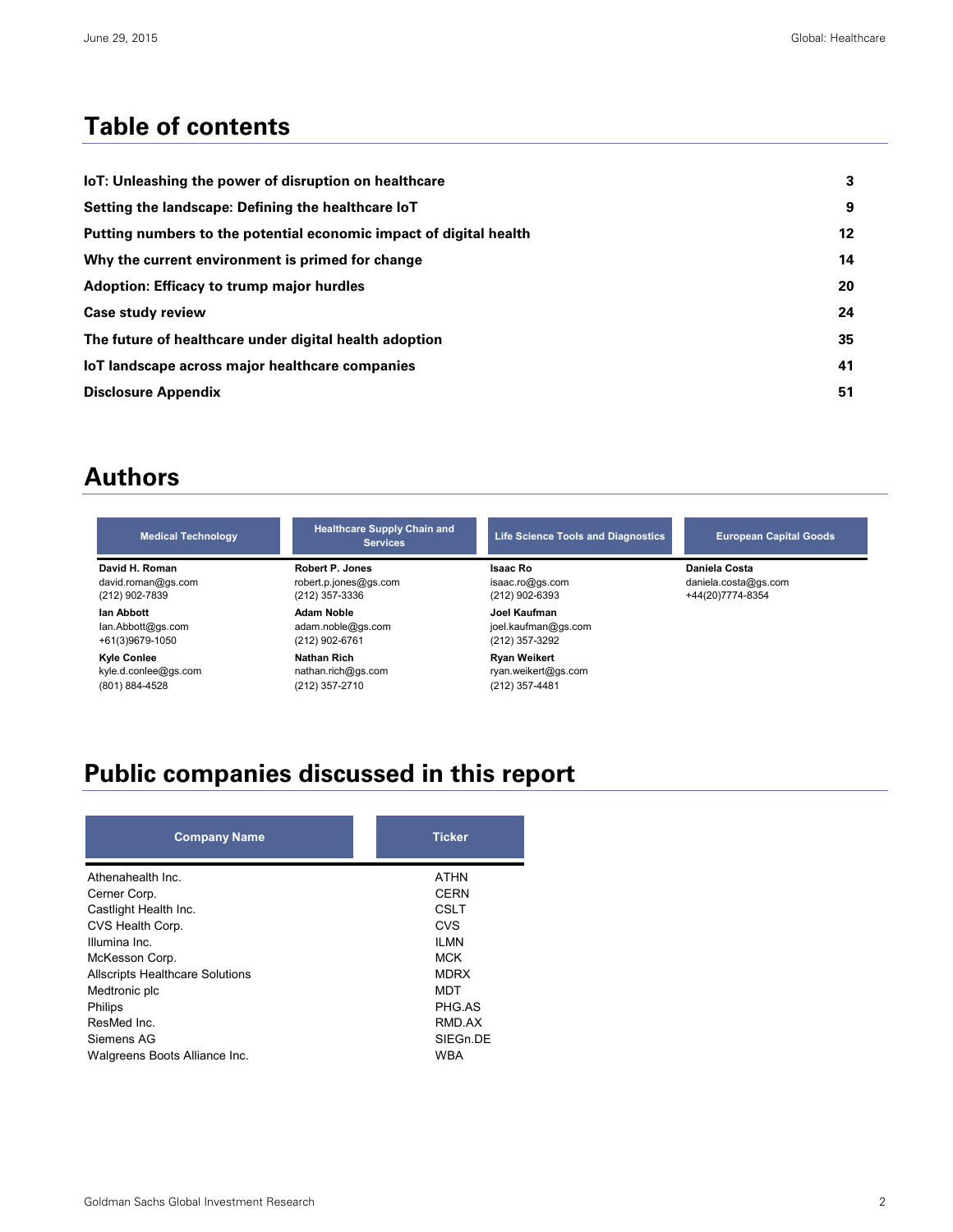## **IoT: Unleashing the power of disruption on healthcare**

The emerging field of connected or digital healthcare is rapidly becoming a reality and has the potential to wedge itself into a staid system that has been averse to change. This report aims to show that digital healthcare, though still in early stages of development, can revolutionize the healthcare industry by making diagnosis, treatment, and prevention widely accessible at a fraction of current costs. While we acknowledge that a host of challenges enshroud the development of digital health in complexity, changes in the healthcare reimbursement paradigm (shift to valuebased care from fee for service) alongside advancement in wireless technology have set the stage for significant industry disruption. Further, we focus on chronic disease management as a prime target to benefit from digital health adoption given the high cost (and alternative treatment options) associated with this patient population.

#### **Exhibit 1: Digital disruption in healthcare**

Digital health promises affordable, highly efficacious, and easily accessible patient solutions



Source: Goldman Sachs Global Investment Research

As part of the Goldman Sachs series to explore the Internet of Things (IoT), we delve into Healthcare IoT, the potential for disruption to the current US system, and the implications to major industry participants. Specifically, connected and digital health offer the most commercially viable potential to change the US healthcare economy as it is currently orchestrated, in our view. For purposes of our analysis, we have narrowed the scope of the healthcare IoT to a device that is connected via the Internet and informs clinical decision making. This excludes technologies that are simply information repositories and, while we recognize the importance of data collection, the power of IoT centers on bridging the digital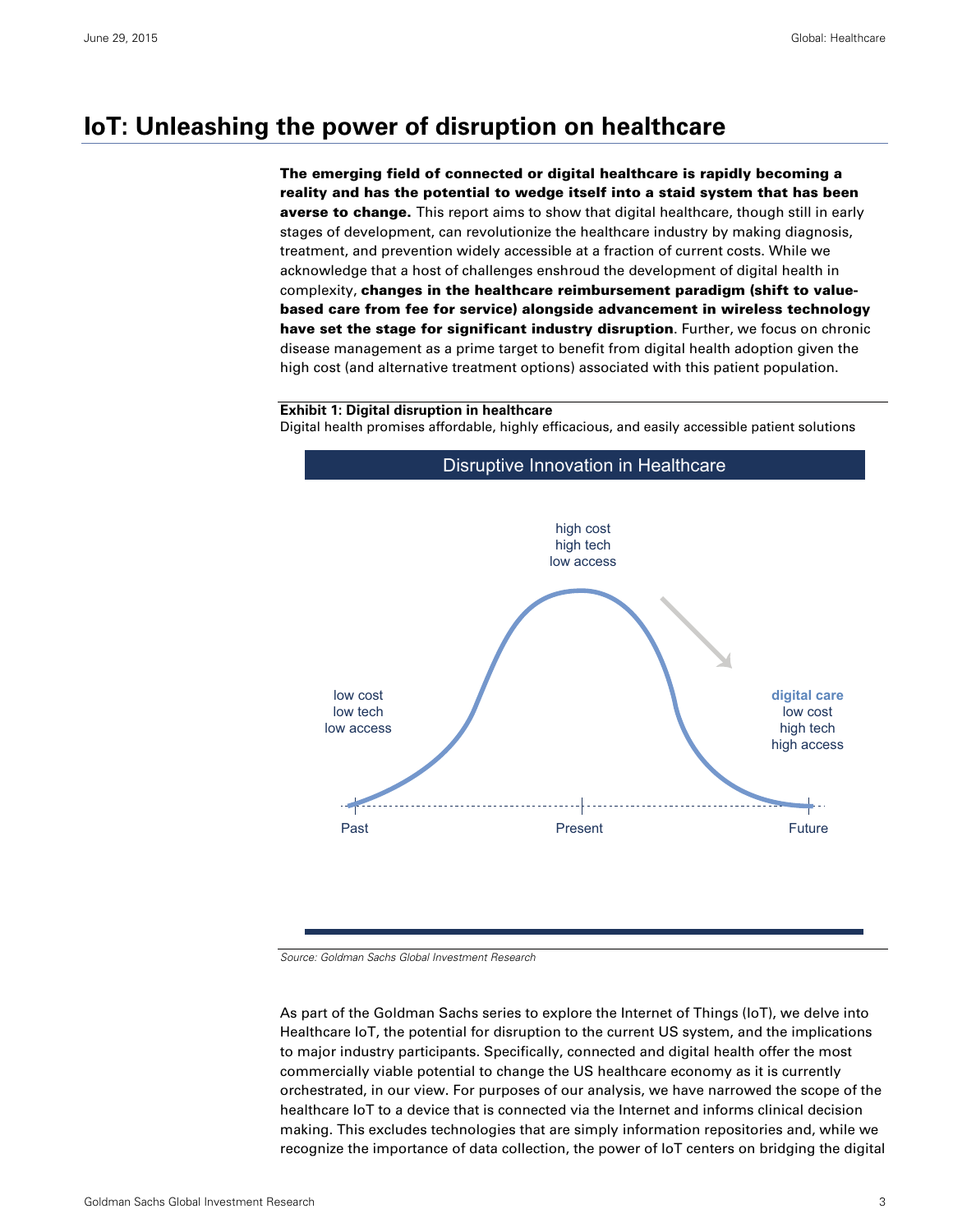and physical worlds to change physician and patient behavior. Therefore, we think the first wave of Healthcare IoT technologies that prove successful will be those that drive specific action to improve patient care and correspondingly reduce waste and cost.

Across the landscape of different technologies, we have divided the market into the following categories: (1) remote patient monitoring (RPM); (2) telehealth; and (3) **behavior modification.** In all of these segments, we have been able to establish a business and technology case for adoption as well as identify emerging (and established) healthcare companies that have developed intriguing platforms. From a clinical standpoint, chronic disease management sits at the bulls-eye of the healthcare cost challenge given that these conditions account for a large and growing proportion of overall spend (\$1.1 trillion annually, or one-third of total US healthcare expenditures), according to the National Medical Expenditures Panel Survey (MEPS). When dissecting chronic diseases, three areas comprise nearly 20% of category spend – heart conditions (predominantly congestive heart failure), asthma (COPD), and diabetes. Further, these disease states also represent the most fertile ground for digital health since data and modification of treatment paradigms have demonstrated improved patient outcomes, lower adverse events, and reduced costs.

Commercially, we forecast a near-term revenue total addressable market (TAM) of \$32.4 billion with 45% coming from remote patient monitoring; 37% from telehealth; and 18% from behavioral modification. Chronic disease management falls entirely in remote patient monitoring and accounts for the majority of our TAM projections. At present, we approximate that total revenue is in the several hundred millions with a wide range of company performance, ranging from as low as \$5 million to just under \$100 million. We acknowledge that the current profit pool is insignificant; however, advancements in technology and sweeping changes to the US healthcare operating environment make us confident in the path to adoption and future revenues.

| <b>Vertical</b>                  | Disease State                                                   | <b>Total Savings</b><br>Opportunity | Commercial<br>Opportunity |
|----------------------------------|-----------------------------------------------------------------|-------------------------------------|---------------------------|
| <b>Remote Patient Monitoring</b> | Heart Disease,<br>COPD/Asthma,<br>Diabetes,                     | $$200+$ billion                     | $~515$ billion            |
| Telehealth                       | Routine &<br><b>Psychological Care</b>                          | $$100+$ billion                     | $~512$ billion            |
| <b>Behavior Modification</b>     | Obesity, smoking<br>cessation, overall<br>lifestyle improvement | Indefinitely large                  | $~56$ billion             |

**Exhibit 2: Potential economic impact of HC IoT offerings by vertical** 

Source: Goldman Sachs Global Investment Research

Beyond the revenue opportunity associated with digital health technologies, potential systems savings represent a major incentive to adoption - we peg the total savings opportunity (TSO) at \$305 billion. When discussing these savings, we are referencing the dollars that we have calculated can be saved through digital health adoption. Taking this one step further, we have sought out to identify the amount of unnecessary/repetitive care or waste in annual US healthcare spending. As is the case with revenue, the vast majority of the opportunity resides in chronic disease management, where we estimate the potential savings could amount to \$200 billion, or 66% of our TSO.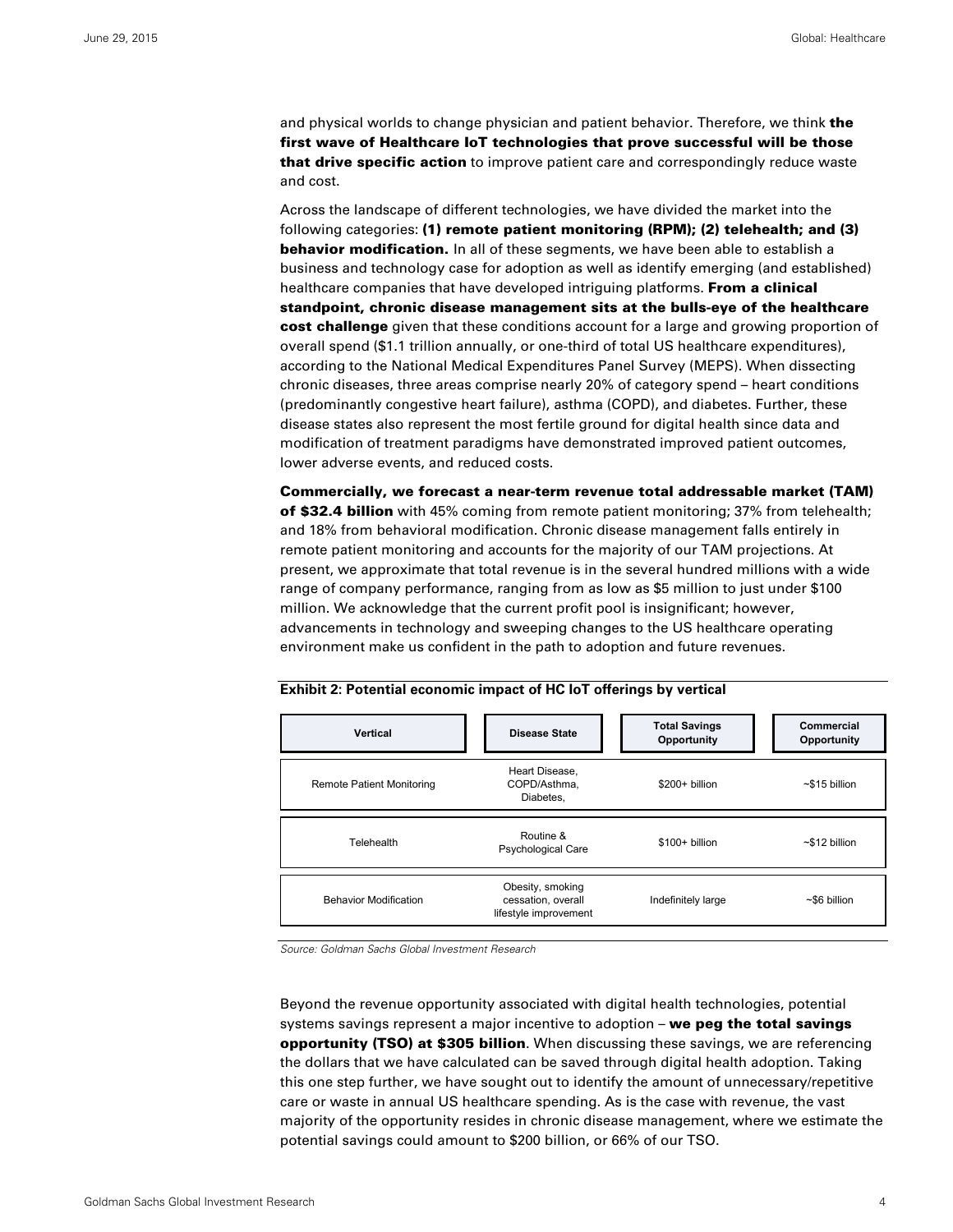Admittedly, these types of seismic shifts take time to materialize; however, we would caution the healthcare industry's largest incumbents not to take the threat of digital health lightly. When we started our analysis of the landscape last year, we held a skeptical view that wearables, implantables, and smartphone applications could ever have an impact on the already-established (albeit imperfect) US healthcare landscape. What has surprised us through conversations with physicians, major hospital networks, payors, and the start-up community has been the general willingness to explore digital health as a viable component in daily healthcare practice. In fact, we came across a number of large integrated delivery networks (IDNs) using remote monitoring and telemedicine to drive patient compliance, monitor developing conditions, and adjust treatment paradigms. These findings gave us confidence that digital health technology carries merit and is starting to find a place in larger systems, which could percolate throughout the system in the future.

## **Summary of key findings**

- (1) The advent of mobile and the advancement of sensors effectively allow for the miniaturization of medical equipment that formerly only a centralized **institution could afford.** In this way, we envision IoT enabling a hospital of the future based almost exclusively in "the cloud." While we recognize that the need for brick and mortar care facilities will never diminish entirely, we contend that the aim (and the eventual resolution) of the healthcare IoT movement is to completely dismantle the confined and restrictive healthcare system of today and replace it with the open and universally accessible care platform of tomorrow.
- (2) The current operating environment sets the stage for digital health to see **major uptake in the coming years.** Given the extent to which the adoption of digital health requires mentality and behavioral change, we think that the external environment needs to provide an incentive to break the current approach to care delivery and consumption. In the past, the US healthcare system has been supported by a third party payer system that incentivizes volumes. On a go forward basis, however, the system will be increasingly driven by outcomes with a greater percentage of the cost burdened by the individual consumer. Should this take hold, our due diligence suggests that digital health could be a solution to driving outcomesbased medicine (early detection, data analytics) and reducing absolute dollar cost to the consumer. One example is the number of Americans on high deductible health plans has increased from 8% in 2009 to 20% in 2014.
- (3) Technology has evolved to a point where sufficient clinical data exist to support adoption. The idea of digital health has percolated in the venture capital and academic physician community for years; however, most of the early developments have centered on consumer-type activities (Fitbit, Jawbone). Most of these technologies are oriented toward already-health conscious individuals and do not advance the efforts of chronic disease management or reduce the need for acute care hospital visits (primary targets for cost reduction). With the adoption of electronic medical records and integration with smartphone technology, wearable and implantable devices have reached a point where they can provide actionable data rather than simply a catalog of data. In addition, the technologies that are gaining traction offer ease of use as well as efficacy data that should drive broader adoption. Later in this report, we provide several detailed case studies that support our technology case and lend credibility to the future of digital health.
- (4) Stakeholders across the healthcare continuum are starting to accept and in some cases seek out - ways digital technologies can evolve care. From physicians to hospital administrators and patients, major constituents are looking for ways to engage with each other. Whether that is patients using smartphone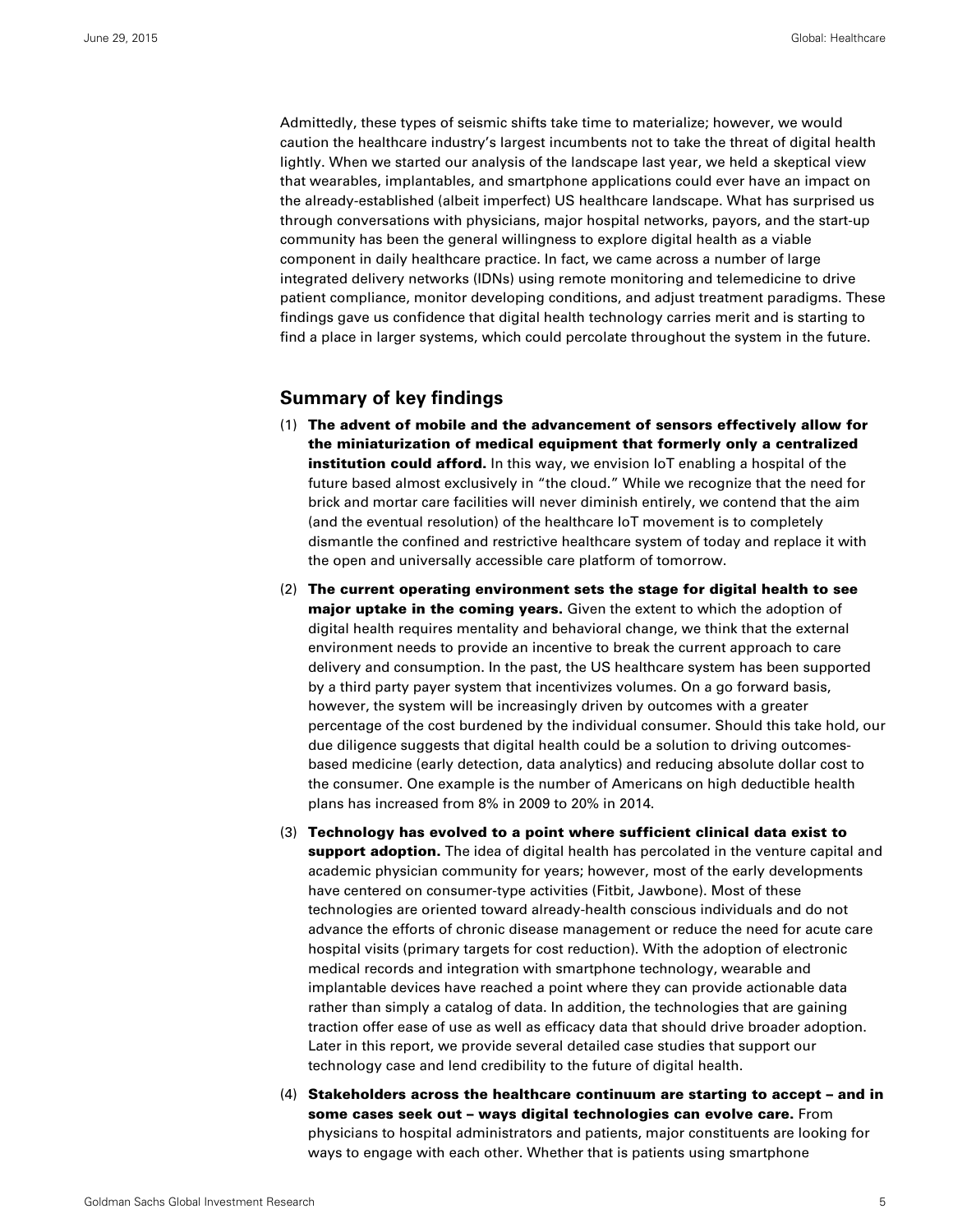applications to track a range of health metrics or physicians employing remote monitoring technologies to track data and modulate medication prescriptions, digital technology is gaining traction with key market participants. Importantly, what we have found to be different about the current technologies coming to market is an interplay among the physician, patient, and healthcare systems that has not been seen in the past. Earlier efforts around digital health have focused on information repositories or data collection applications but have not provided analytical value or actionable direction. The technologies we have identified in this report engage the entire community and thus drive tangible results.

(5) Large healthcare firms are starting to adopt digital technologies. Given the increased interest in digital health technologies from high profile physicians and integrated delivery networks (IDNs), some of the largest healthcare companies in the world are now making efforts to adopt digital health. Philips, Medtronic, and J&J are among a handful of mega-cap firms that have announced partnerships with either start-up companies or technology behemoths like IBM. Beyond these partnerships, certain industry participants like CVS Health are looking to completely evolve their business model to take advantage of the potential benefits digital health affords. In the case of the medical device and diagnostic companies, some might argue that accepting digital health is a "defensive" move; however, we think that these companies could be primed to benefit from this technological revolution should they find the right partners/technologies and effectively leverage distribution channels.

## **Implications to incumbent industry participants**

In the immediate-term, we do not expect the potentially disruptive force of digital health to change the status quo. Over time, however, we think that certain verticals within healthcare face risk of disintermediation without change. The ultimate question, in our view, becomes to what extent the different verticals within healthcare take advantage of digital health and IoT technology to improve their forward outlook.

Taking a look across the landscape, we summarize our view on digital health implications as follows (discussed in more detail later in this report):

- (1) Healthcare Services: We think the service side of healthcare (hospitals, managed care, HCIT) stands the most to gain from the adoption of digital health and IoT. Better patient management, streamlining the care continuum, reducing costly (and in some cases unnecessary) admissions all have the potential to improve the future economics for healthcare services. Keeping patients out of the hospital and in alternate care sites (the home, outpatient clinic) is already becoming a reality with providers highly focused on furthering this shift. We see digital health as a further enabler. Elsewhere in HC services, HCIT vendors should see increased adoption of systems as the portal/information backbone to data management, while managed care has the potential to realize lower chronic care burden.
- (2) Healthcare Products: Unlike healthcare services, the Product side could see both risk and upside potential to existing business structures. Risk would predominantly come from lower utilization rates and a moderation of volume growth rates. For example, surgical care (already an end-of-the-care continuum option) could get further deferred if patient self-management ends up slowing disease progression. This may reduce the need for high-intensity surgical intervention but could push out the timelines. On the other hand, we could see a scenario where the adoption of digital health creates new revenue streams (either through implants or service models) and improves diagnostic rates. Either way, we think that the products industry (namely Medical Devices & Diagnostics) needs to broaden its product development scope and partnership efforts (with the tech industry) to include digital health and IoT.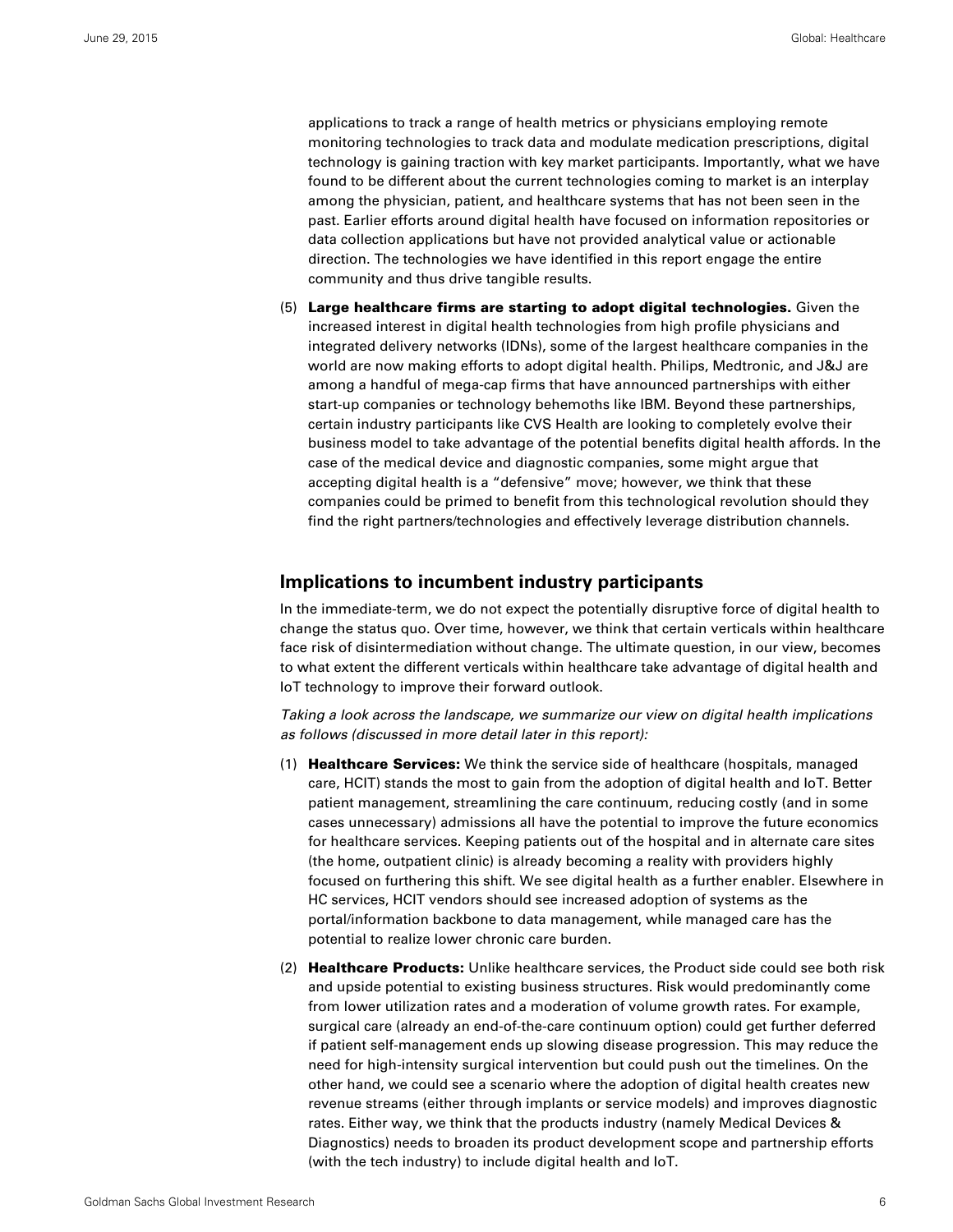# **Story in numbers**

## US HEALTH SPENDING VS. THE ECONOMY



US healthcare spending increased faster than GDP in all but 7 years from 1960 to 2010. (Page 14)

### CONSUMER BURDENING OF HEALTH COSTS

The proportion of the population enrolled in high deductible/ health savings plans **quintupled** from 2006 to 2014. (Page 16)



#### THE SHIFT TOWARDS FEE-FOR- VALUE



CMS hopes to link **50% of all Medicare payments** to value by 2018 (vs. 0% in 2011). (Page 17)

## CHRONIC DISEASE

Roughly 8 in 10 dollars spent on healthcare goes towards the **treatment of chronic disease**. (Page 15)



## DIGITALIZED DATA



94% of hospitals use **electronic medical records**  (EMRs). (Page 16)

## REGULATORY ENVIRONMENT



The FDA has cleared more than **100 mobile health apps** for medical use. (Page 21)

### PRIVATE INVESTMENT



Investment in private companies in the digital health sector **topped \$1 billion in 2014** (up from \$315 million in 2011). (Page 19)

## SENIOR CITIZENS AND MOBILE



**27% of Americans over the age of 65 use smartphones**. This compares with 54% ownership amongst the 50- 64 age bracket. (Page 19)

#### PREVENTABLE COSTS



We believe that widespread use of **digital therapies**  can drive \$300+ billion in healthcare system savings. (Page 13)

#### COMMERCIAL OPPORTUNITY



The **Healthcare IoT** can create a \$30+ billion market in the next decade. (Page 13)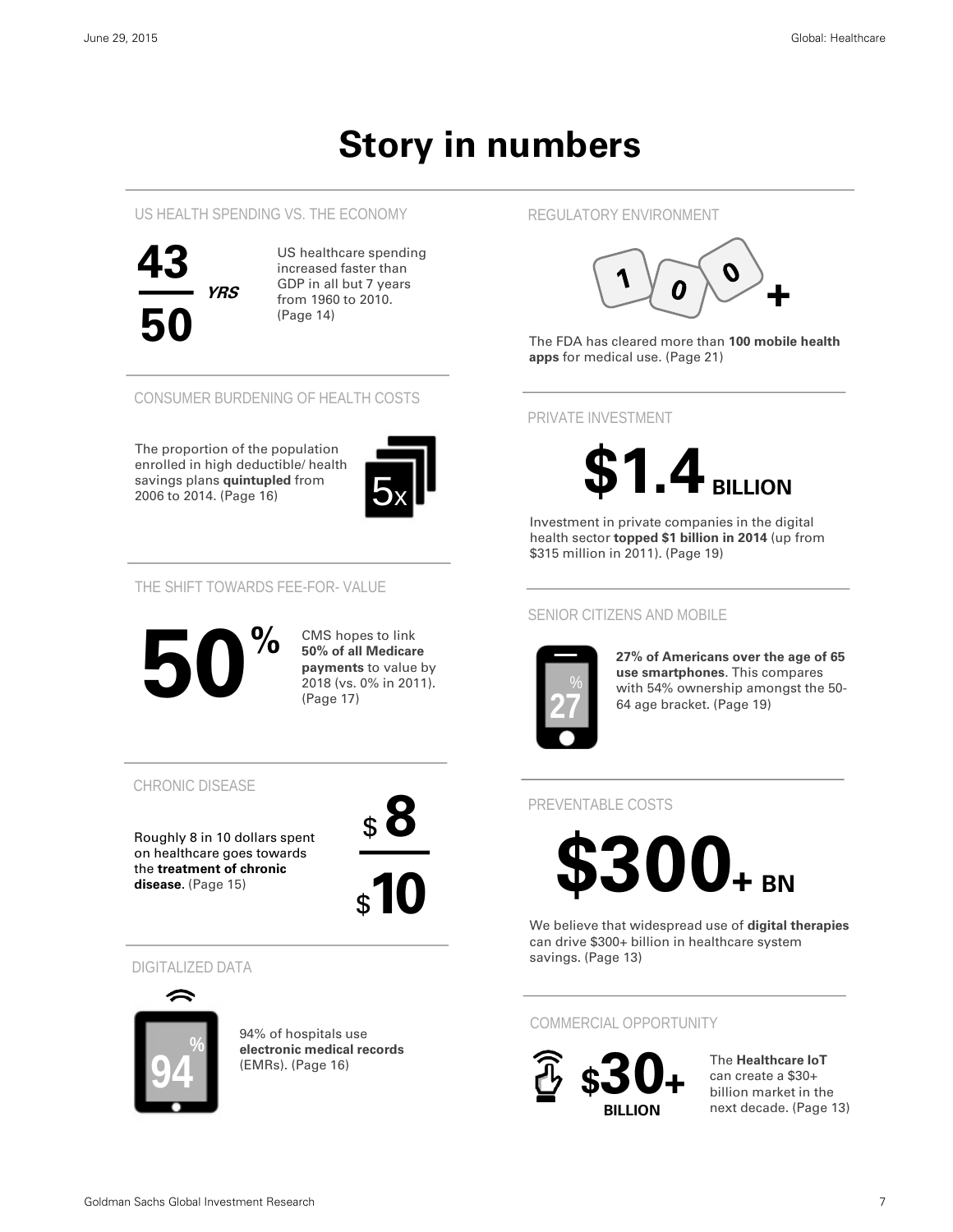## **Exhibit 3: Evolution of the hospital**

Centralized care facilities increase costs exponentially. Digital health enables the hospital of the future: in the home.



Source: Goldman Sachs Global Investment Research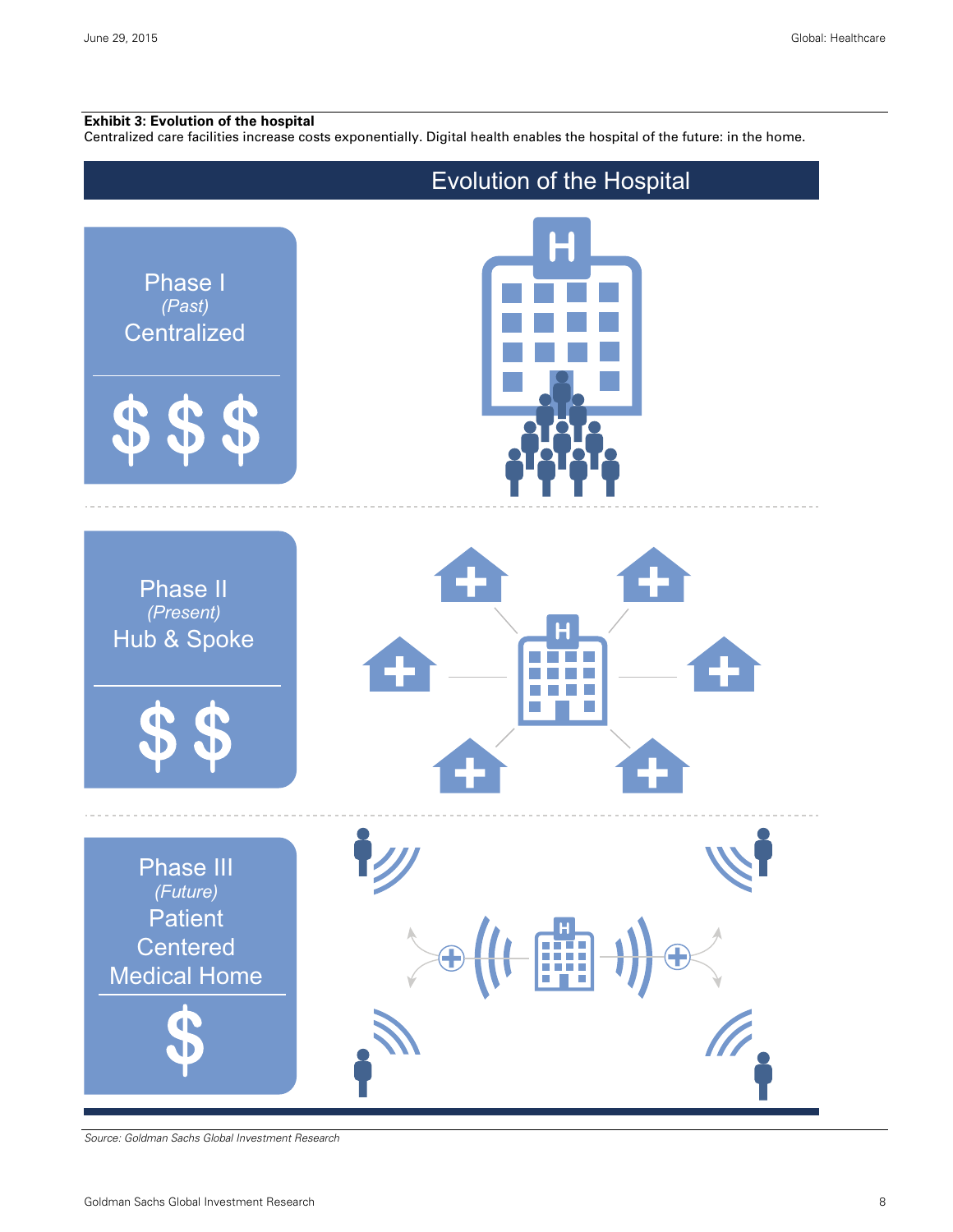## **Setting the landscape: Defining the healthcare IoT**

The internet of things is characterized by fairly straightforward inclusion and exclusion criteria: any object capable of transmitting data to the internet falls under the umbrella of the IoT. For the purposes of this report, however, we focus the scope of our discussion on the healthcare related devices that stand to disrupt the current standard of care. In light of our conviction that an increasingly consumer-facing healthcare system coupled with enhanced mobile technology can drive the provision of healthcare away from "brick and mortar" facilities to alternate care sites, we limit our analysis of the "HC IoT" to the products that aim at achieving that goal.

## Healthcare IoT: Platforms that create actionable patient data to aid in the treatment or prevention of diseases outside of the traditional care setting, drastically reducing costs in the process (also referred to as "digital health").

This framework necessarily eliminates an analysis of the various gadgets employed uniquely in hospitals that also can connect to the internet. While hospitals surely will employ wireless technologies – and these devices can undoubtedly enhance efficiency and patient outcomes in their own right – we believe that technologies routed in the standard system of care run counter to the disruptive potential of digital health (HC IoT). As such, we also attempt to conceptualize how the actualization of the IoT stands to shape healthcare and impact current incumbents.

Given that the digital health revolution cannot happen in just a few years, we narrow our purview to evaluating the factors that can push digital health beyond infancy in the next five to ten years. While we have come across a host of novel technologies that address a vast array of disease states – and more than a handful that seemingly border on science fiction – we have isolated several verticals that appear most viable in the near-term. Because the mission of digital health is to drastically reduce costs and improve care access, only a select few markets have the critical mass (high addressable patient populations) to produce substantial commercial revenues, in our view. We note that these verticals will likely converge, but for now we bracket the market into three categories:

- (1) Remote patient diagnostics and monitoring: Devices and applications that allow care providers to keep tabs on chronically ill, recently released, and overall "high-risk" patients (also referred to as remote patient management, or RPM).
	- **Examples:** Wearable patches that can diagnose heart conditions, sensors that monitor asthma medication intake and detect poor air quality, and glucose monitors that send diabetics' data straight to their smartphones.
- (2) Telehealth: Doctor access and advice, from outside the confines of an office visit.
	- **Examples:** Psychological counseling from a trusted therapist across the country, diagnosis and prescription writing in pediatrics without taking the entire family to the office, primary care physician visits.
- (3) Behavior modification: Platforms that help patients change their habits and adopt healthier lifestyles, with the primary aim of preventing illness and a clinically validated methodology of doing so (note that this excludes "general wellness/ fitness applications").
	- **Examples:** Diabetes prevention through digital weight loss coaching and smoking cessation.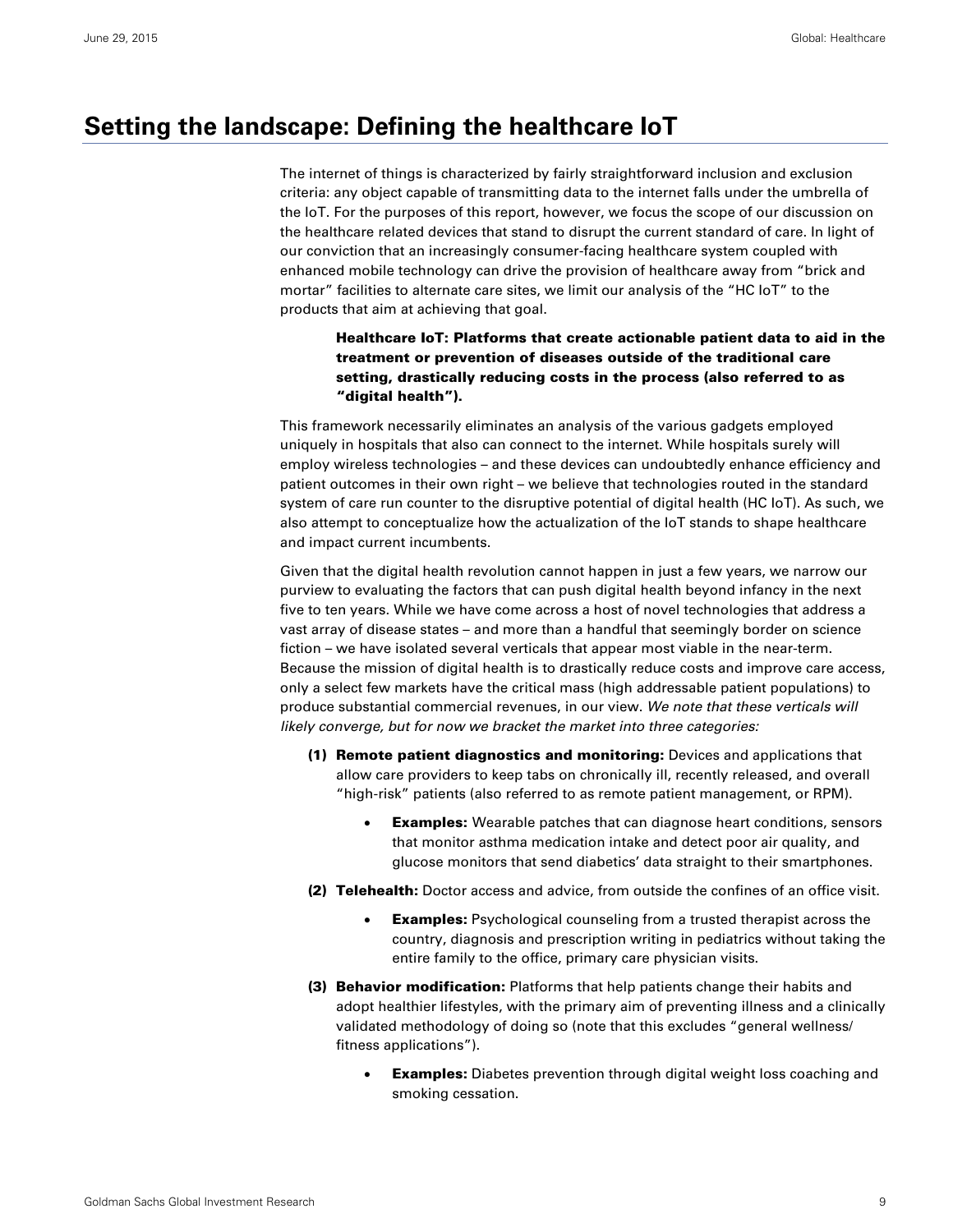## **IoT to gain scale via hybrid tech/healthcare partnerships and M&A**

From a commercial standpoint, digital health is the early stages of its growth curve. Most of the companies with sole dedication to the healthcare IoT are venture-backed start-ups that are currently trying to establish a product, brand, and revenue model. A number of larger technology companies (e.g., Apple, IBM) have entered the marketplace through internal efforts, the field of start-ups continues to growth, and an increasingly notable group of established healthcare companies now have digital health efforts (Cerner, J&J, Medtronic, DexCom). At this stage, each organization offers a different approach to their digital health businesses, and we think it is likely that there is room for multiple participants with different solutions – some companies are likely to focus on the provider/service side of the equation (data collection and analytics), while others will focus on products (wearables, implantables).

The degree to which we have seen partnerships emerge in the space elucidates the logistical difficulty of developing and successfully marketing comprehensive digital health solutions. On the "digital" side of the movement, our industry diligence suggests that the majority of healthcare incumbents cannot internally develop technology – and we believe that attempting to do so could prove an exercise in futility. When speaking about the digital health landscape with members of the venture capital community, they highlighted that the major difficulty in developing viable connected health businesses was simply finding teams that could integrate in-depth medical knowledge with computer programming ability.

From the "health" side, however, the medical industry houses the health research, "knowhow", and distribution when it comes to navigating a highly regulated and fragmented market. In spite of our belief that the technologies that work best should earn the highest degree of user adoption, we cannot ignore the underlying structure of the healthcare industry and its power to shape the trajectory of the IoT. Although we ultimately see the consumer choosing between various wireless health offerings, the doctor remains the most important part of the prescriptive process (for now). This is where the stranglehold that the incumbent industry players have on doctor/provider purchasing decisions could remain too entrenched to disrupt.

Given these dynamics, we find it unsurprising that healthcare companies have reached out to large-cap technology companies in search of development partnerships. In addition to cooperative agreements, both large-cap health and tech companies have made significant cross-industry acquisitions (IBM/Explorys and Medtronic/Corventis serve as recent examples). The sweet-spot for digital health development, it seems, consists of a matrix of entrepreneurs, traditional healthcare companies, and tech developers. Although we see the potential for digital health start-ups (many of which we have profiled in this report) to develop multi-billion-dollar markets for the products they have created, we believe it is more likely that they will be acquired by the incumbents for polishing and scaling.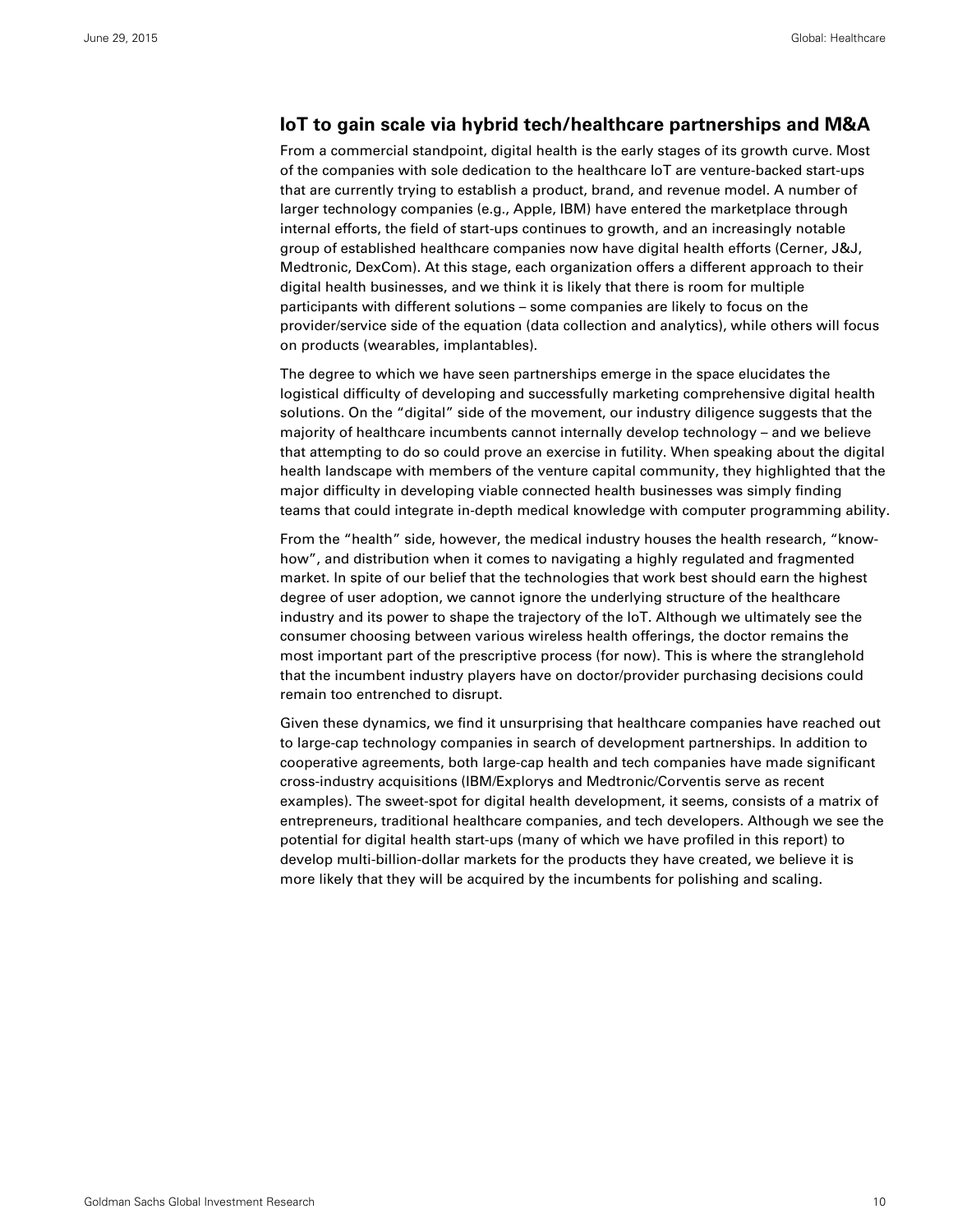## **Exhibit 4: A select list of private companies within digital health**

| Company                       | <b>Description</b>                                                                                                                  | <b>Vertical: Subsector/ Disease State</b>        |
|-------------------------------|-------------------------------------------------------------------------------------------------------------------------------------|--------------------------------------------------|
| <b>Agile Health</b>           | Text-messaging based coaching/support program to aid in self-care.                                                                  | Behavior modification: Smoking, Diabetes         |
| <b>Airstrip Technologies</b>  | Mobile platform that brings interoperability to a range of devices and data sets<br>and facilitates remote monitoring.              | RPM: General monitoring                          |
| <b>AliveCor</b>               | ECG attachment for smartphones for heart monitoring and arrhythmia diagnosis. RPM: AF diagnosis/ Outpatient Monitoring              |                                                  |
| <b>American Well</b>          | Virtual doctor visits                                                                                                               | Telehealth: Routine Care                         |
| <b>Biovotion</b>              | Wearable sensor to monitor a host of major vital signs                                                                              | RPM: General monitoring                          |
| Carena                        | Virtual doctor visits                                                                                                               | Telehealth: Routine Care                         |
| <b>DocBookMD</b>              | HIPAA secure information exchange between doctors                                                                                   |                                                  |
| <b>Doctor on Demand</b>       | Virtual doctor visits                                                                                                               | Telehealth: Routine Care                         |
| <b>EarlySense</b>             | In hospital solution for patient monitoring that surveils patients and allows for<br>early detection of significant deterioration.  | RPM: Critical care, elder care                   |
| <b>EveryMove</b>              | Fitness tracking company that partners with payers to incentivize healthier<br>behaviors and reduce population risk.                | Behavior modification: Wellness                  |
| Glooko                        | Diabetes management platform that allows patients to download glucose<br>readings to their smartphones and send it to their doctor. | <b>RPM: Diabetes</b>                             |
| <b>HealthPrize</b>            | Platform to spur medication adherence through gamification and incentives.                                                          | Behavior modification: Medication<br>adherence   |
| IHealthsense                  | General health monitoring for the elderly to help enable better homecare.                                                           | RPM: Elder care                                  |
| iRhythm                       | Wearable patch for high-yield, accurate arrhythmia diagnosis                                                                        | RPM: Arrhythmia diagnosis                        |
| <b>IAGNOSIS</b>               | Virtual doctor visit for the diagnosis of skin conditions.                                                                          | Telehealth: Dermatology                          |
| Independa                     | Platform to enable caregivers in the senior/assisted living and transitional care<br>management setting.                            | RPM: Elder care, transitional care<br>management |
| Keas                          | Wellness incentive platform to drive better population health outcomes.                                                             | Behavior modification: Wellness                  |
| Limeade                       | Employee engagement platform to improve the overall health of a population.                                                         | Behavior modification: Wellness                  |
| Livongo                       | Diabetes management app and monitor to empower patients with their own data<br>and improve self-care.                               | RPM: Diabetes                                    |
| <b>MDLive</b>                 | Virtual doctors visits                                                                                                              | Telehealth: Routine Care                         |
| Medable                       | Platform to help companies develop HIPAA compliant health applications and<br>catalogue data.                                       |                                                  |
| Omada Health                  | Weight-loss coaching platform to prevent diabetes on a population level.                                                            | Behavior modification: Obesity/diabetes          |
| <b>Propeller Health</b>       | Asthma/ COPD medication adherence and management                                                                                    | RPM: COPD/Asthma                                 |
| <b>Proteus Digital Health</b> | Ingestible sensor to track whether patients are taking medicine as prescribed.                                                      | RPM: Medication adherence                        |
| <b>Retrofit</b>               | Personalized weight loss coaching offered on a subscription basis.                                                                  | Behavior modification: Obesity                   |
| Scanadu                       | Personalized diagnostics: heart rate monitor and QR-code enabled, smartphone<br>based urinalysis.                                   | RPM: General monitoring                          |
| <b>Sotera Wireless</b>        | Wearable sensor to monitor a host of major vital signs                                                                              | RPM: General monitoring                          |
| <b>Stat Health Services</b>   | Virtual doctor visits                                                                                                               | Telehealth: Routine Care                         |
| <b>TelCare</b>                | Blood glucose meter connected to a smartphone to automatically track and<br>organize patient data.                                  | RPM: Diabetes                                    |
| <b>Vivify Health</b>          | Remote patient monitoring platform targeting a host of disease states, but with<br>an initial focus toward heart failure (HF)       | RPM: HF, other chronic conditions                |

Source: Industry data, compiled by Goldman Sachs Global Investment Research.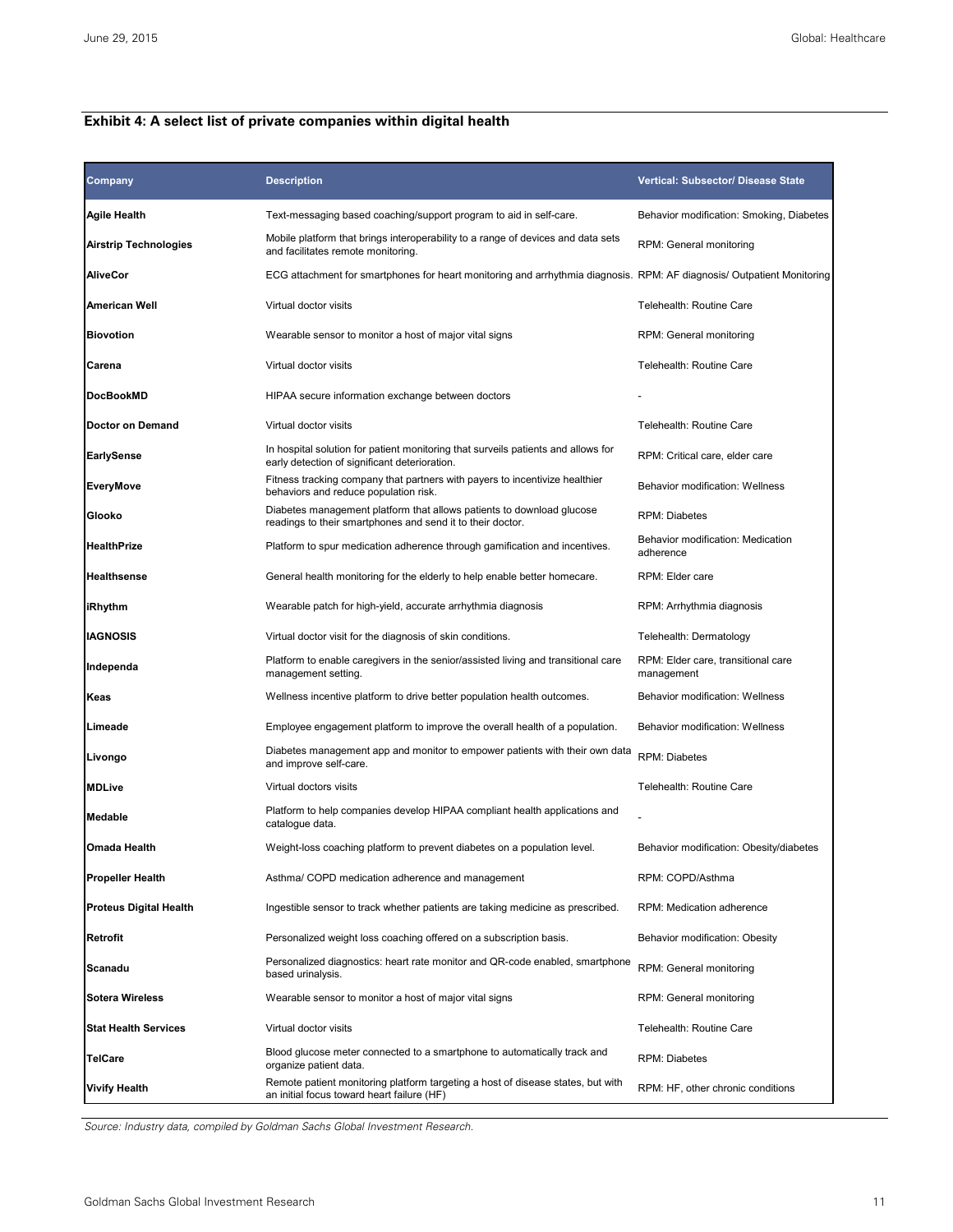## **Putting numbers to the potential economic impact of digital health**

According to the National Medical Expenditures Panel Survey (MEPS) of 2012, the annual spending on chronic diseases in the US equaled roughly \$1 trillion. Bringing this number current using CMS estimates for National Health Expenditure (NHE) growth, we estimate that, at present, the US spends over \$1.1 trillion to treat chronic disease annually (or 40% of US healthcare spending). Perhaps a better way to contextualize this number, however, is to exclude ancillary and indirect costs (such as administrative expenses, public health, research, and construction) from the total spend. Under this methodology, chronic disease management actually accounts for just over 80% of direct healthcare costs.

Given that about 35.4% of this spending, per the survey, comes from hospital inpatient and emergency room visits (theoretically preventable if remote patient management is properly administered), we view this portion of the expenditure (~\$400 billion) as the theoretical total savings opportunity. Because different chronic ailments may in fact have different levels of preventable spending (a monitoring device likely will not keep a dying heart failure patient out of the ER forever), we discount our initial savings opportunity by 50% to arrive at more tangible estimate for the total savings opportunity (TSO) – this equates to \$205 billion in present dollar spending.



2012; dark blue shading represents chronic disease



#### Source: National Medical Expenditures Panel Survey of 2012 (MEPS)

Beyond chronic disease management, savings from reducing the total number of standard office visits via telehealth could prove substantial. Our due diligence suggests that a virtual doctor visit could cut the cost of the average doctors' visit by over 75% (\$200 total cost on average) and that roughly half of all physician visits could be performed via a video conference platform (just over half a billion). Given the number of total annual doctor visits (roughly 1.2 billion, per our estimates) and the fact that some of them do require physical interaction, we estimate that the total potential savings from the use of telehealth technologies could exceed \$100 billion.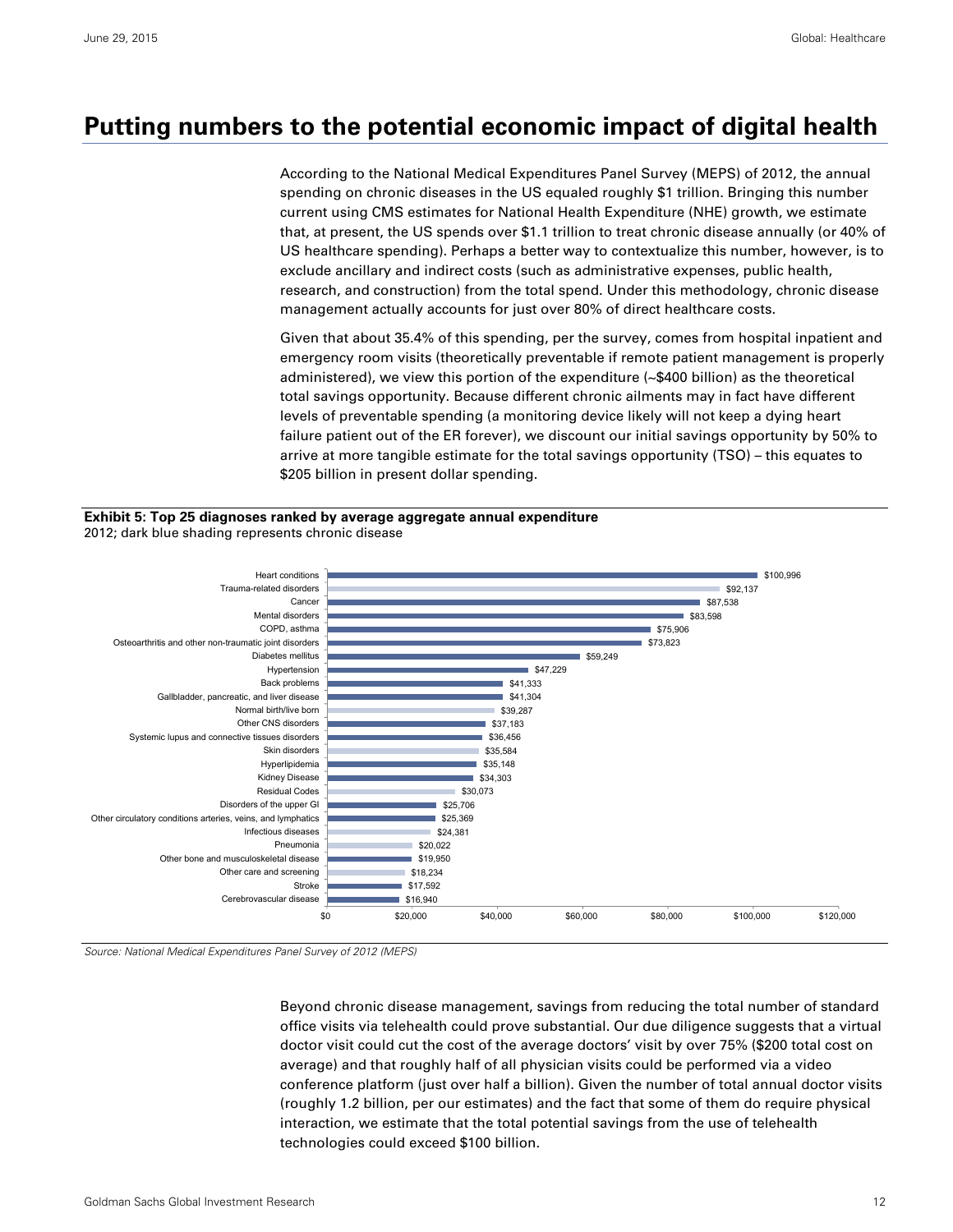In sum we quantify the outstanding "Total Savings Opportunity" (TSO) brought about by digital health to be ~\$305 billion (at 2015 chronic disease incidence levels). We expect the penetration of this number to ramp slowly given the early stage nature of these technologies, but have conviction that universal adoption of these systems can cause a significant reversal of trend in healthcare spending growth over time. This number excludes "behavior modification" platforms which stand to eliminate many chronic diseases in general, but on an extremely long term basis.

We build our "Total Addressable Market" (TAM) projection of \$32.4 billion in digital health sales as a sum of the most viable near-term opportunity sets (i.e., from the bottom-up). This TAM is comprised of \$15 billion in remote patient monitoring, \$12 billion in telehealth, and \$6 billion in behavioral modification. An important element of these assumptions is that we have isolated our analysis to the most prevalent and highest cost chronic diseases. The logic for this market segmentation rests in the fact that average selling prices (ASPs) are generally in the range of "several hundred dollars." Therefore, the size of the target patient populations need to be large in order to support the meaningful upfront capital investments needed to validate clinical outcomes and justify high-risk VC commitments. Continuing on that tact, we size telehealth (comprised of standard visits and psychological counseling services) as a \$12+ billion opportunity and behavior modification (centered on obesity) as a \$6 billion market. In the case study section later in the report, we detail the assumptions behind each component of our TAM build.

It is also important to note that our market sizing estimates represent what we view as a tangible and realistic near-term opportunity for the HC IoT (as we have defined it) and not a "blue sky" or bull case scenario. Framed quite simply, we have sized the market for products that have a targeted aim, a wide addressable market, an operable platform, and drive meaningful and clinically measurable patient outcomes. To caveat our market sizing exercise, we recognize that we exclude a substantial portion of the offerings that comprise the whole of "digital health" (namely consumer wearables, IT solutions, and data-analytics platforms). Each of the aforementioned, individually, could create multi-billion-dollar markets (Healthcare IT, broadly speaking, already has).



**Exhibit 6: The HC IoT's total addressable market** 





Source: Goldman Sachs Global Investment Research, 2012 MEPS Survey, CMS Source: Goldman Sachs Global Investment Research, 2012 MEPS Survey, CMS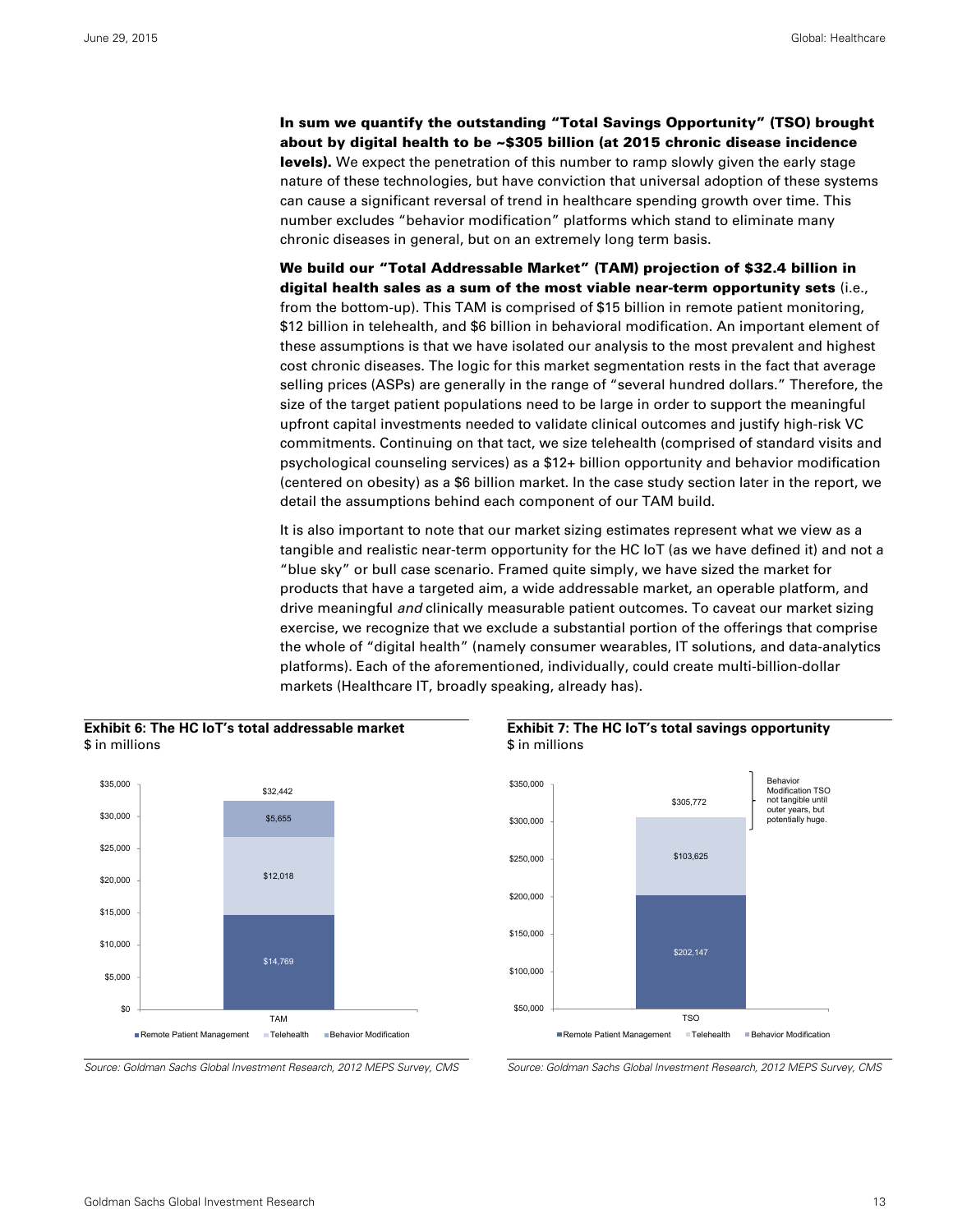## **Why the current environment is primed for change**

It has been well-established that US healthcare spending needs to come under control. The statistics tell the story in a very direct way – the US spends 18% of GDP on healthcare compared to 11% for Western Europe, 9% for Japan, and 5%-6% in key emerging markets. Even with the US's outsized healthcare expenditure, CMS expects growth in the category to outpace GDP for the next decade (the annual GDP growth rate only eclipsed that of National Healthcare Expenditure in just seven years between 1960 and 2010). Perhaps more importantly, if results were defined as reduced incidence of chronic disease and longer life expectancy, the US would rank toward the very bottom of the industrialized world. With that said, most observers (financial community, general public) would consider the US healthcare system to be quite innovative with the development of new technologies (drugs, devices, genomics) having been a major source of growth the past several decades. We are not advancing a view that none of these innovations have created value for the healthcare system, but rather that the US healthcare system appears to foster an interesting dichotomy: constant innovation, yet no real change.

#### **Exhibit 8: National Health Expenditure (NHE)**  Aggregate spending, \$ millions, adjusted for inflation





**Exhibit 9: Average GDP growth vs. NHE growth**  2015E-2020E



When thinking about "change" in this context, we look to other technology-based industries where efficiency and outcomes have improved over time. The personal computer, cell phone, automobile, and Internet sectors all represent prime examples. Years of technological evolution have globalized these industries, provided access to a broader population, and changed the way many industries conduct business. At the same time, these industries have proven catalysts for positive change – ranging from making businesses more efficient, allowing consumers to manage their personal lives from their pockets, and driving an equalizing economic force in emerging markets. In the technology industry, distinct factors that have supported disruptive innovation include the need to cater to a discerning consumer customer as well as competition in the case of business-tobusiness categories.

For healthcare, the dynamics are quite different. In this report, we will talk about the "status quo" in US healthcare. For simplicity's sake, we define the "status quo" in healthcare as the current operating environment under which new technologies (drugs, devices) are developed by one vertical (the "product" side of healthcare) and funded or delivered by a third party such as insurance companies, hospitals, and the US government (the "service" side of healthcare).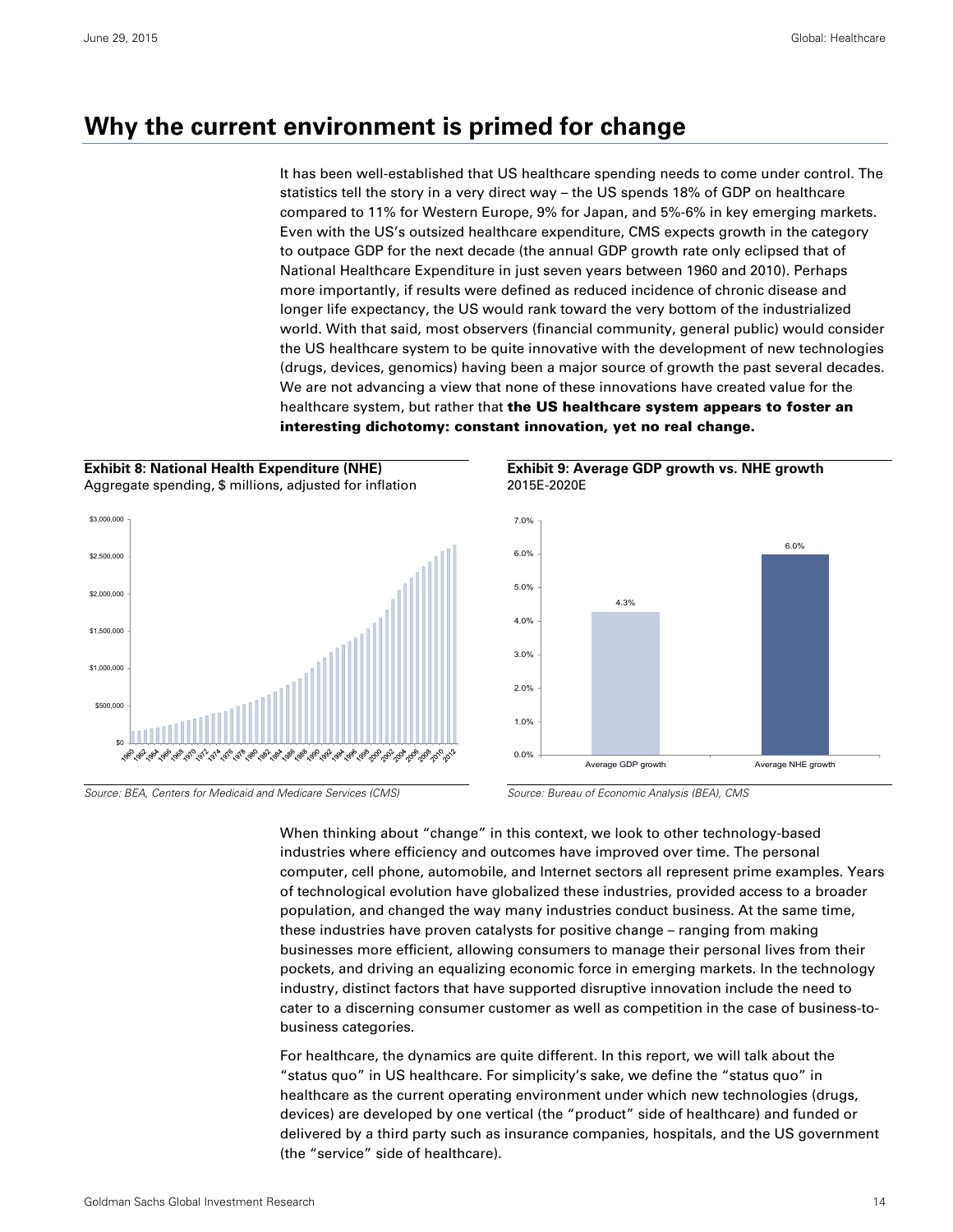What we find intriguing about the relationship between the two verticals is that while one is in many ways the customer of the other, the traditional elements of vendor/buyer relationships do not seem to follow economic logic. For example, the Pharmaceutical industry has been successful at realizing high-single-digit price increases for years by simply raising list price (limited to no negotiations with the buyer). Elsewhere, elective procedure volumes have grown at a steady clip (faster than population) with the costs burdened by insurers rather than the consumer. To make a simple analogy, consumption practices in US healthcare mirror the classic economics lesson of splitting the bill: everyone orders more in a restaurant when they can distribute the costs amongst the table.

Most efforts to curtail US healthcare spending have not produced much in the way of positive results – the Affordable Care Act (ACA) has expanded coverage and accelerated spending; the Managed Care tier system for pharmaceutical drugs has not slowed price increases; and consumer-related hindrances (like a "soda" or "sugar" tax) have failed to gain traction. What all of these efforts have in common is that they are institutionalized systems that do not involve the entire spectrum of healthcare stakeholders (primarily the consumer and the physician). Enabling these two key constituents to engage in disease and health management is the biggest hurdle to changing healthcare practice, in our view. This is where the Internet of Things (IoT) becomes relevant to healthcare. More specifically, digital health has the potential to put the major users of the healthcare system in control of managing disease and treatment regimens. Digital health has shown early promise in reducing unnecessary hospitalizations and taking cost out of the system. While early in its development, digital health could be a major catalyst for change.







Source: Medical Expenditures Panel Survey (AHRQ), 2012 Source: American Journal of Preventative Medicine

Digital health provides an infrastructure for communication among major industry participants, disease management, patient compliance, and outcomes tracking. These elements comprise the key tenets needed to effect change in patient/disease management and correspondingly bring down cost, per our discussion with physicians, entrepreneurs, healthcare systems, and large companies. In addition, the adoption of digital health has the potential to effect behavioral change across multiple groups (patients, physicians, hospitals, healthcare product companies). Admittedly, behavioral change can be daunting and will likely extend over a multi-year period of time. Nevertheless, the current system and outlook for cost necessitates radical change, and we see digital health as a vehicle through which to accomplish that.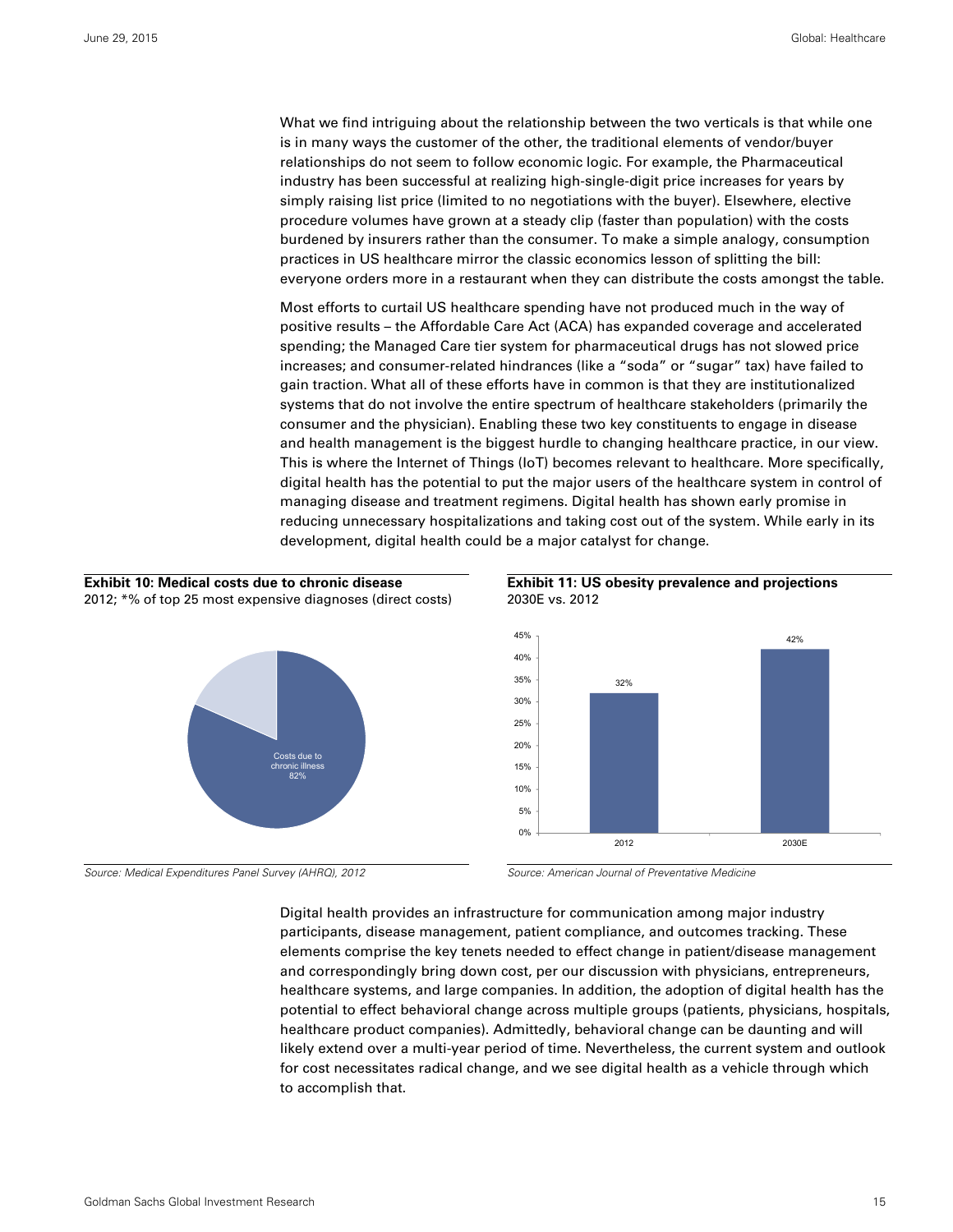## **Current environment primed for IoT adoption**

From our research, we think several major developments in the US healthcare landscape have promoted the supply of and demand for IoT adoption. These include: (1) the rapid digitalization of clinical data following the 2009 HITECH act, (2) a shift in the reimbursement model from fee-for-service (i.e., volumes) to fee-for-value and (i.e., outcomes), (3) increased burden on consumers to fund their own healthcare (high deductible plans, rising co-pays, lower employee contributions), (4) a large inflow of investment into the space, and (5) rapidly growing smartphone usage and "mobile readiness" – particularly among the older segment of the population. While the costconundrum in healthcare has challenged thought leaders in the space for many years (disruptive innovation always seems five years out), the above factors have generated significant innovation in the recent past and stand to drive meaningful adoption of digital health over the next decade.

#### **(1) Digitalization of Clinical Data**

One of the greatest enabling forces for digital health and the other major shifts in healthcare practice and reimbursement has been the digitalization of clinical data through Electronic Medical Records (EMRs), in our view. As part of the 2009 ARRA Government Stimulus program, Congress passed the HITECH (Health Information Technology for Economic and Clinical Health) Act, which was designed to promote adoption of EMRs within the US Healthcare system through \$35 billion+ of incentive payments and eventual reimbursement cuts for non-adopters.



Source: ONC / American Hospital Association Source: CDC

While EMR adoption had been on the rise for both hospitals and physicians prior to the HITECH act, the 2011 implementation of the HITECH Act spurred a considerable increase in uptake. Between 2011 and 2013, Hospital EMR penetration rose to 94.0% from 71.9% and Physician EMR penetration rose to 78.4% from 57.0%. Moreover, the new rules mandated not just software installation, but thresholds of digital use and documentation by caregivers through the Meaningful Use Program. This includes thresholds for Computerized Provider Order Entry (CPOE), ePrescribing, digitalized patient medical and demographic histories, and interactions/data exchanges with other healthcare stakeholders.

As a result, there has been a proliferation of captured, structured digital clinical data within the US healthcare system. This presents digital health entrepreneurs with two significant benefits: (1) a deep repository of clinical data to mine for analytical insights and receive health updates of relevant patients (pulling data), and (2) a central software platform to interact with caregivers/patients and upload information to (pushing data). In a sense, EMRs have become the clinical infrastructure for much of the future clinical innovation.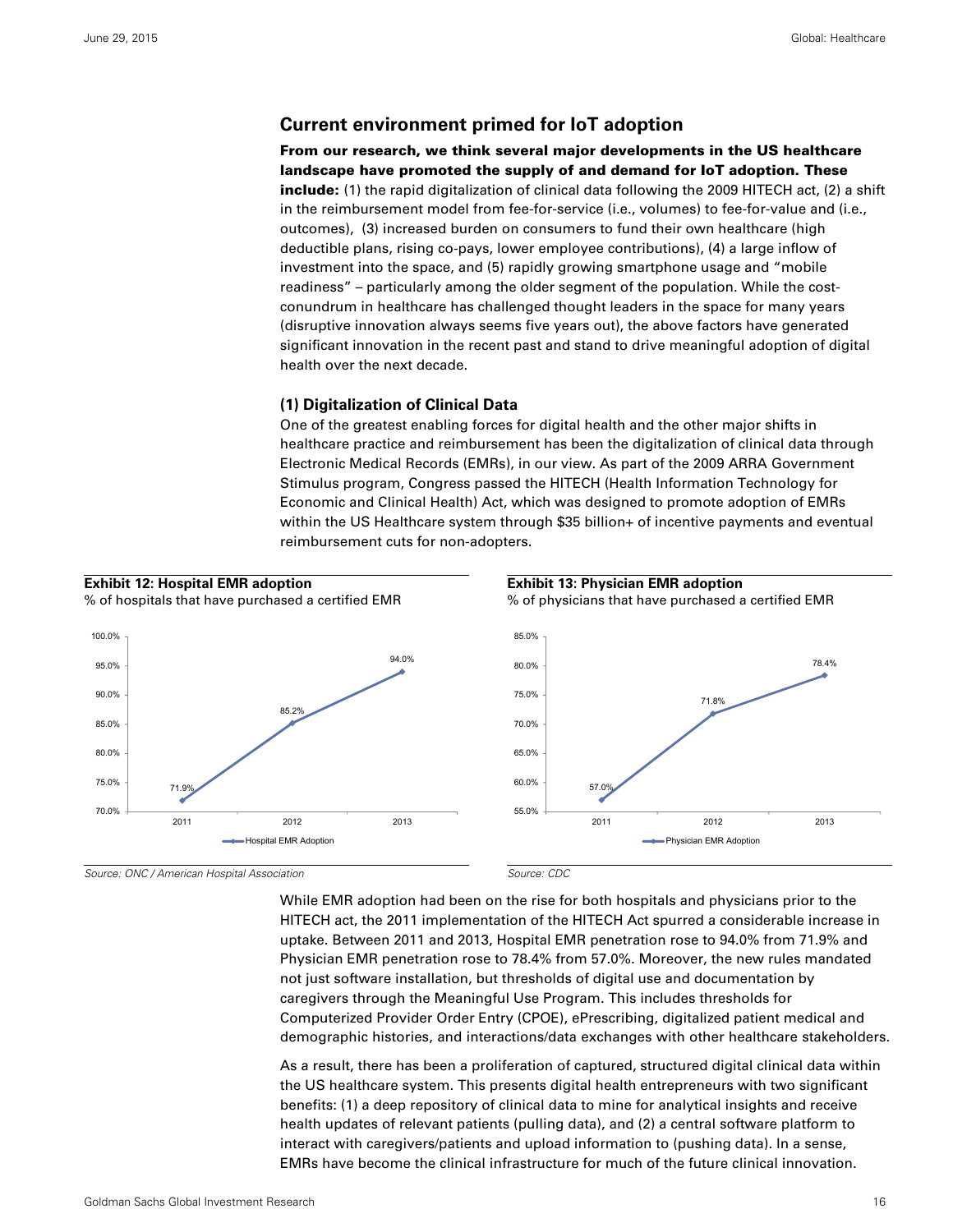#### **(2) Shift to Value**

With rising US healthcare costs (now 18% of GDP), the Affordable Care Act (ACA), increasing reimbursement pressure from payers, and increasing "retailization" of healthcare, there are multiple pressures on the US healthcare system to deliver higher qualities of care at lower costs. Moreover, there has been growing recognition among US stakeholders that the current fee-for-service model is unsustainable, as it creates incentives to drive higher levels of volume and pricing without enough of a correlation to quality outcomes. Essentially, in a fee-for-service reimbursement model, it is in the economic interest of providers to treat but not cure patients, prioritize costly acute care over more cost effective preventative care, and drive more volume to costlier care settings (have an MRI performed in a hospital-owned facility vs. an outpatient clinic and have a physician carry out a consult in person vs. via telemedicine).

This has led to calls for a shift to a fee-for-value model, with provider reimbursement levels tied to generating improved quality outcomes, both from a clinical and cost standpoint. Admittedly, the shift is still in the early stages, as fee-for-value reimbursement models cover a broad spectrum ranging from fee-for-service linked to value/quality benchmark upside payments to full-blown capitation or "bundled payments" (providers reimbursed a pre-determined sum by payers to manage a patient's overall health or deliver a specific health outcome). Also, for the most part fee-for-value models have not seen broad enough adoption yet to assure that they can drive improved outcomes and can be implemented successfully.

That said, programs such as the Hospital Readmission Reduction, Pioneer ACOs, and commercial "bundled payments" pilots have shown enough early promise to encourage payers and providers to continue down the value-based road. To that effect, earlier this year CMS announced a goal of tying 30%/50% of total Medicare payments to alternative payment methods (such as bundled payments) by 2016/2018, and the industry has seen a nearly 10-fold increase in ACOs between 2011 and 1Q15. Correspondingly, this has created increased demand for digital health products and tools, as migrating care to more diverse and lower-cost care settings outside the hospital walls is one of the most substantial ways for providers to lower costs.



#### **Exhibit 14: Government alternative payment targets**  Material shift from FFS to FFV between 2014 and 2018





Source: CMS, Department of Health and Human Services Source: Leavitt Partners

#### **(3) Consumer Burdening of Costs**

As healthcare costs have continued to rise, many employers (which remain the largest source of insurance coverage in the US) have increasingly adopted coverage plans that shift greater cost burdens onto employees, mainly in the form of higher deductibles, copays and coinsurance. Per Kaiser, 20% of covered workers are now enrolled in high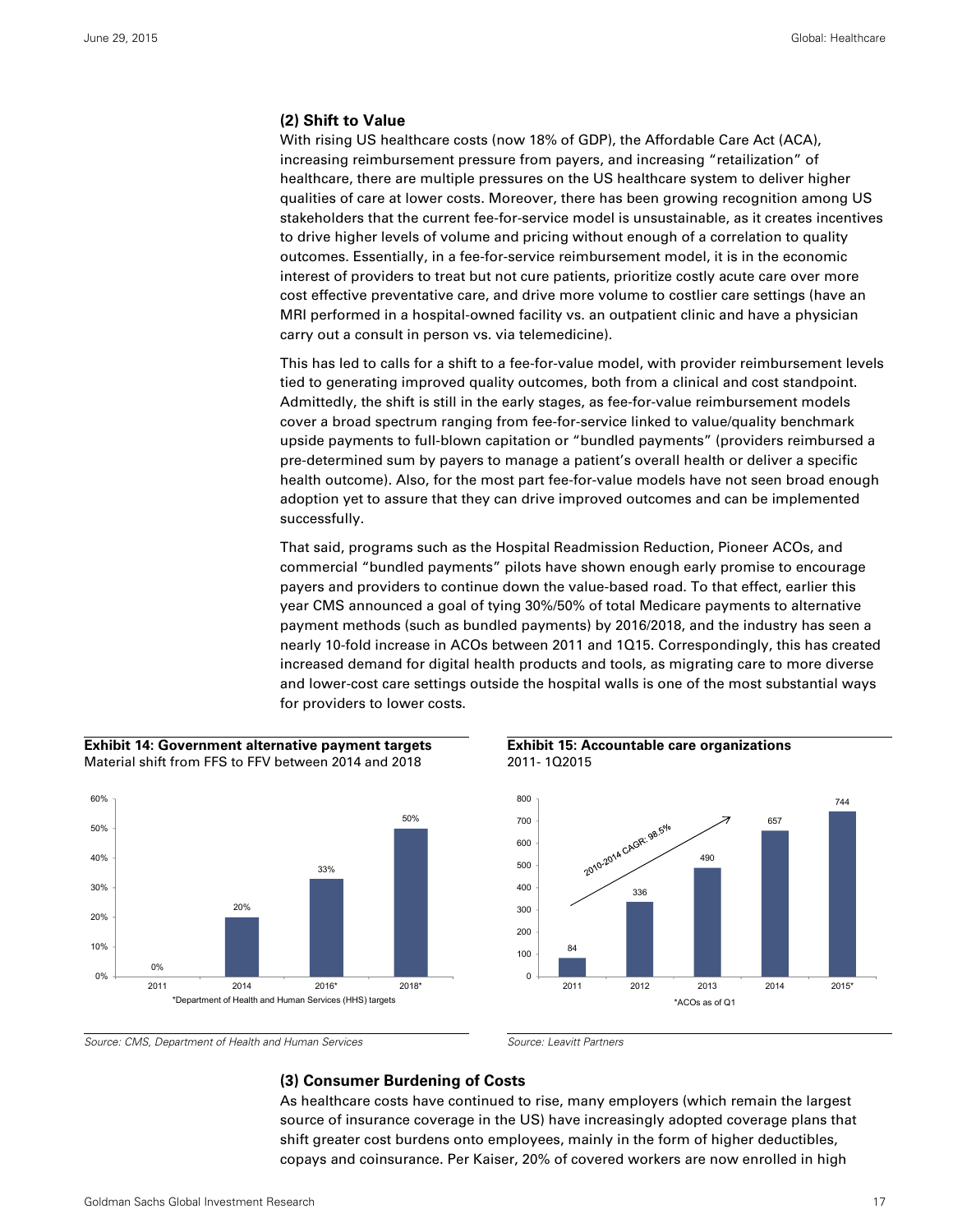deductible health plans with attached healthcare expenditure savings accounts (HDHP/SO) vs. only 4% in 2006, with the number of single employees with \$2,000+ deductibles increasing six-fold since 2006.

While high-deductible plans generally offer less expensive monthly premiums, they leave consumers less insulated against large healthcare bills, and therefore encourage smarter healthcare shopping and more discerning utilization of the healthcare system (per a 2012 RAND study, families that switched from a traditional health plan to a high-deductible plan spent an average of 21% less on healthcare in the first year). As a result, consumers have become more willing to adopt digital tools that help them manage their health (i.e., digital chronic disease management) or receive similar care in more cost effective ways (i.e., telehealth). Additionally, employers and health plans, acknowledging the increased burden healthcare consumers now shoulder, have subsidized solutions such as telemedicine, wellness platforms, and cost transparency tools.

**Exhibit 16: % of employees on high deductible plans**  2006-2014











#### **(4) Significant investment from both the public and private sectors**

The combination of top-down reform from the government and pent up consumer demand for affordable care invites disruption from digital health, but as stated above, businesses need to bring technologies to market before anything disruptive can occur. The idea of digital health, moreover, is not a novel one. The past decade has seen the formation and failure of many wireless medicine providers. Ballooning investment from both the public and private sphere is one of the key factors informing our view that we currently stand on the cusp of a digital health revolution.

According to Rock Health, venture capital investment in digital medicine companies eclipsed \$1 billion in 2014 and a substantial portion of industry incumbents (Medtronic, Novartis, Roche, Walgreens, CVS – to name a few) have pursued acquisitions or partnerships in the space. Of note, over \$100 million of public and private investment has gone towards telehealth companies in just the most recent month. The substantial flow of funds into the nascent digital medicine industry both validates the concepts and gives entrepreneurs the dry-powder to scale their businesses. Further, participation by the largest industry players across each healthcare vertical means that many digital health ventures will ultimately end up leveraging the channels of existing players rather than completely dislodging them. The entry of the incumbents who currently benefit from the inefficiencies of the status quo can be further extrapolated to an even more powerful conclusion: the healthcare industry has already ceded to the digital health revolution.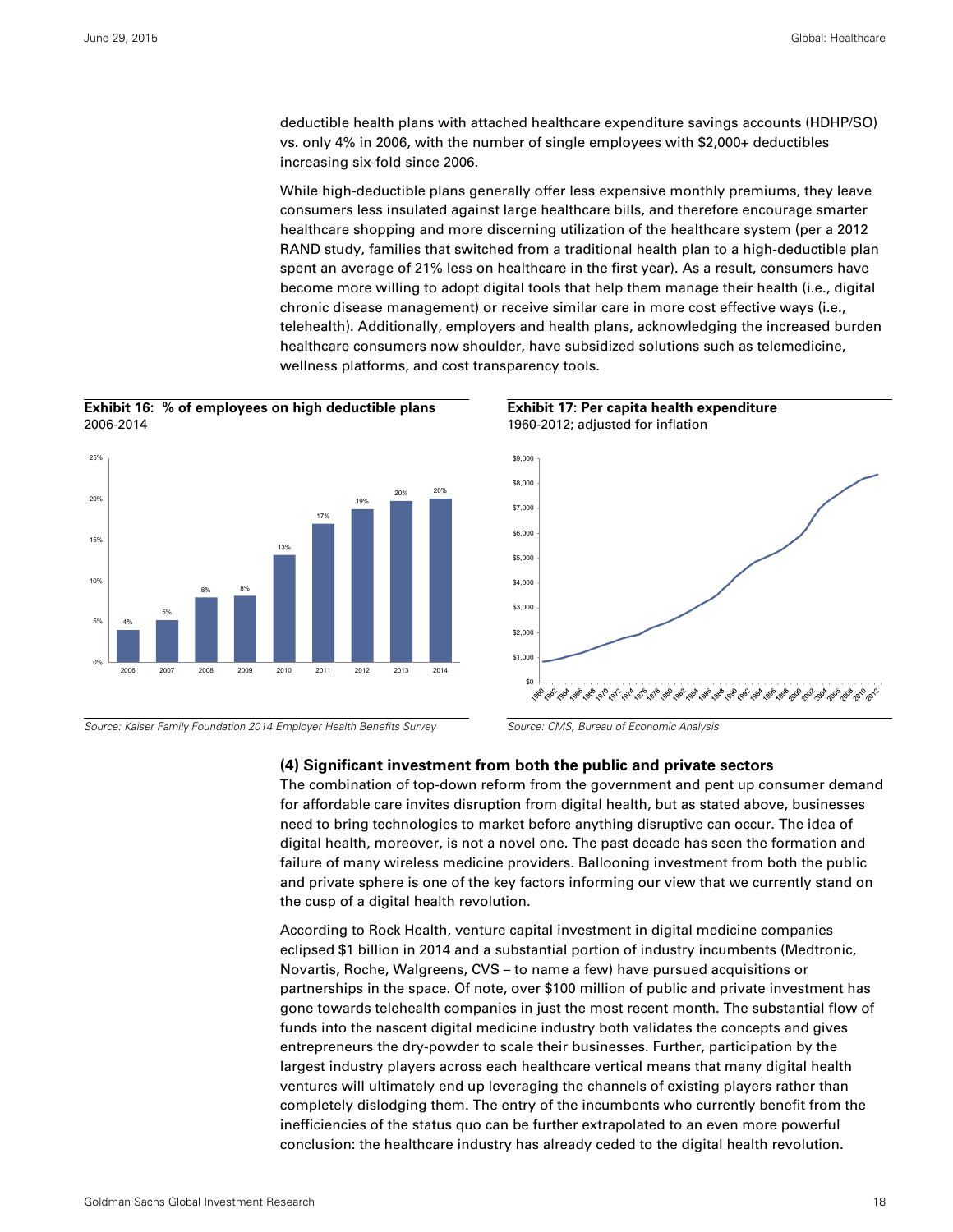

#### **Exhibit 18: Private investment in digital health**  2011-2014, \$ in millions

Source: Rock Health Source: Rock Health Source: Rock Health Source: Rock Health Source: Rock Health

## **(5) Ubiquity of smartphones and consumer readiness for mobile health**

Broadly speaking, market readiness for digital health in the US appears to have reached an inflection point. According to the Pew Research Center, over 75% of Americans currently own smartphones. The ubiquity of smartphones and app usage across all sects of the population represents both consumer appetite for mobile technologies and their willingness to adopt them. Although providing healthcare digitally features a unique set of (especially high) hurdles, the successful move of other industries that operate with sensitive consumer information (namely banking) suggests that people trust mobile platforms to securely provide essential services (i.e., above and beyond social media). The same Pew survey found that close to 70% of Americans had used their smartphones to procure health information from the internet in some way or form.

While some might make the case that the elder portion of the population could hamper the adoption of digital health (most healthcare is directed towards the ageing), the Pew Center found that 27% of individuals above the age of 65 used smartphones (up nearly 50% from the previous year at 19%).



**Exhibit 21: Smartphone usage in 65+ demographic**  Early 2015 vs. early 2014



Source: Pew Research Center Source: Pew Research Center Source: Pew Research Center

**Exhibit 19: Digital health acquirers by sector in 2014**  # deals (LHS); transaction value (RHS), \$ in millions

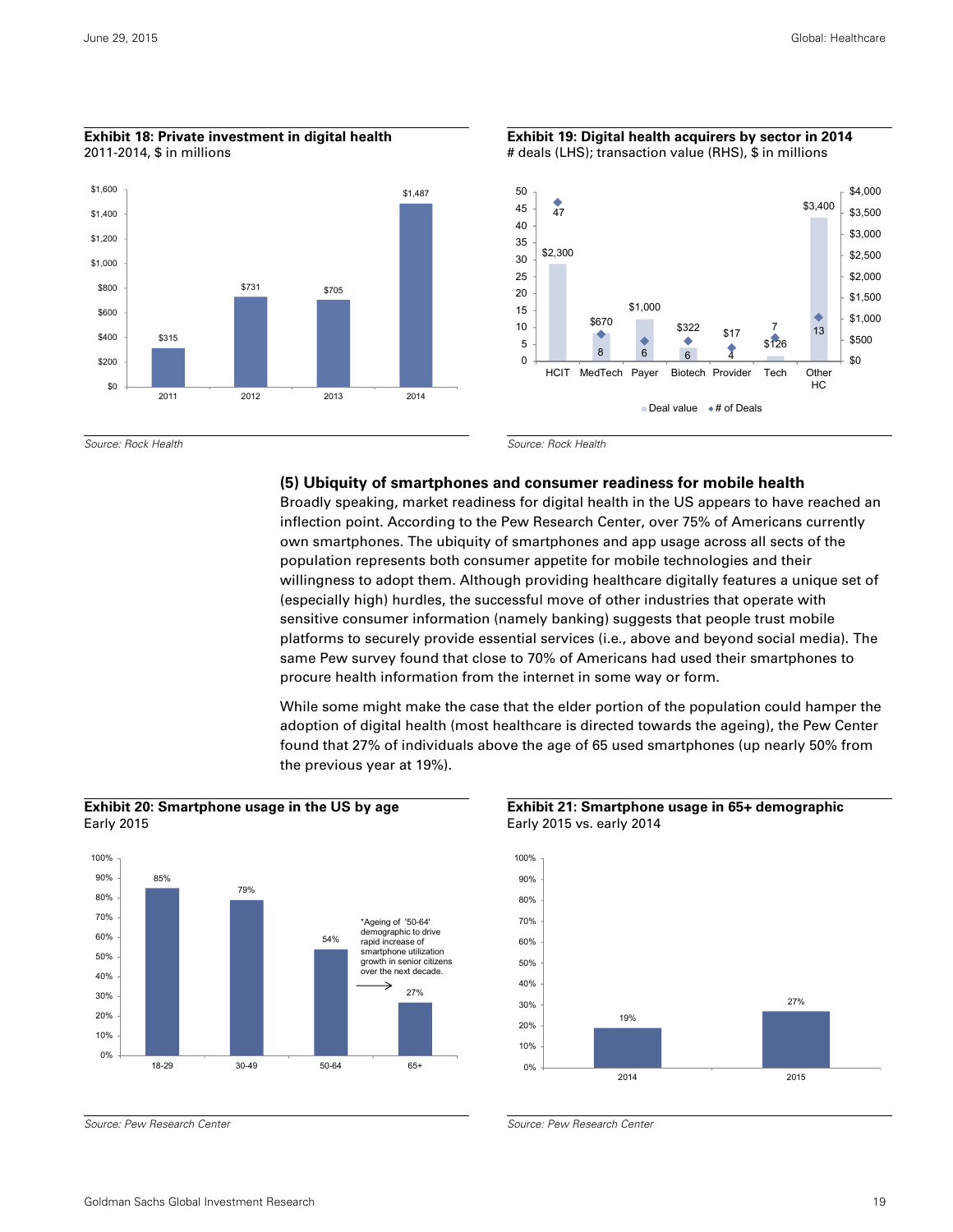## **Adoption: Efficacy to trump major hurdles**

Like any nascent technology, digital health faces a number of obstacles that stand between it and broad consumer acceptance. Healthcare, however, features especially high barriers to disruption, which have given rise to an industry characterized by large, multi-billiondollar incumbents. Connecting the dots between clinical trialing and securing FDA approval, winning consensus in the medical community, and forging partnerships with a network of payers generally requires deep-pockets and immense trade-knowledge.

While much of the aforementioned "red-tape" has affirmed the current industry structure and certainly does not portend an easy road for new market entrants – healthcare appears primed for change. As such, we attempt to parse through the elements obstructing the development of wireless medicine and lay out a template by which individual mobile therapies can gain traction as standard of care.

#### **As with any treatment, efficacy remains the primary criterion**

In our conversations with industry participants, whenever we asked about what needed to happen to push digital health toward mass adoption, the common refrain was more or less, "if you build it they will come" – meaning that if a therapy works, the rest (the FDA, doctors, payers, and consumers) will follow. Efficacy, thus, remains the standard by which to judge any digital health offering. With respect to digital health, we define "efficacy" as a (1) user friendly platform that (2) collects accurate and actionable data, (3) promotes behavioral change (by both the patient and the provider in his treatment), (4) demonstrates results, and (5) protects sensitive information.

#### **Exhibit 22: Digital health development challenges and solutions**

Key issues facing digital health adoption should all be overcome by products that deliver clinical solutions



Source: Goldman Sachs Global Investment Research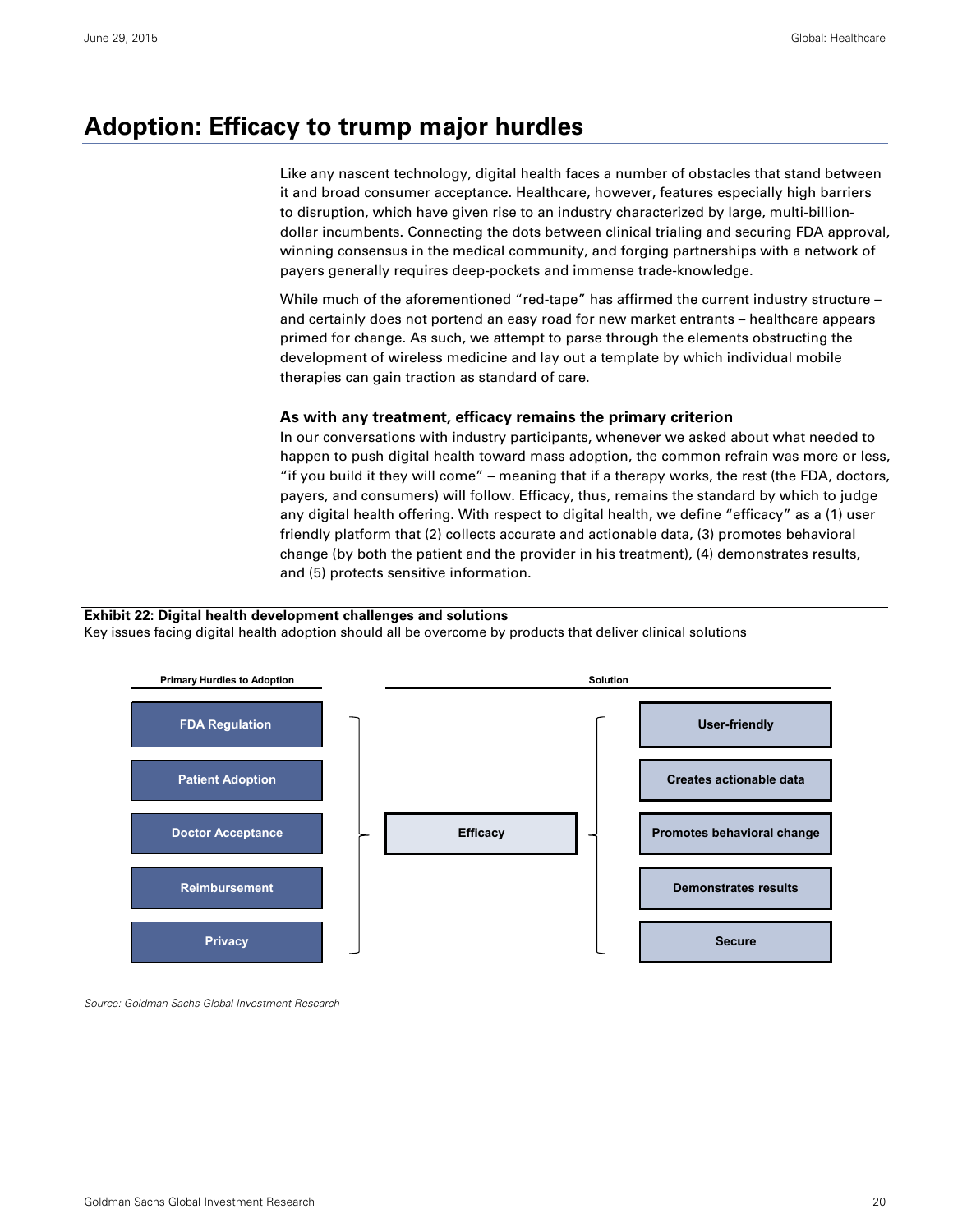#### **Exhibit 23: Digital health FAQs**



Source: Goldman Sachs Global Investment Research

## **How each vertical yields clinical and economic value**

- (1) Remote Patient Monitoring: Devices and applications that allow care providers to keep tabs on chronically ill, recently released, and overall "high-risk" patients (also referred to as remote patient management, or RPM).
- (2) Telehealth: Doctor access and advice, from outside the confines of an office visit.
- (3) Behavior Modification: Platforms that help patients change their habits and adopt healthier lifestyles, with the primary aim of preventing illness and a clinically validated methodology of doing so (note that this excludes "general wellness/ fitness applications").

#### **Remote Patient Monitoring**

By our estimation, remote patient monitoring represents the "lowest-hanging-fruit" with regard to how using wireless technology can improve care and reduce costs. When managing a patient with a chronic condition, a doctor typically cannot go much further than to prescribe a medicine regimen and suggest various lifestyle adjustments. Individuals suffering from these ailments, moreover, must constantly attend to their medical needs else risk incurring a host of adverse outcomes.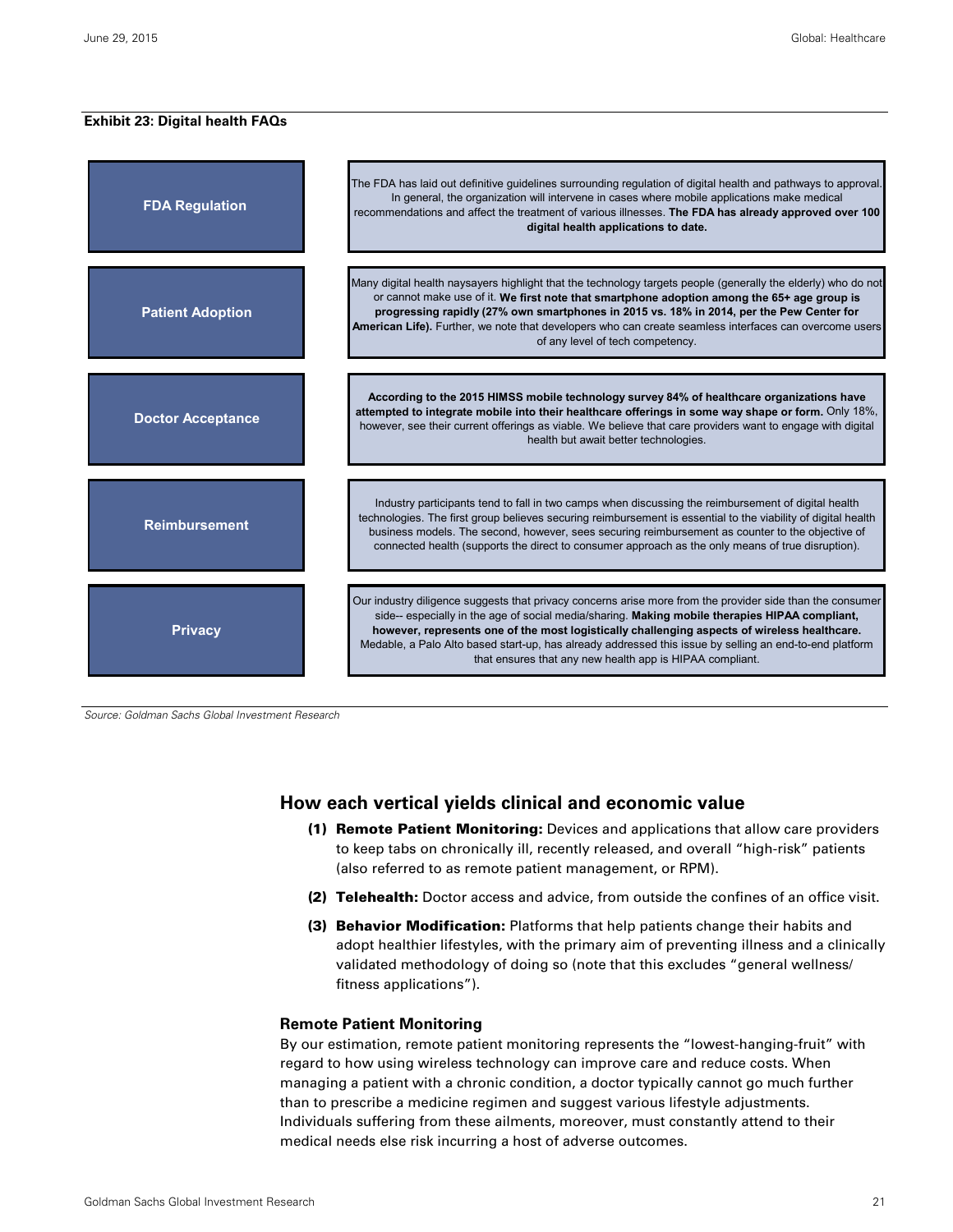Further, people suffering from chronic disease tend to fall in the older demographic and may have trouble consistently tracking and reacting to changes in their health. Should a patient's condition worsen unexpectedly they may not have the know-how or the means (or both) to stabilize themselves and must go to the hospital. For providers, frequent admissions from chronically-ill or recently released patients previously represented an additional revenue stream. Under new reimbursement rules, however, hospitals are penalized if they must readmit a patient within 30-days of discharge.

Remote patient monitoring can improve chronic disease management in two ways:

- (1) Applications can interpret and present data in an actionable fashion at the point of care, allowing the patient to both understand their status and potentially act to stem the negative progression.
- (2) By continuously reading and interpreting an individual's vital signs, digital health apps can alert medical professionals if an acute care event approaches. Understanding that a patient's condition is deteriorating right as it starts allows the caregiver to be proactive in their treatment. As it stands now, doctors can only react to an inflammation of their patient's symptoms, which usually involves a costly hospital admission to stabilize the patient. Given that assessing patient data and applying standard protocols in cases where an individual's vitals deviate from the norm is a task typically performed by the nurse, digital medicine allows for more care provision without the costly involvement of doctors.

#### **Exhibit 24: Remote Patient Monitoring**

RPM model: less expensive care managers can triage patients from outside of the care setting



Source: Goldman Sachs Global Investment Research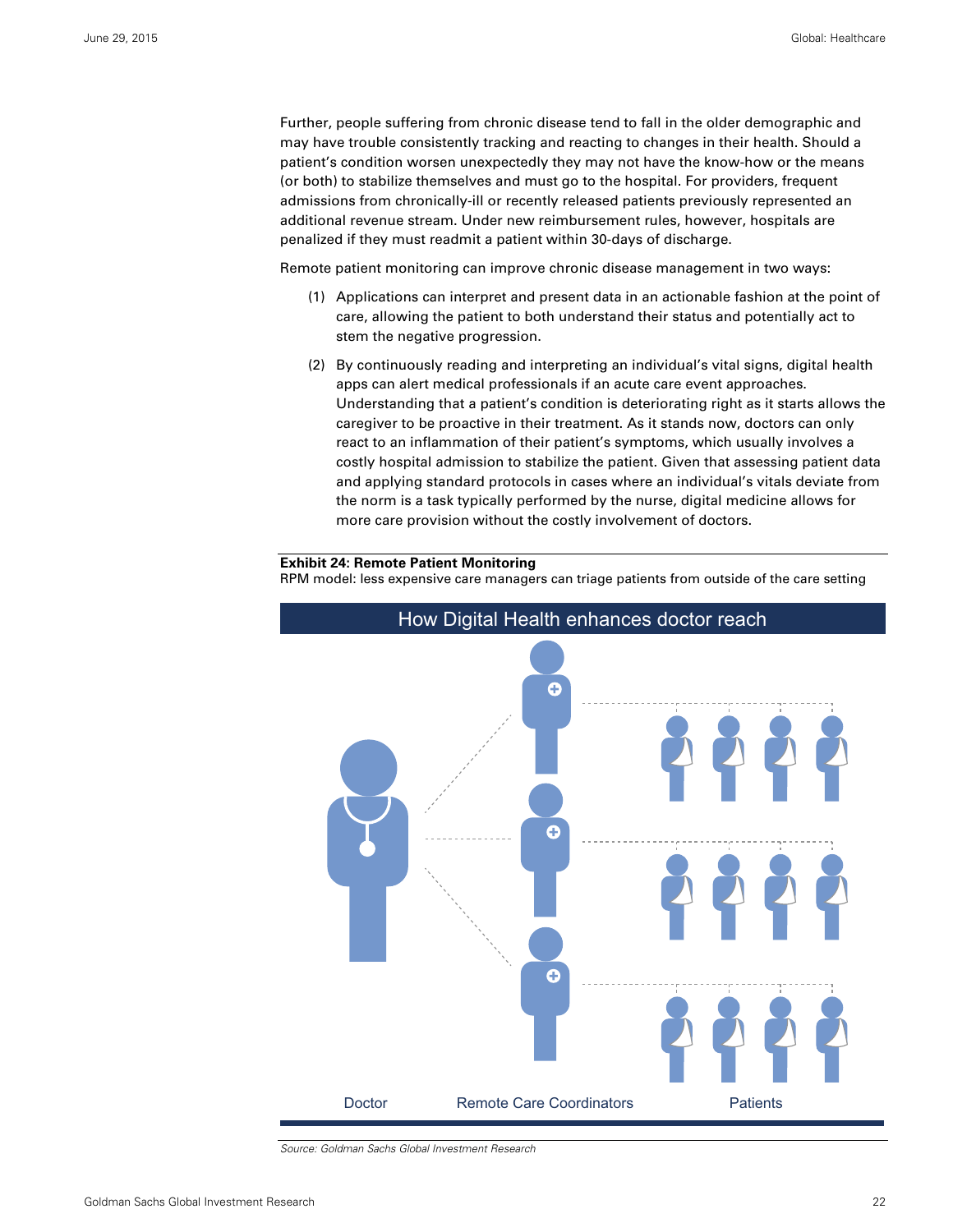More broadly, patients who may not suffer from a chronic disease, but have fallen-ill or recently undergone a procedure, are susceptible to complications shortly after leaving the hospital. This patient population (i.e., those in "transition") can also benefit from remote monitoring, which allows them to return home while having their condition tracked to ensure recovery (known as transitional care management or TCM). 30-day readmission penalties meant to prevent hospitals from charging for treatment and jettisoning a patient at high-risk for relapse create a strong incentive for hospitals to adopt remote monitoring. Under the fee-for-service regime, once a hospital has billed for a specific treatment, its incremental margin on the patient decreases with each passing day. This implies that hospitals can make more money by healing patients expeditiously and freeing up bedspace to admit new patients. Readmission penalties seek to correct the incentive to discharge patients too quickly by refusing to reimburse hospitals for treatment provided to individuals who return shortly after receiving care. By using sensors to keep tabs on patients remotely, hospitals can release people when doctors feel it appropriate, but also keep tabs on high-risk patients and intervene if necessary.

#### **Telehealth**

While we acknowledge that telehealth and remote monitoring necessarily overlap, we define the primary goal of the telehealth IoT vertical as the platform that drives cost savings by usurping the primary physician visit (whereas remote monitoring, in general, deals with patients already receiving treatment for a specified condition). Quite simply, telehealth applications allow for a patient to have their symptoms evaluated, diagnosed, and treated without ever having to make the trip to the doctor's office. As a general example, should a parent of three notice one child has a growing rash, rather than take the entire family to an office, they can videoconference a physician or send a photo to a dermatologist. The doctor can then virtually diagnose the outbreak and prescribe a treatment, thereby eliminating the hassle of taking the entire family to a clinic. This process takes less time than the typical office visit and expands a doctor's reach (both through saved time and the elimination of geographic restraints). The increase in efficiency stands to yield significant cost savings and could drive more frequent utilization. All in, we estimate that the savings outweigh any costs incurred due to greater utilization.

#### **Behavior Modification**

Under our definition, this branch of digital health seeks to change patient behavior in a fashion that prevents illness. Although the benefit of using digital therapies to modify an individual's lifestyle appears less tangible (returns in the form of cost savings are only realized on a distant time horizon – and are also difficult to produce), the high incidence of chronic illness suggests that behavior and not infection is the primary cause of medical spending (82%, per the 2012 National Medical Expenditures Panel Survey). Since patterns of behavior have a greater bearing on our well-being than any particular form of acquired disease, (traditional) healthcare consumption on its own is less likely to cure an individual.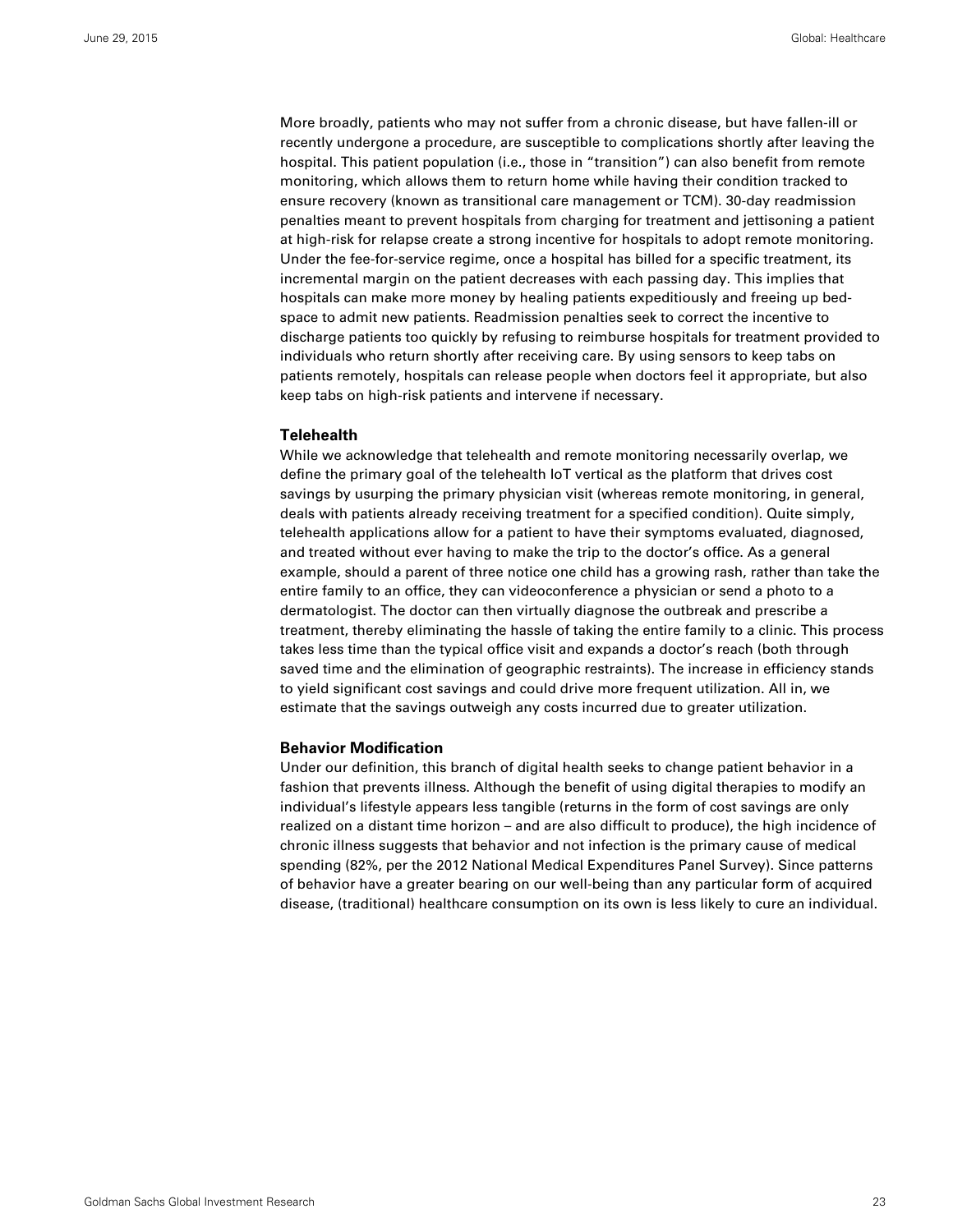## **Case study review**

As the fundamental precursor to adoption (which we believe the current environment welcomes), the IoT technology in healthcare has reached a point where its promise is being realized. Initially, digital health was relegated to consumer-based smartphone applications that required a significant amount of patient engagement and management. Further, many of these technologies were aggregators of information (like calorie counters) that could not offer clinical insight and did not communicate with medical practitioners. The other impediment with the technology has been connecting all the major constituencies within the industry – provider (hospital, alternate care site), practitioner (physician, nurse, technician), and patient. HCIT has allowed for the professional side of healthcare (i.e., provider and practitioner) to see greater connectivity; however, the patient has still been somewhat left out of the equation.

To illustrate the clinical and economic value of digital health, we reviewed several data sets, met with management teams and venture capitalists, and visited hospital systems. We delve into examples in this section of the report, but conceptually speaking, more recent efforts in IoT have succeeded at engaging patients, providing key data to physicians, and resulted in lower rates of hospital admission and overall cost. Chronic diseases like diabetes and heart failure have dominated digital health efforts largely by providing physicians with trend data and allowing doctors to modulate medication regiments remotely (thus avoiding an acute event and corresponding hospitalization). Outside of chronic disease management, behavior modification has risen to the surface where certain "risk-sharing models" (i.e., fees paid on a performance basis) are starting to take hold.

To further examine technological viability and the implications of digital health adoption, we have undertaken an analysis of a number of different case studies to put "real world" outcomes to the test. The purpose in showing these case studies is to demonstrate that digital health is not just conceptual and that there are an increasingly large number of real world examples that demonstrate both the efficacy and potential disruption spurred by Healthcare IoT. A summary of results is included in Exhibit 26, and we explore each platform in the following pages. The case study analysis follows the three key buckets of digital health we defined earlier: remote patient monitoring, telehealth, and behavior modification.

| <b>Exhibit 25: Index summary of case studies</b> |  |  |
|--------------------------------------------------|--|--|
|--------------------------------------------------|--|--|

|   | Digital Health Case Studies |                                                              |          |  |  |
|---|-----------------------------|--------------------------------------------------------------|----------|--|--|
| # | Company                     | Treatment                                                    | Page No. |  |  |
|   | Vivify Health               | Non-invasive remote heart failure monitoring & management    | 26       |  |  |
| 2 | St. Jude Medical            | Invasive remote heart failure monitoring & mangement         | 27       |  |  |
| 3 | Propeller Health            | COPD/ Asthma medication adherence & symptoms control         | 28       |  |  |
| 4 | <b>DexCom</b>               | Smartphone enabled continuos glucose monitoring for diabetes | 29       |  |  |
| 5 | iRhythm                     | Wearable sensor for arrhythmia diagnosis                     | 30       |  |  |
| 6 | AliveCor                    | Smartphone attachment to detect heart arrhythmias            | 31       |  |  |
|   | <b>Biovotion</b>            | Wearable arm-band sensor to monitor across all vitals        | 32       |  |  |
| 8 | Doctor on Demand            | Video visits with physicians and psychologists               | 33       |  |  |
| 9 | Omada Health                | Weight-loss coaching for diabetes prevention                 | 34       |  |  |

Source: Goldman Sachs Global Investment Research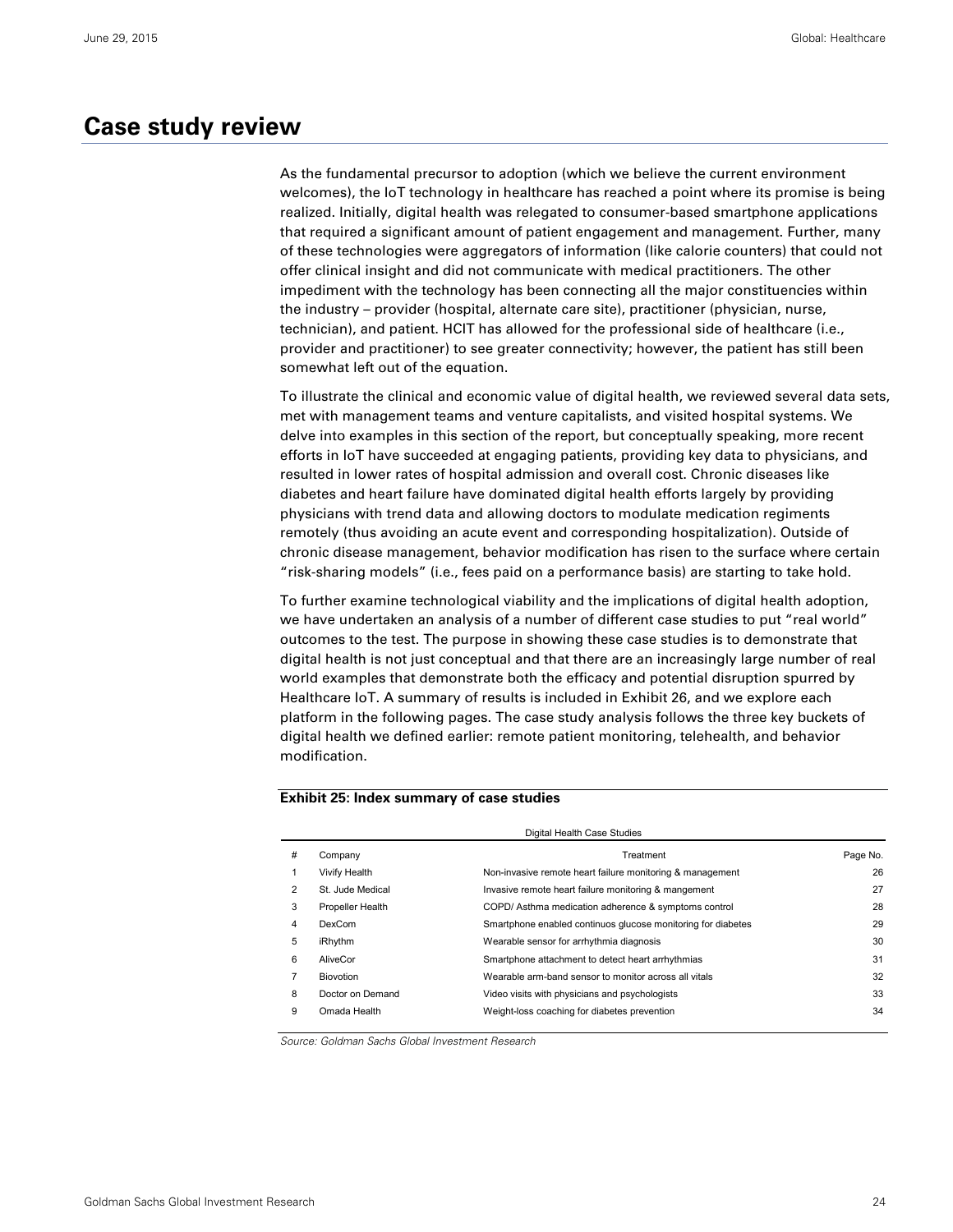|                                            | Company             | <b>Description</b>                                                                                       | <b>Results Summary</b>                                                                                                                                                                                                                                                                                                                                                                                                                                                                                                                                                                                                                                                                                                                                                                                                                                                                                                                           | <b>Pilot Study/ Clinical</b><br><b>Trial Size</b> | Addressable<br><b>Market</b> | <b>Savings</b><br>Opportunity |       |                      |
|--------------------------------------------|---------------------|----------------------------------------------------------------------------------------------------------|--------------------------------------------------------------------------------------------------------------------------------------------------------------------------------------------------------------------------------------------------------------------------------------------------------------------------------------------------------------------------------------------------------------------------------------------------------------------------------------------------------------------------------------------------------------------------------------------------------------------------------------------------------------------------------------------------------------------------------------------------------------------------------------------------------------------------------------------------------------------------------------------------------------------------------------------------|---------------------------------------------------|------------------------------|-------------------------------|-------|----------------------|
|                                            | <b>CardioMEMS</b>   | emote heart failure monitoring and management through an<br>nplantable device.                           | ubstantial reduction of inpatient/ER admissions with better direction of<br>utpatient resources                                                                                                                                                                                                                                                                                                                                                                                                                                                                                                                                                                                                                                                                                                                                                                                                                                                  | 550                                               | \$3,300                      | \$17,400                      |       |                      |
|                                            | Vivify              | Remote heart failure monitoring and management                                                           | Substantial reduction of inpatient/ER admissions with better direction of<br>utpatient resources. Significant cost savings.                                                                                                                                                                                                                                                                                                                                                                                                                                                                                                                                                                                                                                                                                                                                                                                                                      | 13                                                | \$495                        | \$17,400                      | Scale |                      |
|                                            | <b>DexCom</b>       | Continuous glucose monitoring connected to a smartphone<br>spplication and social network.               | Easily and discretely check glucose from a smartphone. Social networking<br>omponent has already saved lives.                                                                                                                                                                                                                                                                                                                                                                                                                                                                                                                                                                                                                                                                                                                                                                                                                                    | n/a                                               | \$6,468                      | \$11,701                      |       | <b>More Tangible</b> |
| <b>Remote Patient</b><br><b>Monitoring</b> | Propeller<br>Health | Medication adherence and air-quality tracking for<br>Asthma/COPD patients                                | 50% improvement in total patients with symptoms 'controlled' (ie no acute<br>vents driving hospitalizations.                                                                                                                                                                                                                                                                                                                                                                                                                                                                                                                                                                                                                                                                                                                                                                                                                                     | n/a                                               | \$2,726                      | \$19,261                      |       |                      |
|                                            | <b>iRhythm</b>      | 14- day continuous heart monitoring for arrhythmia diagnosis.                                            | Device delivers 99.1% performance detection accuracy (PDA),<br>emonstrating efficacy and gaining FDA approval.                                                                                                                                                                                                                                                                                                                                                                                                                                                                                                                                                                                                                                                                                                                                                                                                                                   | 412                                               | \$2,275                      | \$5,852                       |       |                      |
|                                            | AliveCor            | ECG on an smartphone for arrhythmia diagnosis and<br>nonitorina                                          | Accurate diagnosis of 3 variants of electrophysiological disruption in the<br>eart (primarily Atrial Fibrillation)                                                                                                                                                                                                                                                                                                                                                                                                                                                                                                                                                                                                                                                                                                                                                                                                                               | 381                                               | \$650                        | \$5,852                       |       |                      |
|                                            | <b>Biovotion</b>    | Arm-band based ICU grade vital signs measurement. Aims at<br>nonitoring glucose non-invasively           | Accurate diagnosis of 3 variants of electrophysiological disruption in the<br>eart (primarily Atrial Fibrillation)                                                                                                                                                                                                                                                                                                                                                                                                                                                                                                                                                                                                                                                                                                                                                                                                                               | 381                                               |                              |                               |       | <b>Less Tangible</b> |
| <b>Telehealth</b>                          | Doctor on<br>Demand | Virtual doctors visits (medical, psychiatric, lactation counseling)<br>via a video conferencing platform | lealthcare delivered at ~25% of current costs over teleconference with<br>ncreased patient satisfaction                                                                                                                                                                                                                                                                                                                                                                                                                                                                                                                                                                                                                                                                                                                                                                                                                                          | n/a                                               | \$12,018                     | \$103,625                     |       |                      |
| <b>Behavior Modification</b>               | Omada               | Weight-loss coaching for diabetes prevention                                                             | Sustained weight-loss at a level that is significantly correlated to diabetes<br>reduction                                                                                                                                                                                                                                                                                                                                                                                                                                                                                                                                                                                                                                                                                                                                                                                                                                                       | 187                                               | \$5,655                      | \$44,528                      |       |                      |
|                                            |                     | Source: Goldman Sachs Global Investment Research, 2012 MEPS Survey, CMS, Industry Data                   |                                                                                                                                                                                                                                                                                                                                                                                                                                                                                                                                                                                                                                                                                                                                                                                                                                                                                                                                                  |                                                   |                              |                               |       |                      |
|                                            |                     |                                                                                                          | <b>Disclaimer:</b> We size markets for technologies that aim at specified disease states or services (i.e., invasive/non-invasive heart<br>failure monitoring, COPD medication adherence, wireless and smartphone enabled CGM for diabetes). No total addressable market<br>(TAM) estimates are revenue forecasts for any company in particular. For example, the market size attached to Vivify Health<br>quantifies the revenue opportunity from non-invasive remote patient monitoring of heart failure (HF). Vivify, moreover, plans to use<br>its platform to address a host of disease states, so the individual company aims at a larger market than just HF. The economics of<br>the Vivify non-invasive platform are not comparable to those of St. Jude's CardioMEMS for example, which also addresses HF<br>monitoring, but via an implantable device. To provide another example, we size the TAM for subscription based weight-loss |                                                   |                              |                               |       |                      |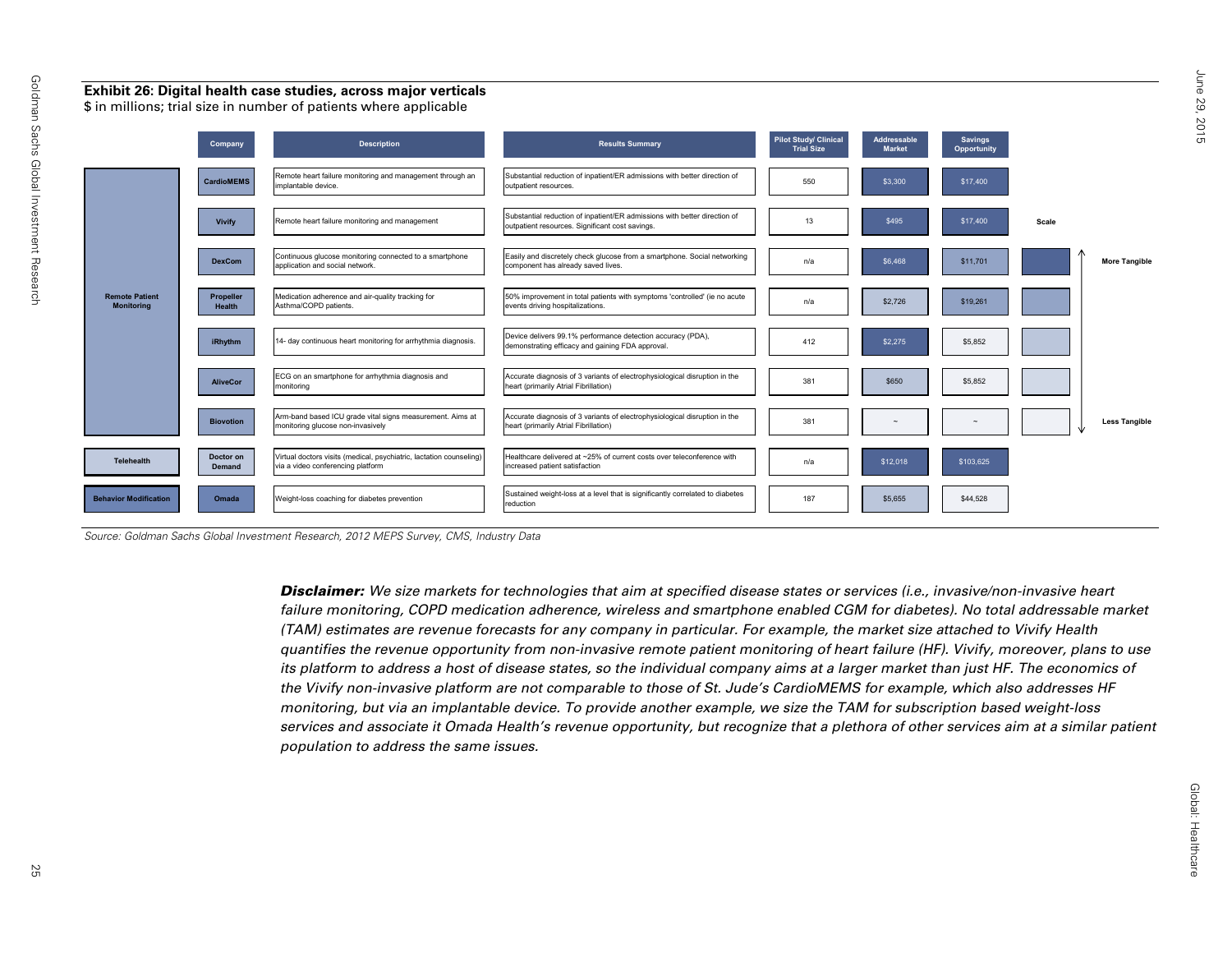### **Non-Invasive Heart Failure Monitoring**

#### **Vivify Health: an Intermountain Pilot**

**The problem:** Heart failure (HF) represents one of the most expensive chronic diseases. In instances of worsening HF, patients' lungs fill up with water and they experience increasing difficulty breathing – this requires a hospitalization during which patients have their bodily fluids flushed to help normalize their condition. As their overall health deteriorates, decompensating events increase in frequency and HF patients typically require tens of thousands of dollars of annual inpatient treatment. By way of background, heart failure affects roughly 5 million people in the US and costs the system almost \$40 billion annually. We estimate that of the total annual HF related expenditure, over \$17 billion is the result of costly inpatient stays, which are largely preventable. Although standard HF management requires patients to consistently monitor themselves and seek doctor assistance should their health degenerate, the current norm leaves much room for improvement (evidenced by frequent HF-related hospitalizations).

**The Vivify solution:** To manage patients with HF, care providers already employ a combination of home-health and outpatient services. Simply scheduling bi-weekly visits, however, may leave the care provider unable to help should symptoms worsen between examinations. The Vivify interface (comprised of a Samsung tablet, software application, blood pressure cuffs, wireless scale, and pulse oximeter) allows patients to upload their readings and prods them throughout the day if they forget. Further, if a patient fails to upload any data, their care coordinator can ring them directly on the tablet to check in and make sure they collect the measurements. By having a patient record and uploading their data frequently (vital signs and weight), nurses who typically make home visits can determine when someone needs additional attention. This allows the care provider to titrate a patient's drugs (i.e., instruct patients to modify drug regimen) and intervene before the patient shows up at the hospital in need of urgent care.

Pilot study results: To validate this platform, Intermountain Healthcare ran a small pilot study (n=13) that produced ubiquitously positive results, drastically reducing average inpatient and emergency room admissions per month per patient (Exhibit 27). Cutting inpatient admissions, moreover, represents the achievement of the technology's two primary goals – to improve outcomes while saving the system money. Beyond the hard data, patients felt more at ease knowing that medical professionals reviewed their status daily (in a secure fashion), generally felt empowered by the platform, and valued how it enabled them to understand their condition.





- TSO: \$17.4 billion in preventable heart failure (HF) readmissions (per LoneStar Heart)
- 330,000 patients NYHA Class III (patients at high risk of hospitalization)
- ASP : \$1,500
- TAM : \$495 million = \$1,500 \* 330,000

Total Savings Opportunity (TSO):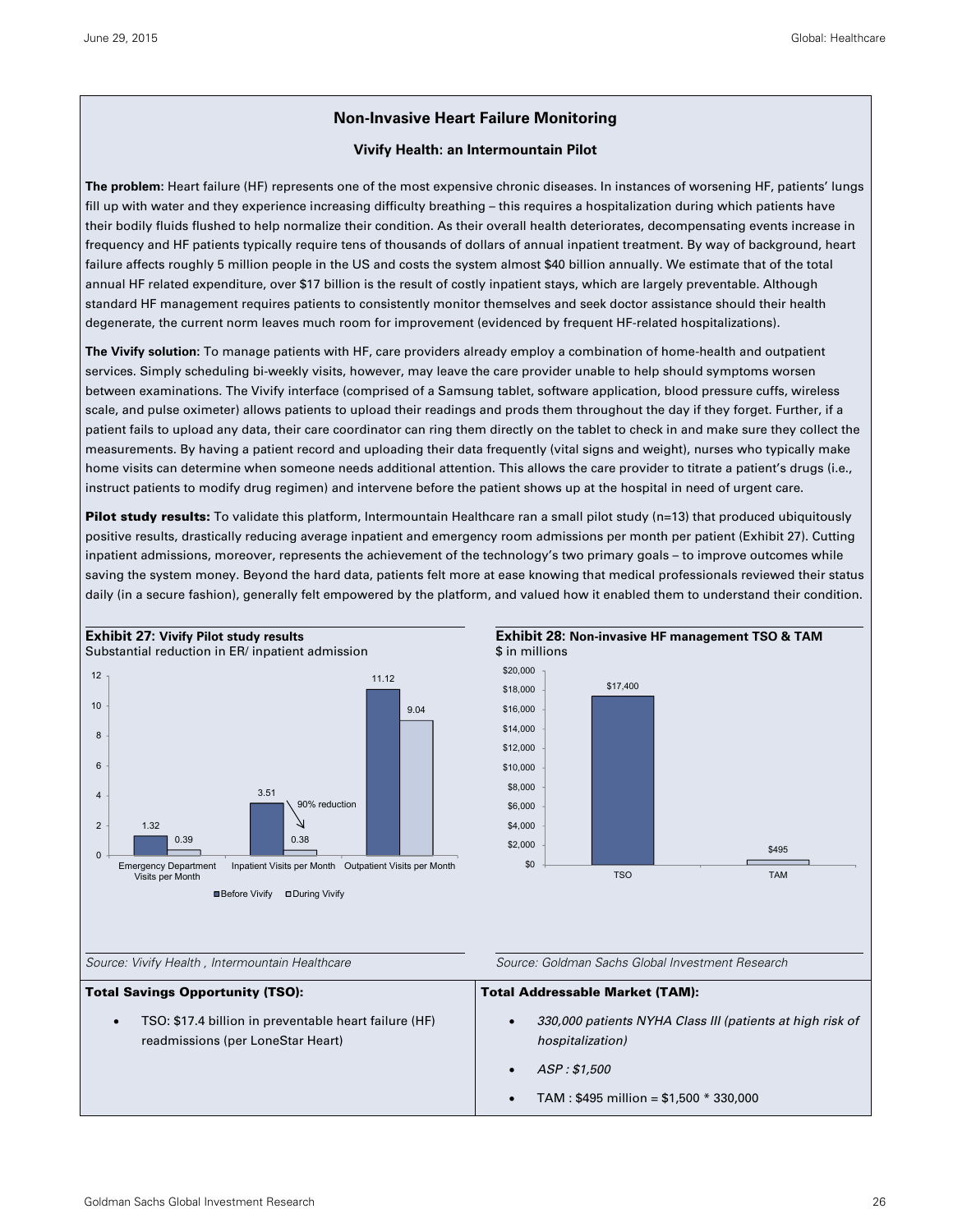### **Invasive Heart Failure Monitoring**

#### **St. Jude Medical's CardioMEMS: wirelessly tracking pulmonary artery pressure**

**The problem:** Preventable HF related admissions, as described above in Vivify. To provide some further detail surrounding the costs of heart failure, we also analyze readmission penalties for when patients have multiple decompensating events within a set timeframe. Under the US Centers for Medicare and Medicaid Services Hospital Readmissions Reduction Program (HRRP), hospitals with excess All-Cause 30-day Readmissions for HF, AMI and pneumonia discharges were penalized \$227 million in FY14. Projections for this current FY 15 estimate that \$428 million in penalties will be assessed on US hospitals under this program.

The St. Jude Medical solution: The CardioMEMS HF management system includes three components: (1) an implantable pressure sensor to measure pulmonary artery (PA) pressure delivered via a catheter; (2) home electronics for data readings and communication; and (3) a monitoring database (software). The potential advantage of PA pressure reading is that PA pressure starts to rise up to 30 days in advance of a heart failure related event. As doctors monitor their patient's data, the physician can intervene far in advance of a decompensating event in the hopes of preventing it.

Clinical data: The CHAMPION trial pivotal study, which helped St. Jude earn FDA approval for the device, showed that CardioMEMS usage resulted in a 30% reduction in HF-related hospitalizations at six months and 38% per year over the entire duration of the trial. In addition, a subset analysis showed that patients managed with PA pressure showed a 57% reduction in mortality over patients in the control group.

IoT impact: Overall, we think CardioMEMS represents a step in the right direction for the medical device industry. That said, the system is not without its limitations, and CardioMEMS in its current form is far from being considered a technological "revolution" because: (1) the system requires a bulky at home monitor with connection to a landline phone; (2) a high degree of physician involvement is needed (we spoke with one large center that needed to implement a weekly CardioMEMS clinic to ensure doctors were actually reviewing PA pressure readings); and (3) cost (the average selling price is in the \$20,000-30,000 range).

Our industry diligence suggests that competitive products are on the horizon, which could pose a threat to the CardioMEMS opportunity. Eventually, we would expect more CardioMEMS-like devices in other chronic disease verticals from multiple industry firms and, although the device industry's scale offers an advantage, we think that cost/efficacy/ease-of-use will ultimately determine the competitive position. At the same time, St. Jude Medical has indicated that the company has next generation products under development that we expect to address some of the system's current shortcomings.







Source: Goldman Sachs Global Investment Research Source: Goldman Sachs Global Investment Research

#### Total Savings Opportunity (TSO):

 TSO: \$17.4 billion in preventable heart failure (HF) readmissions (per LoneStar Heart)

#### Total Addressable Market (TAM):

- 330,000 patients NYHA Class III (patients at high risk of hospitalization)
- 50% of patients eligible for surgical implant (per St. Jude)
- ASP: \$20,000
- TAM: \$3.3 billion = \$20,000 \* 330,000 \* 50%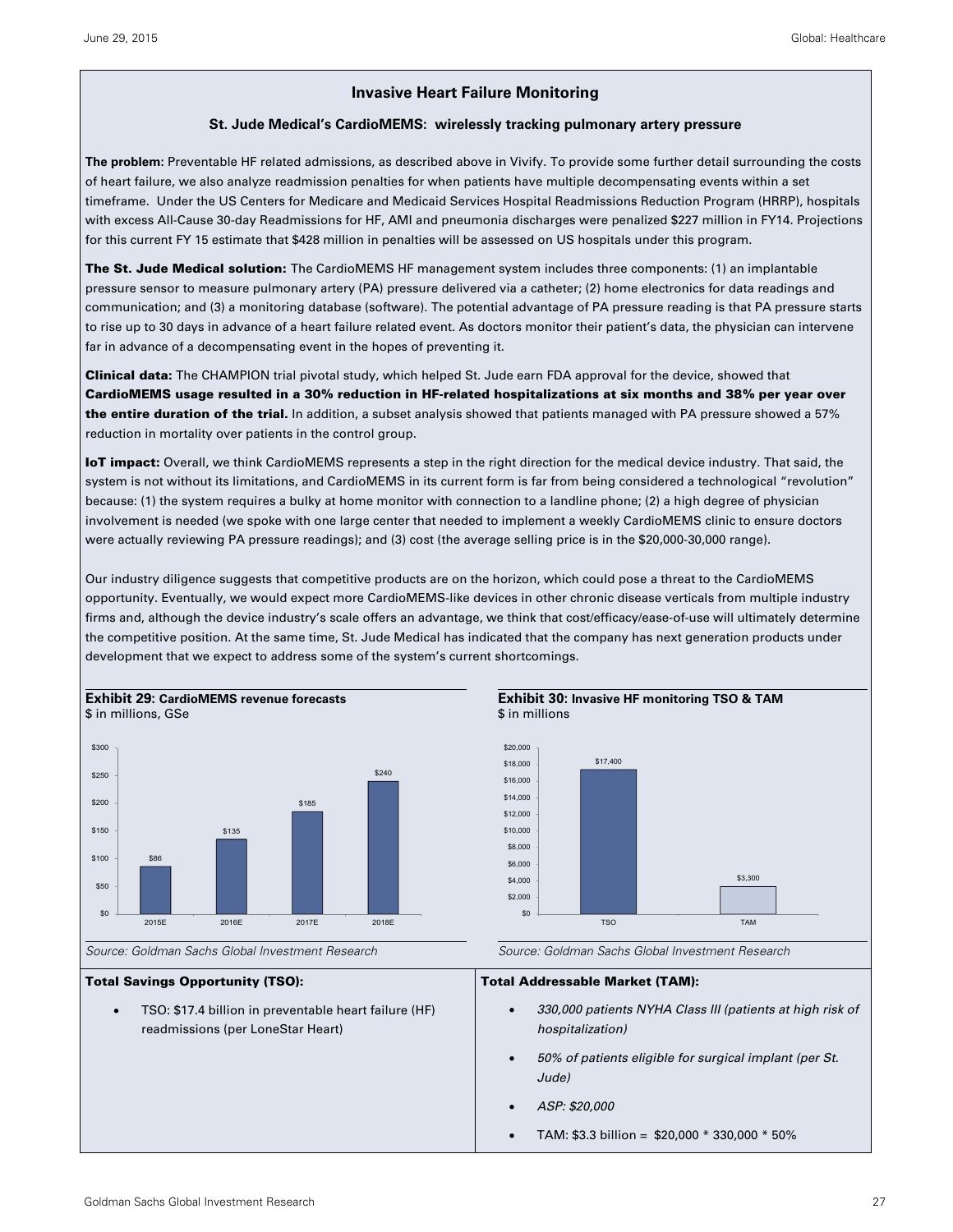#### **COPD/Asthma Medication Adherence and Disease Management**

#### **Propeller Health: Inhaler-based sensor to track puffs and prevent episodes**

**The problem:** In the United States, a combined 50 million people have Asthma/COPD, of which roughly 4% are both severe and symptomatic and have uncontrolled symptoms. This population, however, accounts for roughly ~\$34 billion in annual preventable healthcare consumption. According to the MEPS 2012 survey, roughly 44.2% of the ~\$76 billion annual Asthma/COPD burden is due to Inpatient and ER admissions, which, for these lung disorders, are entirely preventable. Given the company's 50% stated success rate, we view the total savings opportunity as \$19.3 billion.

**The Propeller solution:** Propeller Health manufactures a sensor that attaches to an inhaler and tracks daily medication intake for patients with Asthma and Chronic Obstructive Pulmonary Disease (COPD). The company seeks to control symptoms in patients who experience frequent acute episodes that would normally drive the patient to the hospital.

The Propeller device wirelessly syncs medication data to its companion app, which displays useful metrics (like the frequency, time, and location of inhaler use) for the patient and passes those data along to a case manager or physician for feedback. Should case managers notice a patient not taking their medication, a healthcare professional can reach out to the patient to help keep them on track. The application not only tracks frequency of usage, but also location. The location function can help pinpoint trigger areas (i.e., places where flare ups are common and the patient needs to take more medicine).

**Business model summary:** Propeller currently leverages a diverse business model whereby the company contracts with networks of payers/providers to deliver care to the patients who command an outsized portion of spending dollars. In some cases, Propeller takes a stake in the well-being of the patients and negotiates a contracted rate at which to share in the savings. Our TAM analysis illustrates how a hypothetical risk sharing model could deliver over \$2.7 billion

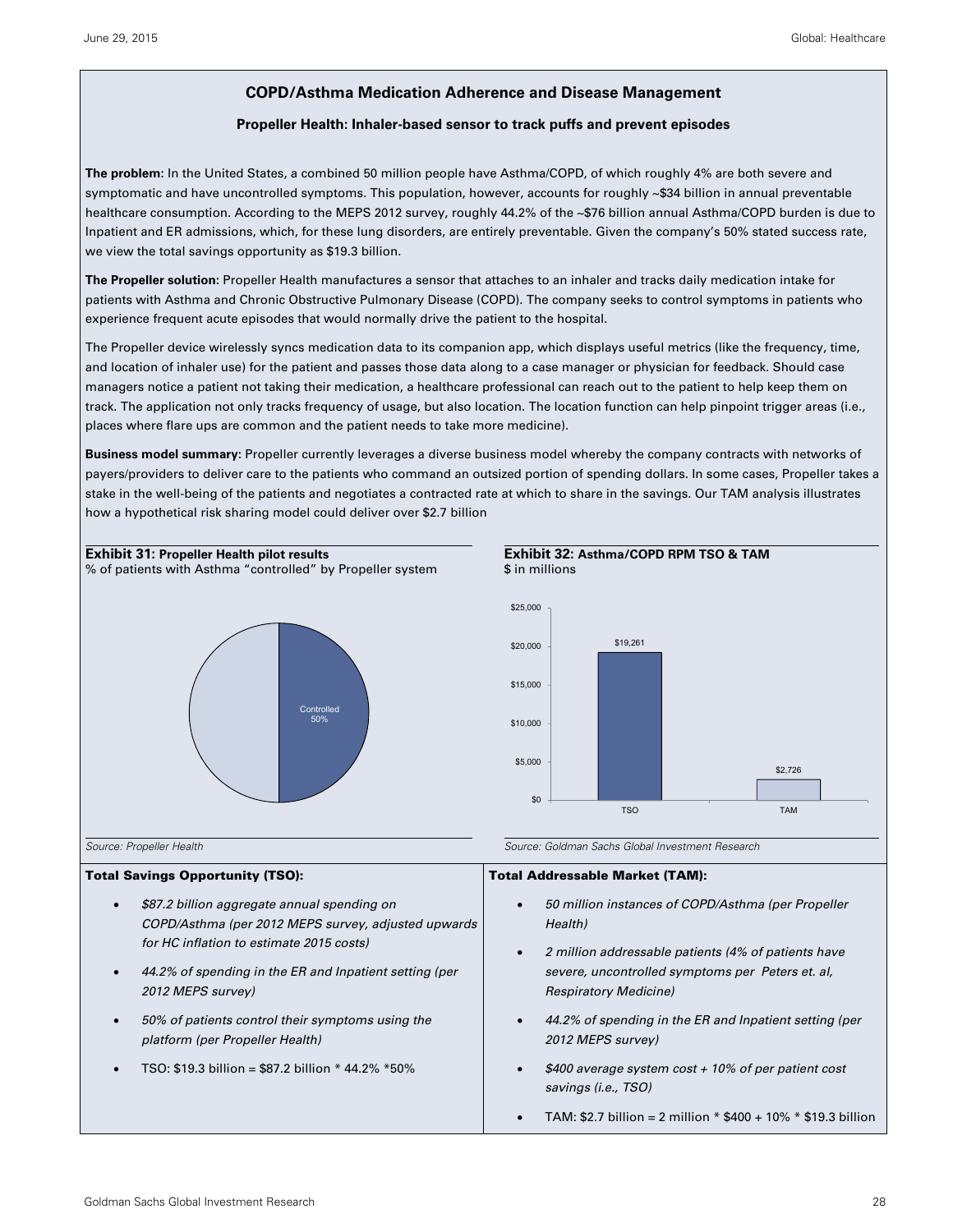#### **Smartphone Enabled Continuous Glucose Monitoring (CGM)**

#### **DexCom SHARE: Keeping tabs on diabetes, as easy as checking your email**

**The problem:** CGM is an emerging technology that provides real-time feedback to diabetics that drives treatment decisions (in this case the delivery of insulin). By way of background, a host of scientific research has validated continuous glucose monitoring (CGM) as an improved method for managing blood glucose levels over time (versus standard blood sugar monitoring). While not having to use finger-pricks over the monitoring period (generally 10-14 days) certainly represents a benefit, CGM primarily aims at helping diabetics better understand their condition and how various behaviors affect them physiologically (i.e., whether blood glucose levels change sharply in the night or during physical activity). CGM, however, typically involves a clunky interface that patients can check throughout the day, but only if they prominently display said device to the general public when using it.

**The DexCom solution:** DexCom is a medical device company focused on the design, development and commercialization of continuous glucose monitoring ("CGM") systems for ambulatory use by people with diabetes and by healthcare providers in the hospital for the treatment of people with and without diabetes. The first iteration of the company's G4 PLATINUM (DexCom's newest CGM) product required a docking cradle to transmit data over a secure system to dedicated third-party users. Subsequent to the initial launch of SHARE, the FDA approved a next generation system in January 2015 that includes BLE (Bluetooth Low Energy) communication built into the receiver. This eliminates the need for a docking station and makes the system 100% mobile.

#### To make CGM more effective, the company developed its SHARE app, which was approved by the FDA in October

2014. SHARE allows patients with the G4 system to view information about their blood glucose levels on their smartphone and send it to family and friends. Our conversations with industry experts reveal that discretion is a major priority for diabetics, and the DexCom SHARE product is the only device on the market that fully integrates CGM into a smartphone environment. Given that people routinely check their smartphone, this platform allows patients to constantly and discretely check their blood glucose levels. The "sharing" function, moreover, has even had anecdotal success in saving lives for patients whose family noticed they may have passed out from hypoglycemic shock. April 2015, DexCom announced that CGM with SHARE would be available on the Apple Watch.



#### **Exhibit 34: RPM for diabetes TSO and TAM**  \$ in millions



#### Total Savings Opportunity (TSO):

- \$68 billion aggregate annual spending on diabetes (per 2012 MEPS survey, adjusted upwards for HC inflation to estimate 2015 costs)
- 17.2% of spending in the ER and Inpatient setting (per 2012 MEPS survey)
- TSO: \$11.7 billion = 17.2% \* \$68 billion

#### Total Addressable Market (TAM):

- ~1.3 million: Type 1 population; ~24.5 million: Type 2 population (National Diabetes Statistics Report, 2014)
- ~5% CGM penetration of Type 2 population (GSe)
- Monitor ASP: \$825; monitors per year: 1.5 (GSe)
- Sensor ASP: \$72.5; sensors per year: 18.25 (GSe)
- Annual revenue per patient: \$2,560
- TAM: \$6.5 billion = \$2,560  $*$  [~1.3 million + (5%  $*$  24.5 million)]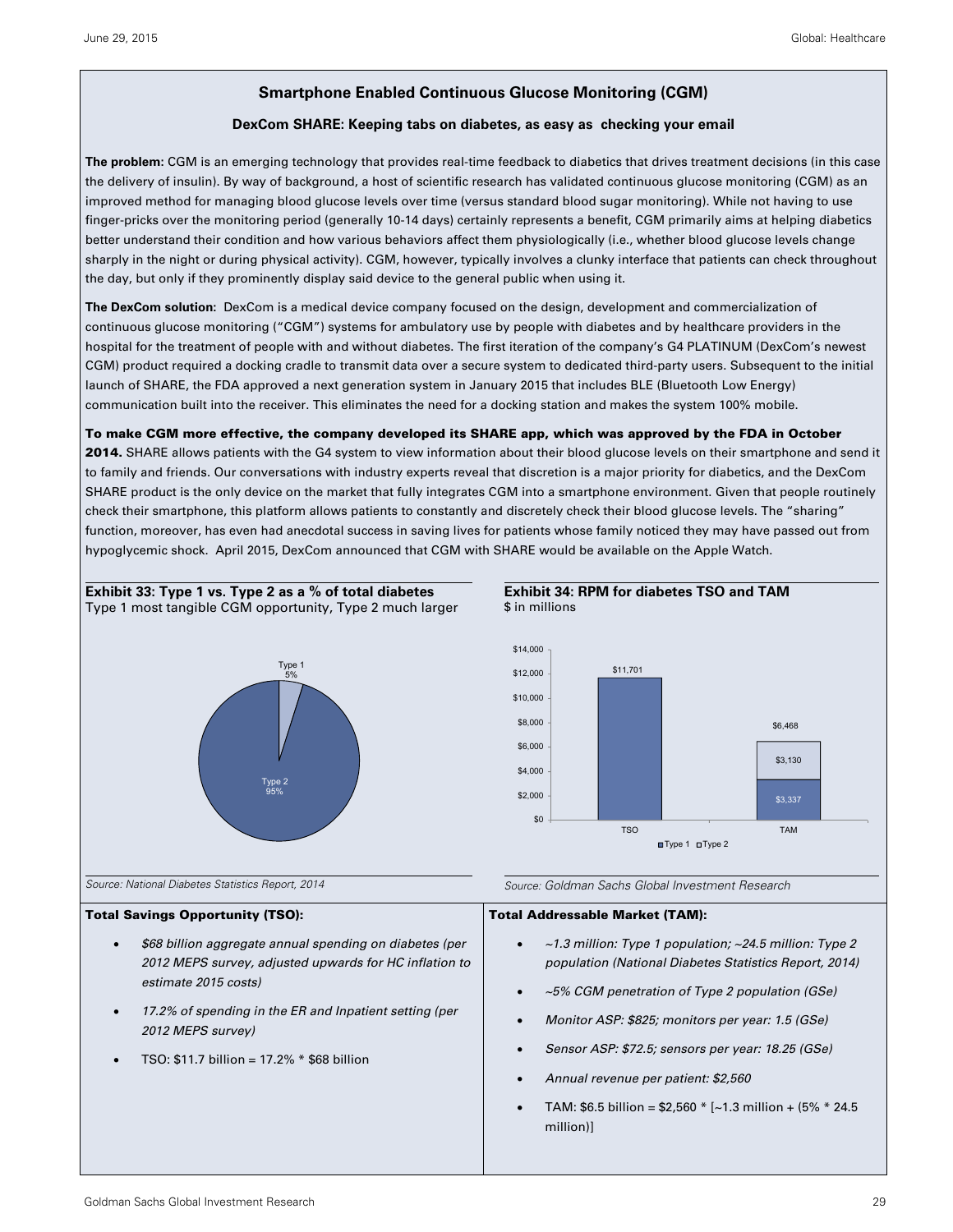### **Remote Cardiac Arrhythmia Diagnosis**

#### **iRhythm's ZIO: the wearable patch that provides a diagnosis, faster**

The problem: Traditional Holter monitoring (24-48 hours) has a relatively low diagnostic yield. According to iRhythm's analysis, Holter monitoring only produces a rule-in/rule-out diagnosis in 26% of patients. With each attempt at procuring a diagnosis, the current standard of care requires a patient to go to their provider, get a device, and then return with data (that may or may not be useful) so that a professional can analyze it. This clearly presents a headache for providers and reduces efficiency, but more importantly, it creates a serious medical risk for the patient. iRhythm's research asserts that roughly 14% of Holter patients have a clinical event before diagnosis or repeat monitoring – meaning that the speed of diagnosis has a measured impact on both patient safety and system costs (preventable strokes).

The iRhythm solution: iRhythm manufactures a wearable adhesive patch (called Zio) intended to diagnose arrhythmias of the heart. The sensor has a 14-day battery life (i.e., 7-14X longer than the 24-48 hour Holter norm) and can be conveniently worn beneath clothing (wireless) without causing any disruption to the patient's daily activities. The company has treated over 350,000 patients to date and roughly 90% of potential patients are covered for Zio. On top of the outsized data set the company can collect, iRhythm also provides analytics to aid in diagnosis. In one 74-patient pilot, Zio performed in-line with Holter monitoring for the initial 24-hour window. More significantly, patients using Zio who had their readings taken over a longer period of time (average wear of 10.8 days vs. 24 hours) were 28% more likely to have their clinical management adjusted as a result of the elongated data-set. In another study (n =146), the Zio patch detected 57% more arrhythmias than a 24-hour Holter monitor.





TSO TAM

Source: iRhythm Sachs Global Investment Research

| <b>Total Savings Opportunity (TSO):</b>                                                                                                                 | <b>Total Addressable Market (TAM):</b>                                                              |
|---------------------------------------------------------------------------------------------------------------------------------------------------------|-----------------------------------------------------------------------------------------------------|
| 2.5 million Holter Monitor Procedures annually (per<br>$\bullet$<br>CMS, iRhythm)                                                                       | 4.5 million Holter tests annually, 2 million additional<br>from expanding indications (per iRhythm) |
| 14% have adverse event before diagnosed (per iRhythm)                                                                                                   | ASP: ~\$350                                                                                         |
| \$16,720 mean annual expenditure for stroke patient (per<br>$\bullet$<br>2012 MEPS survey, adjusted upwards for HC inflation to<br>estimate 2015 costs) | TAM: \$2.3 billion = \$350 $*(4.5 \text{ million} + 2.0 \text{ million})$                           |
| TSO: \$5.8 billion = 2.5 million * 14% * \$16,720                                                                                                       |                                                                                                     |

**Exhibit 36: Remote AF diagnosis TSO & TAM**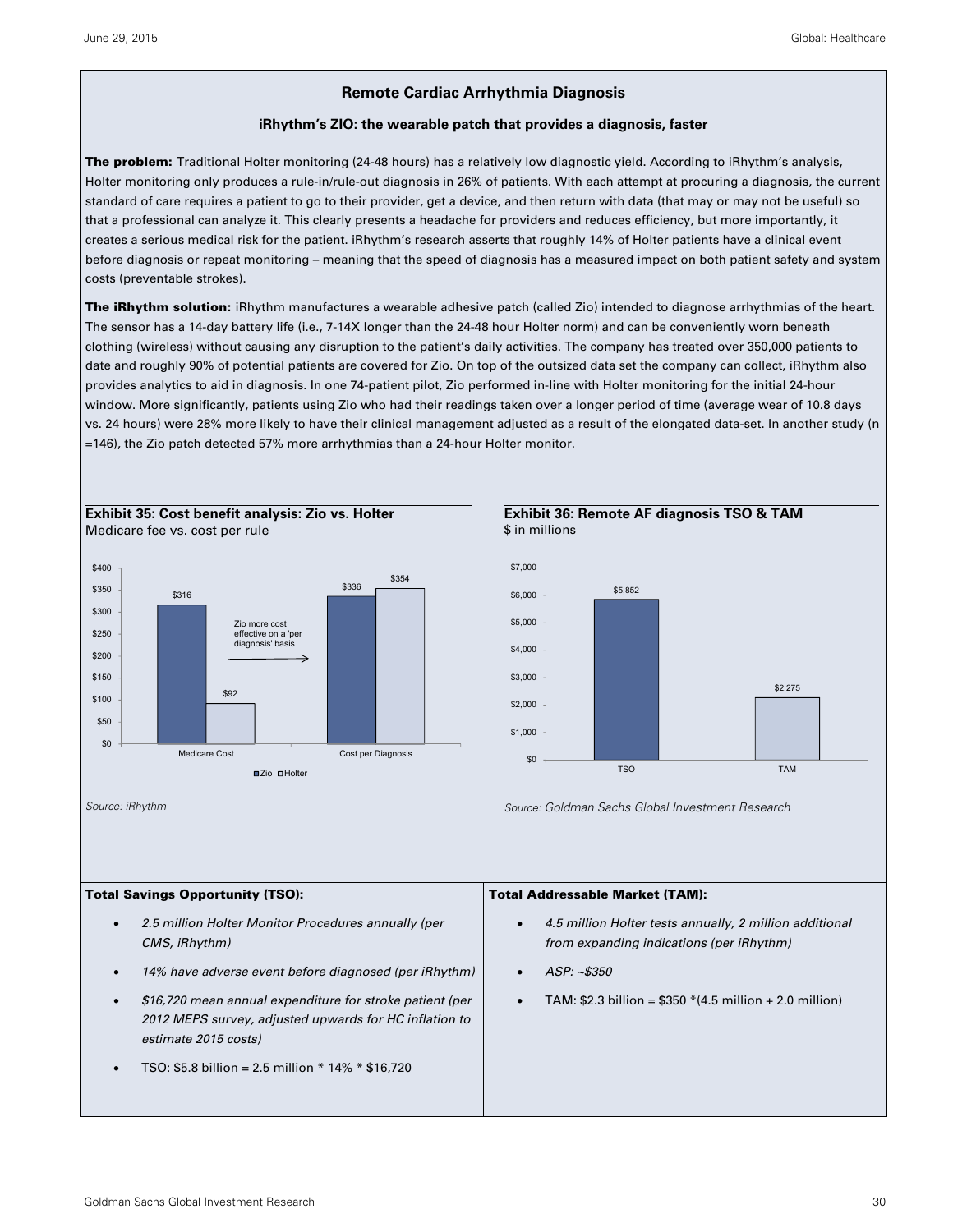### **Smartphone Enabled ECG for Monitoring and Arrhythmia Diagnostics**

#### **AliveCor: transforming your mobile device into medical grade ECG monitor**

**The problem:** AF is the most common arrhythmia and affects about 2.2 million individuals in the US and 4.5 million in Europe, according to major medical societies. In addition, AF accounts for about 35% of hospitalizations for cardiac rhythm disorders, and this has been rising over the past several years, according to industry sources. Similar to other cardiovascular diseases, causes of AF are myriad and include coronary artery disease, high blood pressure, mitral stenosis, congenital heart disease, and previous heart surgery. Management of AF takes various forms, including medication, interventional procedures (ablation), and open heart surgery (Cox Maze). Costs related to AF directly amount to \$10 billion annually in the US.

The AliveCor solution: The AliveCor device (a tablet or smartphone software application and lightweight hardware component) records accurate electrocardiogram (ECG, a test that checks for problems with the electrical activity of your heart) results via a patient's finger or chest. In 30 seconds of data collection, AliveCor indicates when a patient's ECG is normal or if the patient is in atrial fibrillation (AF, abnormal heart rhythm characterized by rapid and irregular beating). ECG is the only measure through which to proactively evaluate an AF event. That said, conventional 12-lead ECG screening is not standard in patients over 65 years old due to cost-effectiveness concerns. AliveCor addresses both the need for ECG and cost questions, enabled by the increasing prevalence of smartphones in the over 65 population (27% as of the most recent data collected). In clinical studies, the AliveCor smartphone-based ECG delivered similar results to the conventional 12-lead office-based ECG. Further, additional data indicate that use of the AliveCor monitor drove greater patient awareness of heart rate and behavior (73% increase vs. baseline) and that the device is cost effective. Specifically, cost per quality adjusted life years (QALY – used to assess the quantity and quality of life lived following a certain medical intervention or procedure) was pegged at \$4,000 for ECG usage and \$20,000 to prevent stroke, which compare to generally accepted cost per quality adjusted life year of \$50,000).



**Exhibit 37: Relative cost benefit of using smartphone ECG** 



Source: AliveCor Source: Goldman Sachs Global Investment Research

| <b>Total Savings Opportunity (TSO):</b> |  |  |
|-----------------------------------------|--|--|
|-----------------------------------------|--|--|

 TSO: \$5.9 billion = 2.5 million \* 14% \* \$16,720 (rationale in-line with iRhythm analysis, discussed previously)

#### Total Addressable Market (TAM):

- 4.5 million Holter tests done in the US annually, 2 million additional from expanding indications (per iRhythm)
- ASP: \$100
- TAM: \$650 million= \$100 \*(4.5 million + 2.0 million)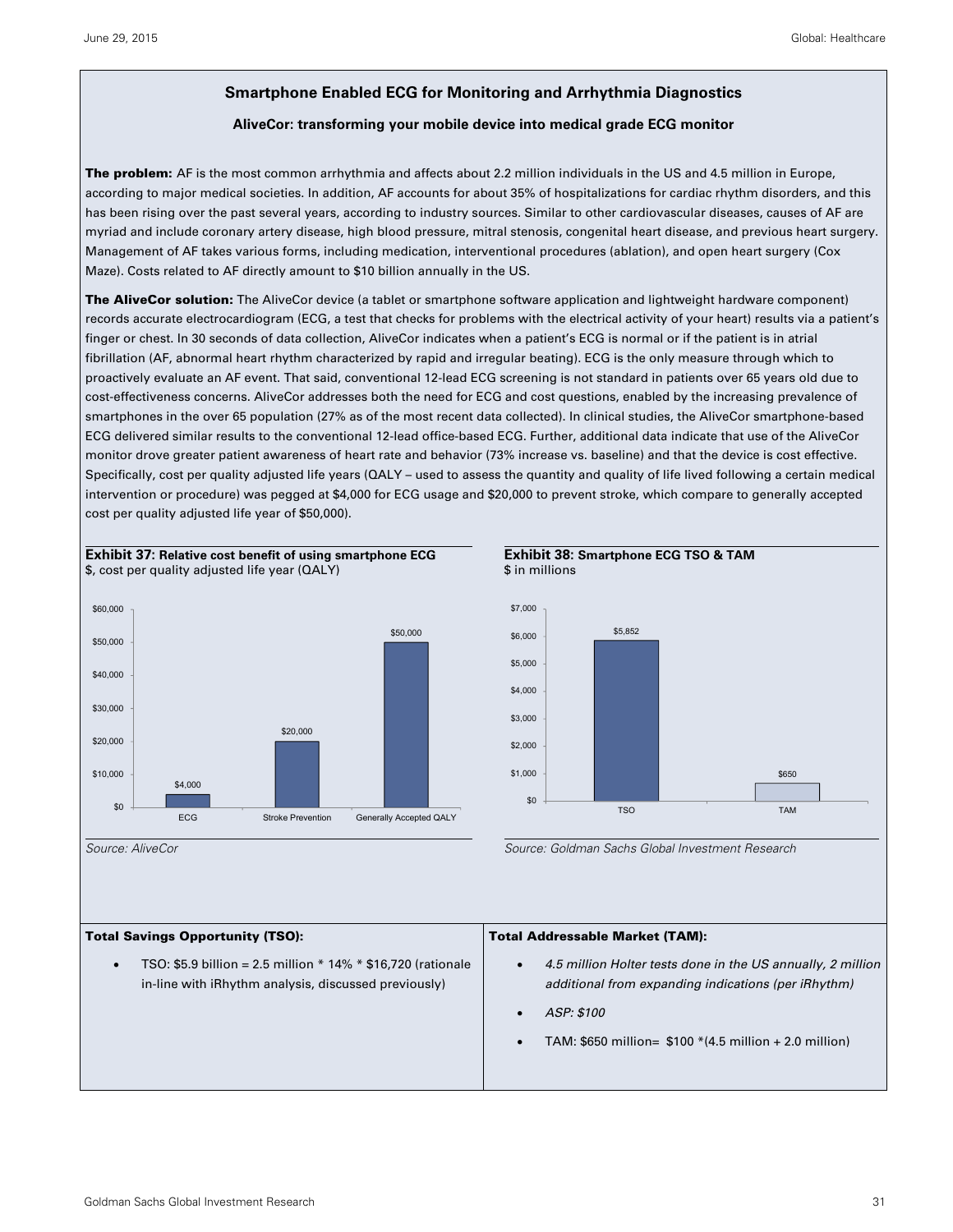## **Remote Monitoring Across Major Vital Signs**

#### **Biovotion: an ICU on an armband**

The problem: Up until very recently, accurate monitoring was not possible outside of the care setting. Advances in sensing and processing technology, however, have allowed for the miniaturization of much of the expensive capital equipment in the hospital. The IoT therefore allows a patient to gain the same medical insight in the comfort of his own living room, when he previously had to wait hours at a medical facility and pay hundreds of dollars.

The Biovotion solution: Biovotion, a Swiss-based wearable devices company, has developed an arm-band based monitoring system that can continuously monitor an individual's vital signs and display them in an intuitive interface. The system can be worn beneath an individual's shirt and is essentially unnoticeable to onlookers. Where the Biovotion offering gets more interesting, moreover, is in the analytics they provide. The company has largely achieved its goal to take vital signs accurately via a wearable device, but it hopes to use the data it collects to predict other metrics that have typically only been taken invasively (namely blood glucose). While the glucose measurement offering is still conceptual, the basic monitoring capability of the Biovotion device, coupled with its seamless design, proves that the "technology is there" for the proliferation of mobile health devices. In our view, the Biovotion offering (extremely sleek all-in-one medical grade monitor) represents a preview to what the future of digital health devices will look like.

#### **Exhibit 39: Biovotion monitoring capabilities**  Product pipeline: VSM-1, VSM-2, and VSM-3



Source: Biovotion

TSO & TAM: We do not size the savings opportunity for Biovotion given the breadth of its device's capabilities (i.e., the company's monitor device could theoretically attack the entirety of our \$200 billion chronic disease management TSO). On the other hand, while the monitoring technology is among the best we have seen, the device does not yet have a specific and targeted methodology to deliver clinical outcomes (on the horizon, in our view). Biovotion appears to be a prime candidate for industry partnership (technology established, but scale needed). We hold off on sizing an addressable market given the lack of a well-defined savings opportunity (per our IoT framework), but note that the company can currently generate substantial revenues as a medical-grade, consumer wearable. As stated earlier in the report, we do not include consumer wearables within our HC IoT purview, but note that the space represents a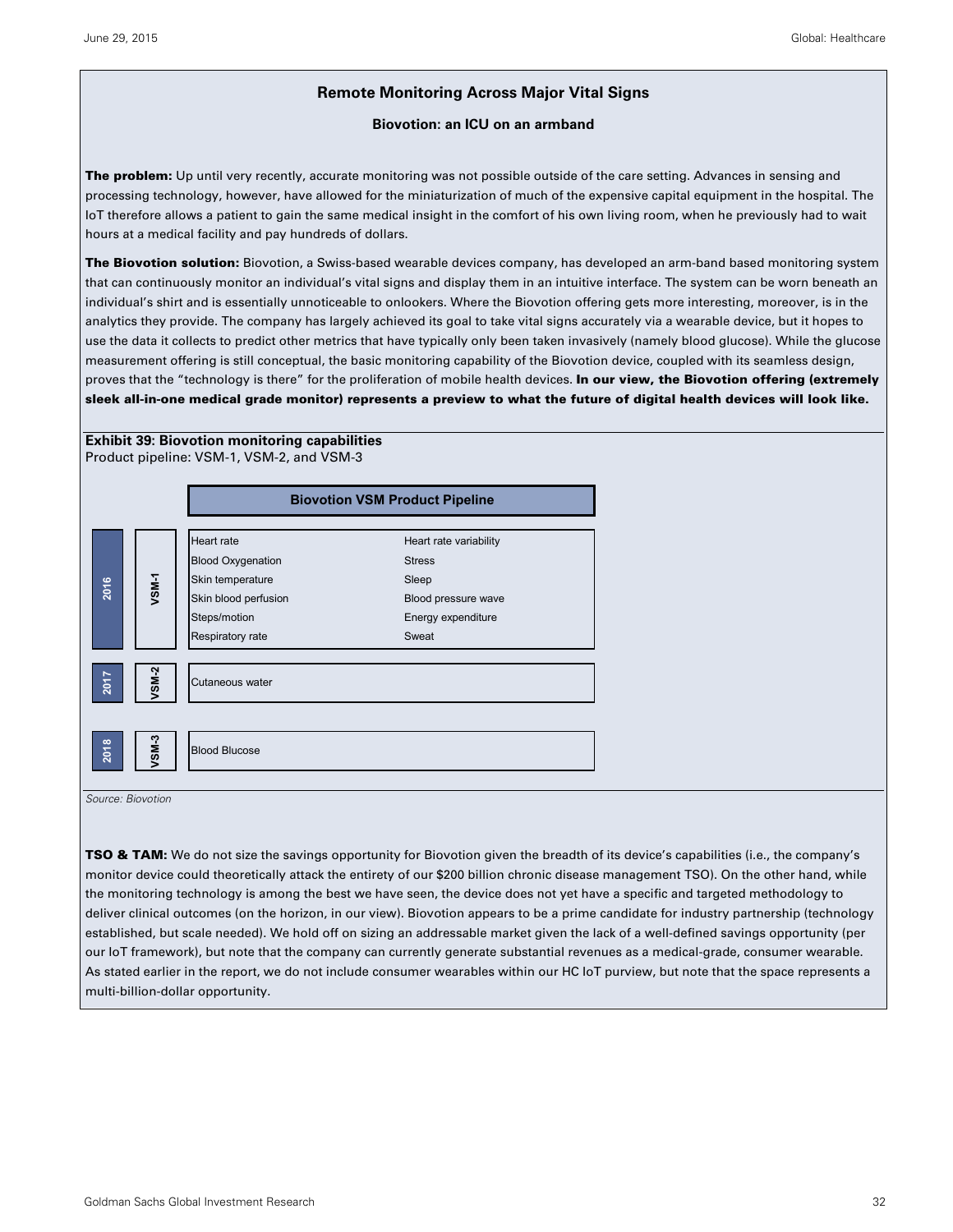### **Telehealth**

#### **Doctor on Demand: Bringing the physician into the living room**

The Problem: Going to the doctor is both expensive and inconvenient. Further, of the over 1.3 billion physician office visits annually, our industry diligence suggests that close to half of them do not require doctor/patient contact.

The Doctor on Demand solution: Doctor on Demand (DoD) allows for individuals to video-conference primary care physicians, psychologists, and even lactation consultants from a smartphone or tablet. As many office visits simply require the doctor to look at a patient and have a conversation about their symptoms, this service offers a viable platform for convenient doctor and patient interactions. The DoD application adds exceptional value for parents with sick children, who can spare a family trip to the doctor's office and likely determine the best method of care with minimal hassle and at a fraction of the cost. (\$40 per visit is the standard, but evolving reimbursement should make out of pocket costs even lower for these kinds of services over time.)

Given our thesis that the key element in removing costs from the healthcare system is to keep people out of traditional brick and mortar facilities, we see the proliferation of Doctor on Demand (and similar telehealth services) as a key generator of systemic savings moving forward. Our industry diligence suggests that the average office visit costs all-in (insurance + co-pay) are roughly \$200, meaning that telehealth could cut costs by 75% in situations where doctor-to-patient contact is not entirely necessary. The company also offers psychological counseling, which we see as an attractive addressable end-market, though not a major savings generator.





#### Total Savings Opportunity (TSO):

- 3.32 visits annually, per capita (2010 National Ambulatory Medicare Survey)
- ~4.0 visits annually (GSe to reflect ~20% growth post ACA to reflect uncovered lives entering the system)
- 1.3 billion total physician visits annually (per GSe)
- 40-50% of visits are viable "video-visit" candidates, per DoD
- \$160 system savings for each DoD visit. Assumes \$200 per standard visit; \$40 with DoD (per diligence)
- TSO: ~\$104 billion = 1.3 billion \* 50% \* \$160 \*No savings on psychology visits. DoD: \$95 for 50 mins vs. average psychologist session of \$65-\$114)

Source: Doctor on Demand Source: Goldman Sachs Global Investment Research

#### Total Addressable Market (TAM):

Physician TAM:

- \$10 DoD commission for Physician visit
- TAM: \$6.5 billion = 1.3 billion \* 50% \* \$10

Psychology TAM:

- 112,000 registered psychologists (per American Psychological Association)
- 2,083 visits per year, per psychologist (8.3 visits in 9 hours worked over 250 business days)
- \$95 per visit, DoD gets 25%
- TAM: \$5.5 billion= 112,000 \* 2,083 \* \$95 \* 25%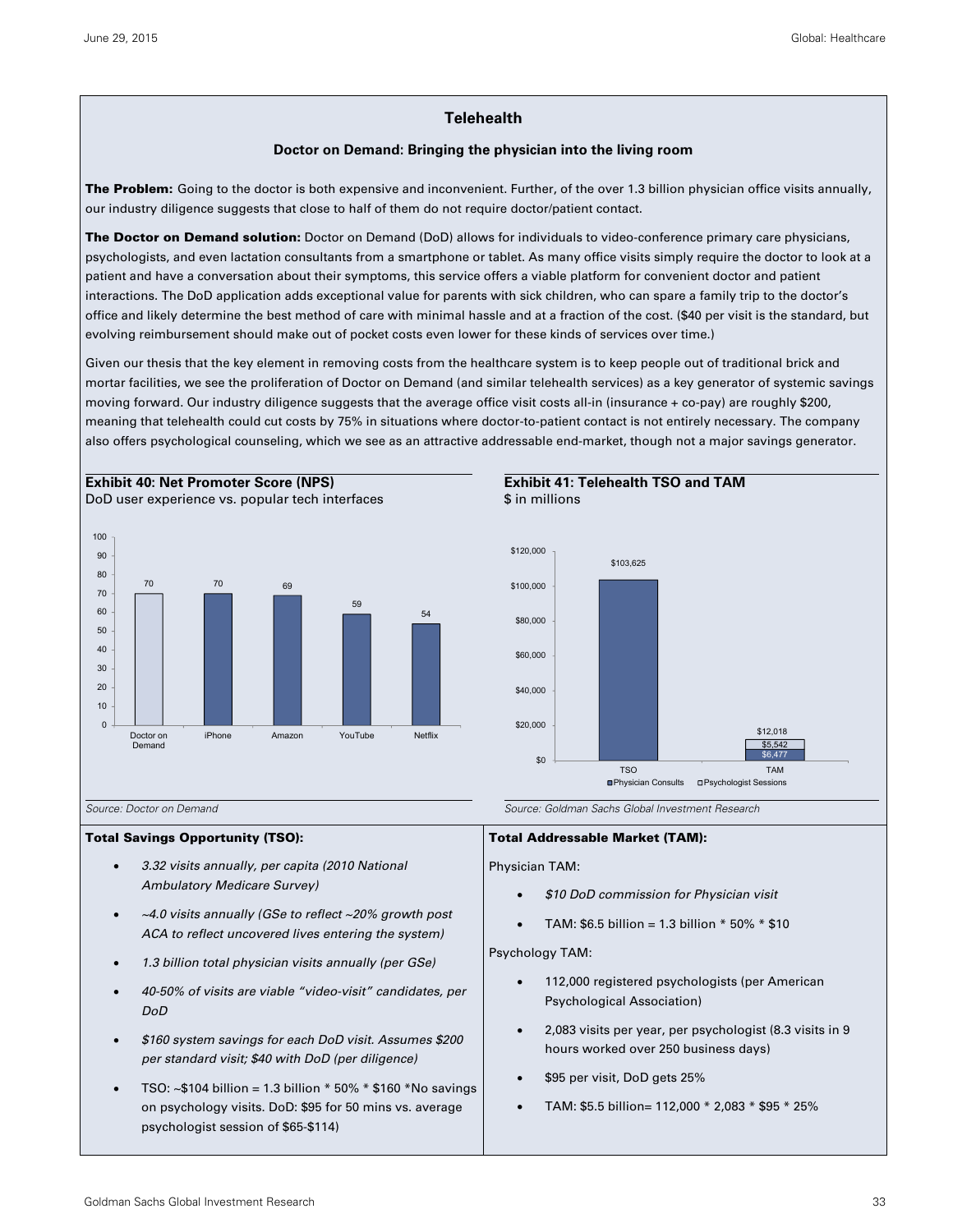## **Behavior Modification: Digital Weight-loss Management and Diabetes Prevention**

#### **Omada Health: Diabetes**

The Problem: Rising rates of obesity threaten to substantially drive up healthcare costs over time.

The Omada Solution: Omada Health sells a digitally-enabled weight-loss coaching program to employers as a means of helping them curb total employee healthcare spending. Unlike traditional healthcare offerings, which seek to cure existing medical conditions, Omada attempts to address the root of the majority of health issues: poor choice. In the company's marketing, it highlights that, for the first time in history, more people die from chronic illness than infectious disease.

After first testing patient willingness to change habits (the company does not enroll those it does not think it can reach), Omada then puts selected individuals through its 16-week "Prevent" program. Prevent integrates personal weight-loss coaching and goals management into a digital platform that includes a private social network. Patients use a wireless scale and pedometer that are linked to a mobile application to track their progress and work with their coach/compete against each other. For those who successfully complete the program, the "Sustain" platform then offers lower touch follow-up, to help them keep the weight off long-term.

Clinical data: In its PREVENT trial, Omada helped 187 patients achieve an average weight loss of 5.0% and 4.8% at 16 weeks and 12 months, respectively. For context, the initial population consisted of 220 people previously diagnosed with pre-diabetes, 187 qualified for the Prevent program, and 144 made it into Sustain. The total five-year cost savings secured by reducing the onset of diabetes, per Omada's estimates, can exceed \$2,000 per patient.

Business model summary: The Omada value proposition hinges on the company's ability to reduce the total weight of a population. Insofar as Omada can demonstrate a reduction of an employee's weight during their program, Omada can claim that the company has diminished the risk that a person might develop a chronic disease (primarily Type 2 diabetes). Doing this at the population level, moreover, adds up to real savings for the employer, which is what Omada then monetizes (the company does not collect fees unless it has demonstrated results).



#### **Exhibit 42: Return on investment for Omada subscribers** 5 years following enrollment in Prevent





#### Total Savings Opportunity (TSO):

- \$68 billion in Diabetes costs in 2015E (GSe, 2012 MEPS Survey)
- 65.5% of patients enrolled in trial made it through Prevent
- Over time, those who successfully complete the program will represent a proportionate decrease in diabetes spend
- TSO: \$45 billion = \$68 billion \* 65.5%

Source: Omada Health Source: Goldman Sachs Global Investment Research

#### Total Addressable Market (TAM):

- ~90 million Americans with pre-diabetes (per National Diabetes Statistics Report, 2014)
- 65.5% of patients enrolled in the trial made it through the Prevent portion of the program
- \$480 first year enrolled revenues (\$100 a month x 4 months of Prevent  $+ $10$  a month  $x 8$  months for Sustain). 20% revenue timing adjustment (accounts for rolling off of high cost Prevent and into Sustain)

TAM: \$5.7 billion = 90 million \* 65.5% \* \$480 \* 20%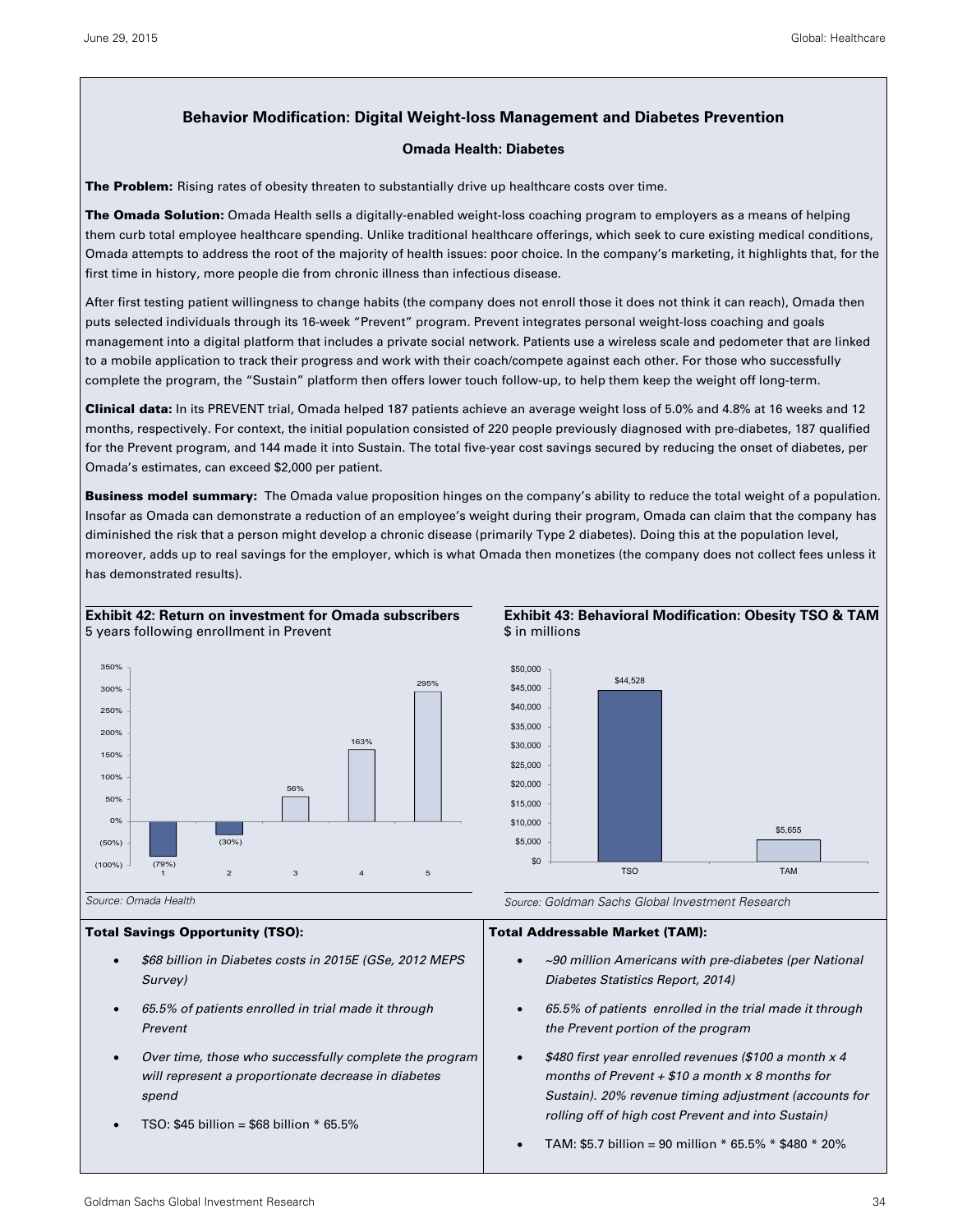## **The future of healthcare under digital health adoption**

In the immediate-term, we would not expect the potentially disruptive force of digital health to change the status quo. Over time, however, we think that certain verticals within healthcare face risk of disintermediation without change. As discussed earlier in this report, the key change needs to come around the innovation model where companies shift the focus to outcomes and cost savings rather than just pure volumes. There are certainly a number of healthcare product and service companies that have started down this path and are positioning themselves well for the future. In addition, large verticals (such as Healthcare IT) sit at the nexus of the evolution of healthcare and offer an enabling technology for digital health. In this section, we discuss the potential implications of digital health across healthcare products and services.

At the core of what we expect to change sits the relationship between providers and product companies within healthcare. Specifically, the management of chronic diseases, which has historically sat within the acute care hospital, is likely to shift to alternate sites of care (namely the home). In our industry discussions, moving patients out of the acute care setting appears to be a key tenet to reducing overall system costs. The challenge, however, remains that the hospital still represents the central point for US patient care. At present, it is simply easier for a patient to present him or herself at a hospital emergency room or inpatient facility rather than manage his or her own healthcare. In an environment where "someone else pays the bills," there are no incentives to take individual control.

Looking forward, we expect the conventional reimbursement and consumption within healthcare to evolve, which should produce a ripple through effect across healthcare (most specifically segments that center on the hospital). As discussed previously, we stand at the cusp of two major changes to the economics of the US system:

- (1) A shift from fee-for-service to fee-for-value, which drives change in the primary objective for healthcare providers from what has historically been "maximizing the number of patients through the door" (in-patient hospital volumes) to optimizing outcomes and value to the broader healthcare systems.
- (2) Greater consumer burdening of healthcare costs, which we expect to force greater self-management, a reassessment of elective procedure "needs," and the adoption of new technologies to either manage chronic disease or improve overall health.

Digging into each of these changes and how digital health should affect positive change, we summarize the potential implications within healthcare products and healthcare services. Exhibit 44 provides a broad strokes overview of how we see the landscape evolving over the long-term along with the implications of IoT.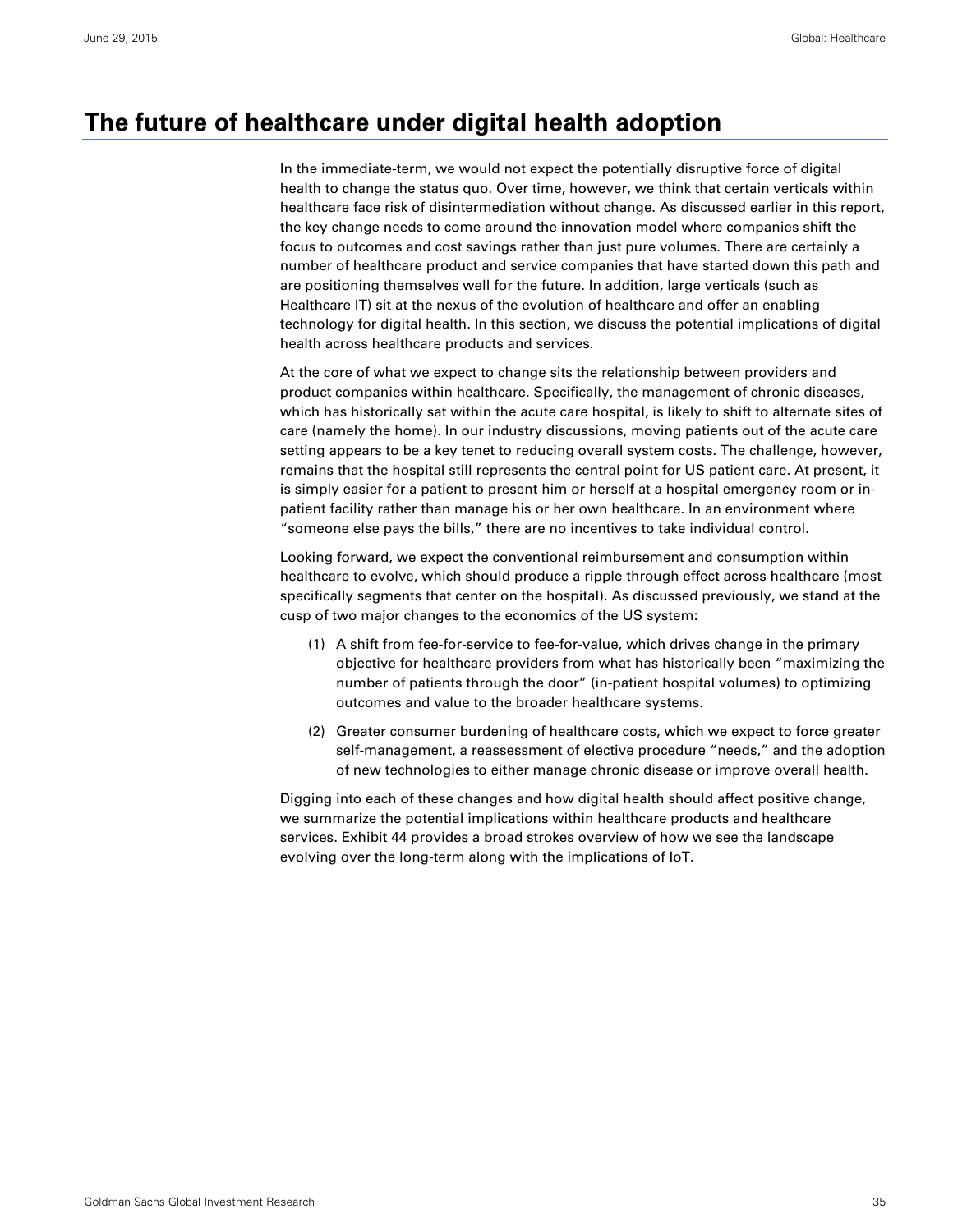#### **Exhibit 44: Implications for incumbents in a digital health ecosystem**

|                  |                                     | <b>Risks</b> | <b>Opportunities for adopters</b>                    | <b>Skew</b> |
|------------------|-------------------------------------|--------------|------------------------------------------------------|-------------|
|                  | <b>Medical Devices and Supplies</b> | Volumes      | New revenue from product cycles                      | Negative    |
| Products         | Pharmaceuticals                     | Volumes      | Medication adherence $\uparrow$ ; Volumes $\uparrow$ | Neutral     |
| Diagnostics/Labs |                                     | Volumes      | New revenue from product cycles                      | Negative    |
|                  |                                     |              |                                                      |             |
|                  | <b>Drug Retailers</b>               | Volumes      | Medication adherence $\uparrow$ ; Volumes $\uparrow$ | Positive    |
|                  | <b>Hospitals/Providers</b>          | Volumes      | Efficiency $\uparrow$ ; Profitability $\uparrow$     | Negative    |
| <b>Services</b>  | Payers                              | Revenues     | Population risk $\downarrow$ ; Profitability         | Positive    |
|                  | <b>HCIT</b>                         | Competition  | Revenues                                             | Positive    |

Source: Goldman Sachs Global Investment Research

## **Changing patterns in healthcare delivery and digital health applications**

The delivery and administration of healthcare services should change commensurate with reimbursement. Hospitals have already started to engage in efforts to shift patients from in-patient to out-patient care given the relative costs. In addition, providers have become increasingly focused on readmissions, hospital acquired infections, and episodic rather than acute care (i.e., the lifetime cost of treating a patient). These changes have largely followed revisions to Medicare reimbursement policies. In the case of hospital readmissions, for example, Medicare no longer reimburses for 30-day cardiovascular readmissions. A similar change was implemented in 2011 as it relates to hospital acquired infections, for which Medicare will no longer provide reimbursement. Given this dynamic, we expect hospitals to seek ways to drive efficiency whenever patients end up in the hospital as well as move care outside of their four-walls to alternate site facilities and into the home. This long-term structural trend is likely to influence further consolidation among providers (i.e., reduce the footprint of acute care beds and streamline cost structures).



#### **Exhibit 45: Spending on home health vs. traditional settings**  1980-2012

Source: CMS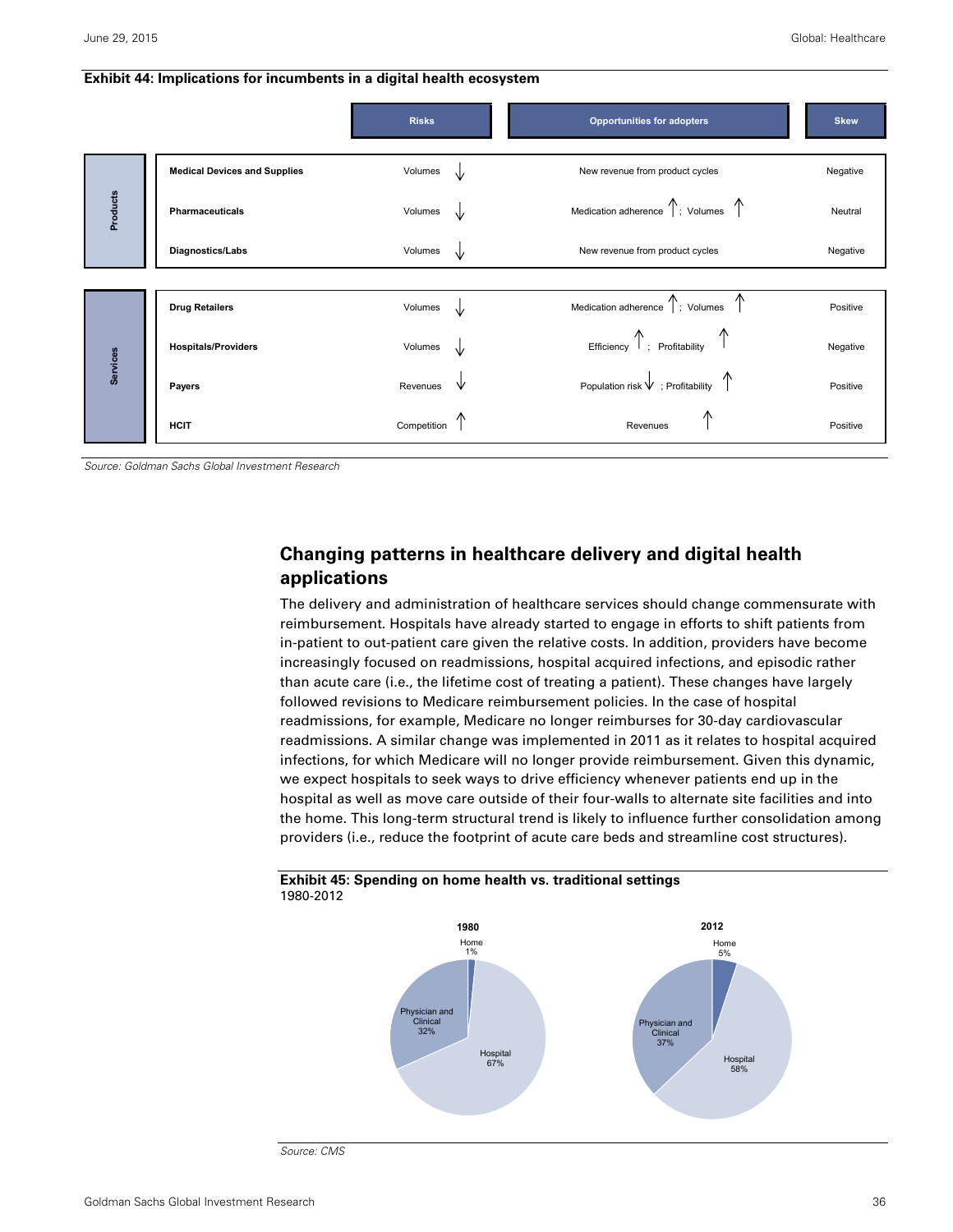IoT and digital health should be major contributors to helping hospitals better manage patient flow. There are two areas where we think providers can benefit from leveraging digital health:

- (1) Data collection and analytics through electronic medical records (EMRs). EMRs offer several potential benefits to hospitals, such as improving quality (clinical benefits) and safety measures. Further, the proliferation of wearables stands to make the data within EMRs orders of magnitude more robust. For the first time, low-power, blue-tooth technologies can continuously transmit patient data from any location. The collection of these readings can create a "longitudinal data set" (i.e., patient measurements from full days, weeks, etc.). To use these data valuable, however, significant advances in EMR technology are needed (such as data analytics tools).
- (2) Remote monitoring of patients that allows for treatment modification before a hospitalization is every required. We see a number of technologies that can improve patient care and limit unnecessary admissions (such as those discussed earlier in this report). Wearable and implantable monitors allow for physicians and other healthcare providers to monitor everything from medication adherence to complex cardiovascular markers (like pulmonary artery pressure).

#### **How hospitals can benefit from digital health**

For the acute care hospital, there are a number of opportunities to leverage digital health, particularly in chronic disease management. As discussed previously, there is an increasingly large body of evidence that suggests digital health can reduce chronic disease costs in heart failure, obesity, and diabetes. One advantage hospital have to implement the use of such technologies is physician employment. According to the Merritt Hawkins' 2012 Review of Physician and Advanced Practitioner Recruiting Incentives, the majority of new doctor hires go on staff at a hospital. For the hospital, this allows management to standardize practice across its system and influence the use of certain products and services. Hospitals have already demonstrated success in driving utilization/pricing of implant technologies down through vendor contracting, so we would expect the adoption of digital health to follow a similar pattern. The need for such technology is likely to rise in the future, as reimbursement moves to a more capitated model with bundled payments (i.e., a patient with a certain disease is allocated a fixed dollar amount per year rather than reimbursement on an episodic basis). Exhibit 46 offers an illustrative example of how hospital economics could improve under digital health adoption in a capitated/bundled reimbursement environment.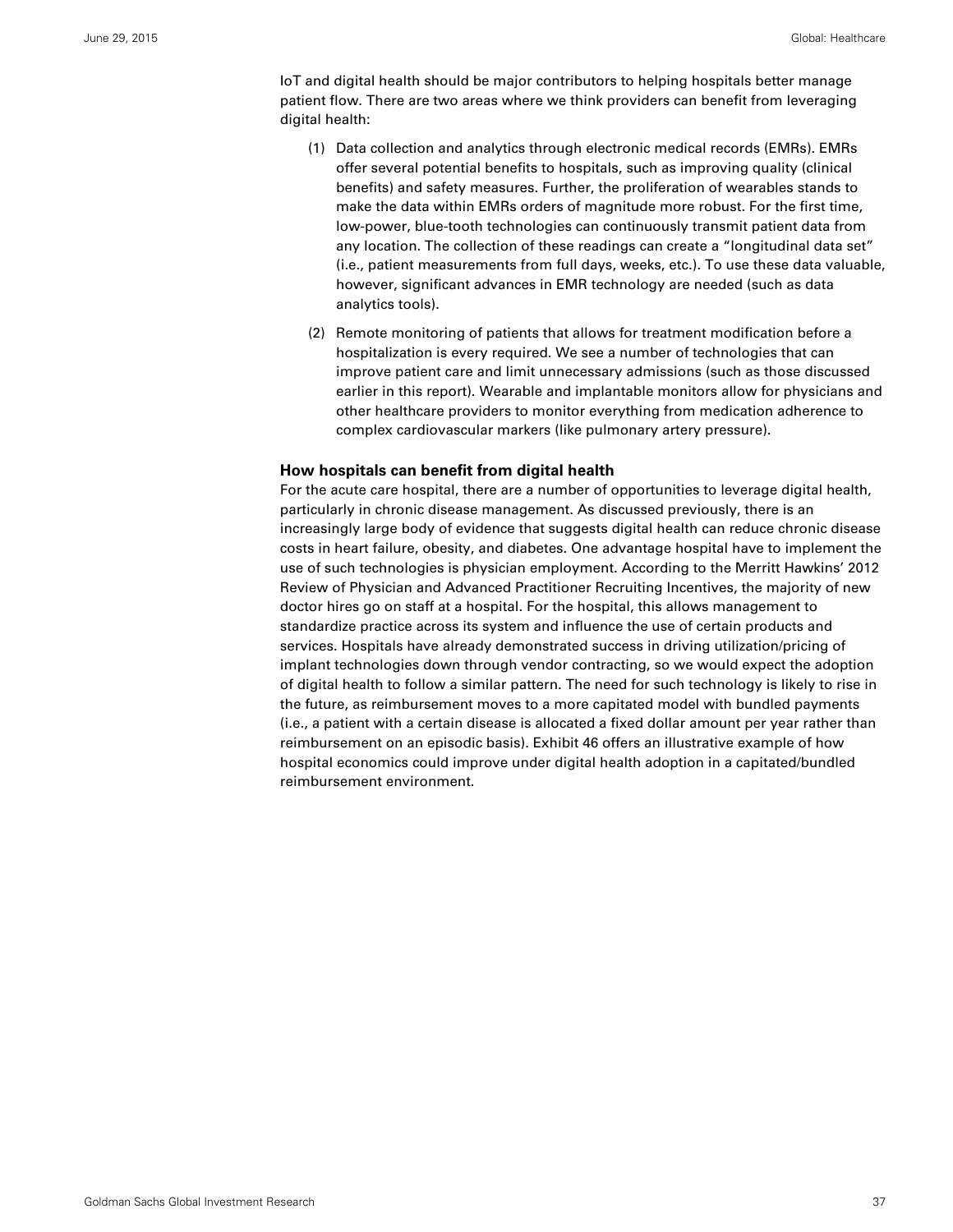#### **Exhibit 46: Potential cost savings for IoT adopters**  Illustrative; graph does not represent quantitative forecast



Source: Goldman Sachs Global Investment Research

We also think that mobile technologies can improve care provision within hospitals (i.e., smart drug delivery to reduce medication errors), but we view this opportunity as incremental in nature, and it generally falls outside of the purview of the IoT (as we have defined it).

#### **Retail clinics to play a more important role as digital health trends unfold**

The growth of digital will likely make certain aspects of healthcare like chronic disease management easier and more cost effective at alternate sites of care like retail clinics. As such, we see retail clinics playing an increasingly important role in patient monitoring as they are a convenient, low cost points of care that can feed into a patient's EMR, monitor chronic conditions, and help reshape patient behavior by promoting wellness programs like smoking cessation and weight management. CVS is also piloting the integration of telehealth in the retail clinic setting. Nurse practitioners at MinuteClinic can take digital images of the ears, throat, and skin as well as sounds of the heart and lungs and transmit this data to remote physicians who would then recommend a treatment plan. This technology could ultimately help expand the scope of services offered in retail clinics.

## **Implications to healthcare IT companies**

Though we believe the idea that IoT will be a net benefit to Healthcare IT companies is somewhat intuitive, ascertaining the direct financial opportunity is somewhat difficult, as many of the connected devices, sensors, chronic care management solutions, and mobile devices that comprise a large portion of the IoT revenue opportunity fall outside of their purview. In fact, in conversations with some of our covered healthcare IT companies, we noticed a reluctance to directly compete with medical device or traditional IT/communication companies in the development of "IoT hardware," preferring an ecosystem partnership approach.

That said, we see three main tangible top-line benefits for the industry from the proliferation of IoT:

(1) **Companion software and connectivity:** As connectivity is not an end in itself, many healthcare IT companies have been working with product companies to help develop software integration and analytics capabilities to use in conjunction with connected devices. This allows for the data capture and remote monitoring to have improved data accuracy, data liquidity throughout relevant clinical and financial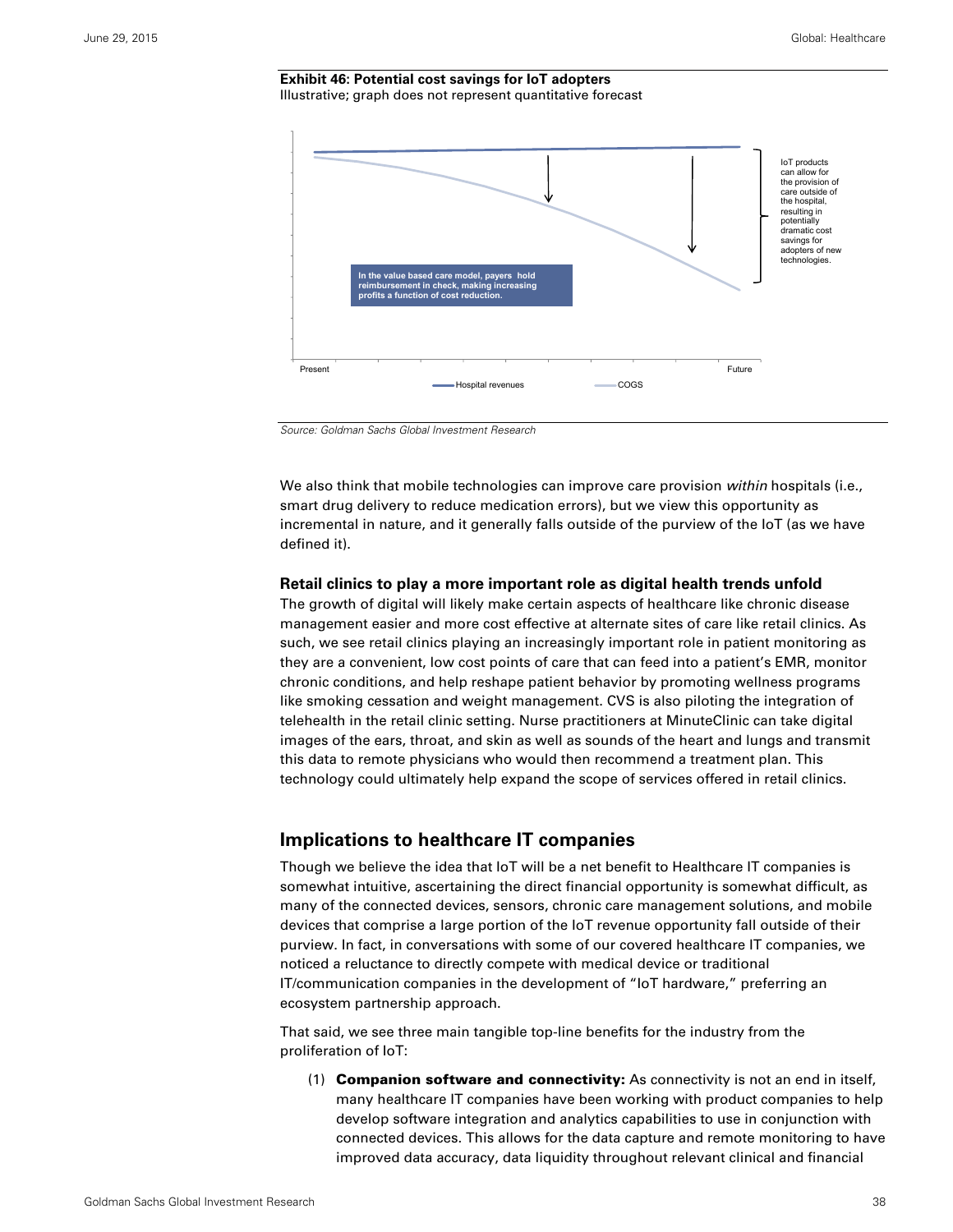system, and derive clinical insights and protocols from the collected data to drive improved health outcomes. In this sense, informatics partners provide tools to optimize provider use of IoT hardware, which could be sold bundled with the devices or as a menu alongside the devices. Prime examples of this approach include Cerner's strategic global alliance with Siemens in laboratory automation, cardiology information systems and device integration, salesforce.com's strategic alliance with Philips to develop integrated, cloud-based clinical applications, and IBM's global partnership with Apple to develop clinical applications and analytics for providers.

- $(2)$  Software to promote connected care and analytics: We also expect some healthcare IT vendors to pursue stand-alone revenue opportunities, particularly as it relates to software applications in the care coordination and analytics segments. Most IT companies under coverage are currently marketing or developing care coordination platforms (though functionality at this point is mainly focused on provider-to-provider connectivity) and expanding products like patient portals to provide remote patient monitoring capabilities. In addition, the increased capture and proliferation of data IoT devices are generating is allowing healthcare IT companies to develop real-time, analytics overlays for providers, employers and patients.
- (3) Ecosystem approach to promote adoption of core software platforms: Outside of the direct revenue opportunity, platform integration with IoT devices and applications could help larger vendors maintain and expand their core market share/client penetration, as adoption of their EMR or financial platforms could be optimal or necessary to use new IoT innovations. Though the healthcare IT industry is promoting efforts such as Smart on FHIR to help standardize application development and integration (which would make it easier for vendors to seamlessly connect regardless of the EMR platform), we expect there will remain a meaningful amount of customization and integration needed between third party developers and EMRs, which favors the larger EMR vendors given their scale, client base, and technical expertise. Additionally, employer-facing platforms such as Castlight or MCOs are attempting to create greater functionality and customer loyalty through integration with third party vendors such as telehealth and behavioral modification solutions.

## **Implications to healthcare product companies**

As hospitals shift their practices, we expect product companies (vendors) will need to adjust their business models to serve changing customer needs. Specifically, providers are likely to change the framework for evaluating technology and giving care. Historically, most product companies (i.e., the medical device industry) have oriented their businesses around incremental innovation. The definition of a "new" product has been iteration on an existing technology, such as an implantable defibrillator that is smaller in size than the previous generation (offers some convenience benefit but no difference in clinical outcome). Orthopaedic device innovation is similar where there has been little in the way of truly new technologies in the past decade.

Over the past several years, hospitals have become increasingly stringent on their willingness to pay for incremental innovation. In addition, hospital CFOs have been successful at driving down price for commoditized, run of the mill products, such as stents, implantable defibrillators, and large joint reconstructive implants. We estimate that average selling prices for each of these product lines have declined 27%, 14%, and 8%-10%, respectively, from 2009-2014. We expect annual price declines in these categories to average low-single-digits for the foreseeable future.

With this as a backdrop, medical device companies suffered declining margins and R&D productivity from 2009 to 2012 (organic top-line growth slowed from 5% to 1%). Since that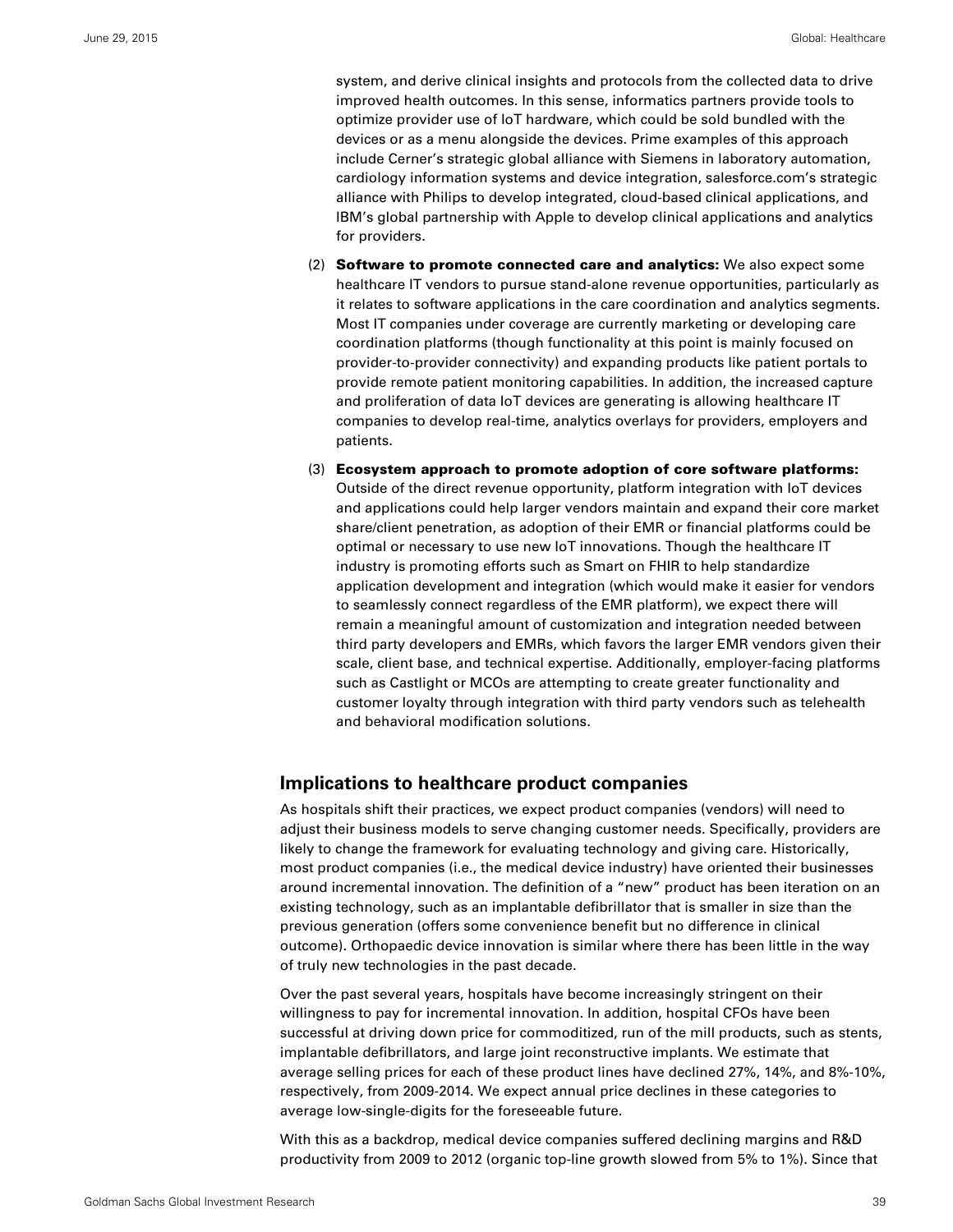point, companies have started to reorient R&D budgets to developing new therapeutic categories and have become less dependent on incremental innovation (namely in neurology and structural hear). That said, the bulk of the innovation still centers on the implant, and we think companies have the opportunity to accelerate growth and develop new revenue streams through mobile applications. The future of medical device innovation therefore bifurcates into two categories: (1) implants that satisfy unmet treatment needs and (2) application of digital technologies to improve diagnostic and preventative care.

The Medical Device industry has historically not focused on data analytics – companies have left this up to physicians and other members of the healthcare continuum; while Device companies oriented their attention to implant product development. Efforts to use wireless connectivity have been relatively limited, and very few technologies have been specifically developed in this realm. This looks to be changing, as companies start to deploy internal and external resources via mobile health applications. Within our coverage, the most direct efforts have come from St. Jude Medical and Medtronic. This does not come as a big surprise to use given the high cost burden of cardiovascular disease. Going forward, we think that digital health can drive an attractive new revenue stream for medical device companies outside of the traditional business model

Elsewhere in healthcare products, diagnostic testing plays a role in 70% of medical decisions made by physicians. However, diagnostic testing accounts for just 2% of all Healthcare spending. As research labs and clinical labs begin to have increased access to web-connected testing platforms, we believe the associated product companies can increase their value propositions to the overall Healthcare system for several reasons. First, the quality and fidelity of diagnostic tests is increasing significantly as platforms shift from cellular to molecular level analysis (most notably in areas such as infectious disease and cancer). This makes the data from a given test more valuable and insightful to the physician. Second, many next generation technologies are rapidly reducing costs so that tests can be run more frequently to provide physician with more real-time analysis to identify changes in patient conditions. Third, testing instruments are emerging closer to the point-of-care (i.e., doctor's offices vs central labs), which makes diagnostic testing more accessible to a wider range of patients, often at an earlier point in their disease progression. Taken together, we see the building blocks in place to drive a vastly improved feedback loop to the Healthcare system once diagnostic testing platforms are web-connected.

At the same time, the Healthcare system has begun to put in place more incentives that we believe will drive adoption of IoT enabled Diagnostic testing solutions. Rather than testing as often as possible with great redundancy and excessive cost, we expect testing will become more targeted, consistent, and therefore clinically actionable. Signs of these changes have already begun to emerge in genetic testing for cancer, where the complexity of testing and interpretation has necessitated a fully vertically-integrated solution from companies that provide lab accessioning, DNA sequencing, bioinformatics analysis, and patient reporting all in one seamless experience for the ordering physician (i.e., Myriad Genetics, Foundation Medicine). While these tests are often very expensive (\$3,000+), we believe peer-reviewed data has begun to show that material changes to patient outcomes can be affected, often with significantly reduced wasteful spending on drug therapies that justify the cost of these tests. As these tests become more accessible and web-enabled, we expect future iterations will further enhance patient outcomes via improved prevention and a stronger body of clinical data from which to make treatment decisions.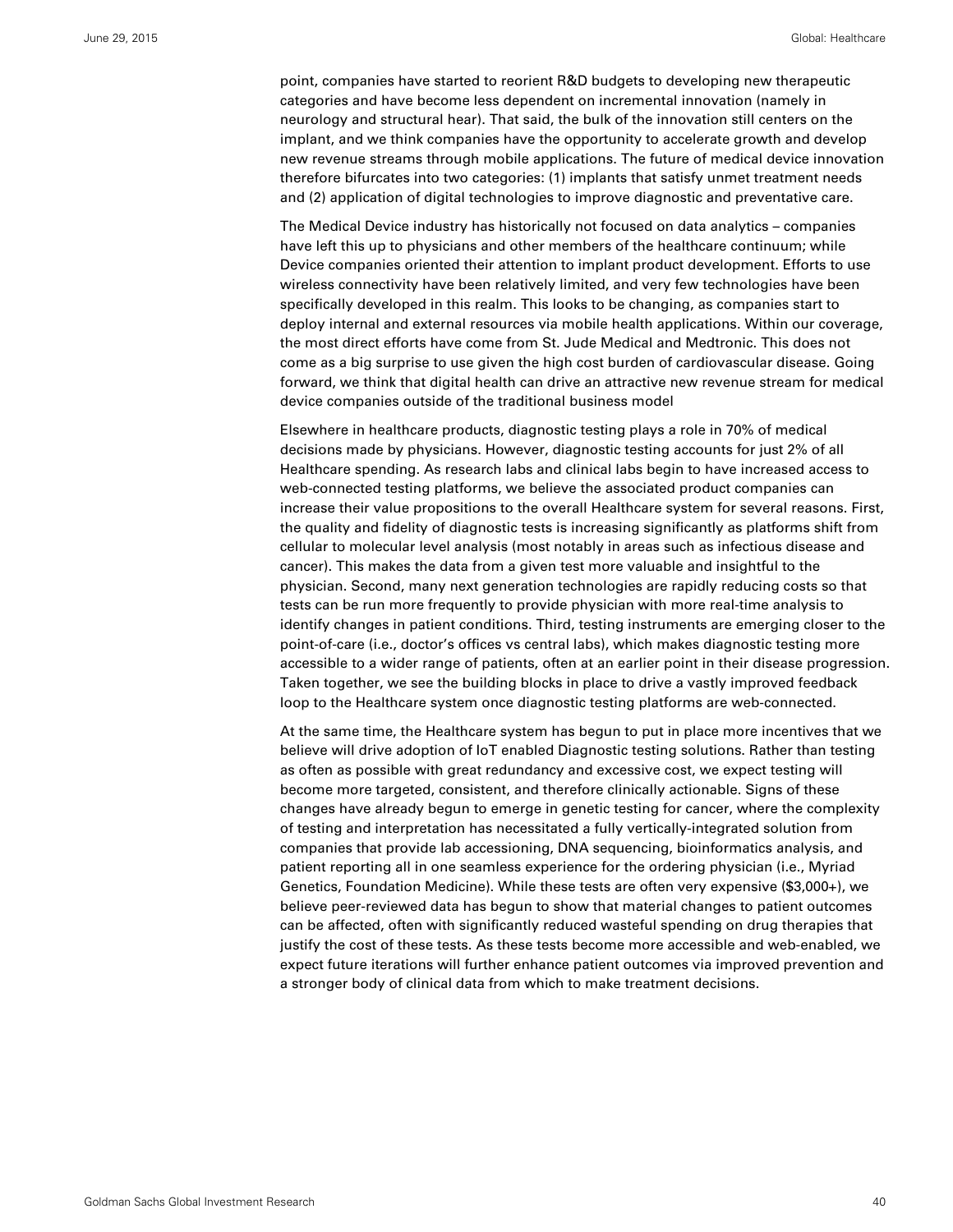## **IoT landscape across major healthcare companies**

## **Allscripts (MDRX/Neutral)**

#### **Company profile**

Allscripts delivers information technology (IT) and services to help healthcare organizations achieve better clinical, financial and operational results. It sells to physicians, hospitals, governments, health systems, health plans, retail clinics, retail pharmacies, pharmacy benefit managers and post-acute organizations, such as home health and hospice agencies and helps clients with solutions including electronic health records (EHRs), connectivity, hosting, outsourcing, analytics, patient engagement, and population health products and services.

In 2014, Allscripts generated revenue of \$1.4 billion, flat compared to the level in 2013 as softness in new system sales and Support & Maintenance revenue offset modest growth in client services revenue. We expect a 25% EPS CAGR from 2014 to 2017 as SG&A leverage and R&D cost rationalization help profitability and recent bookings growth converts to modest revenue growth.

#### **Exposure to IoT**

FollowMyHealth Achieve: Allscripts FollowMyHealth Achieve helps enable providers and patients to stay connected between formal visits or encounters through their patient portal. Clinicians can use Achieve to monitor patient compliance with care plans remotely and initiate interventions in a timely manner to influence behavior and impact outcomes. With Achieve, providers can enter care management instructions for four conditions – congestive heart failure, diabetes, hypertension and obesity – and make those care plans available to patients through their Allscripts FollowMyHealth accounts. Additionally, Achieve functionality enables users to potentially leverage savings associated with remote monitoring and the use of consumer technologies, including wireless devices such as scales, glucose meters and blood pressure monitors that those patients have integrated with FollowMyHealth. Readings and results are forwarded to the applicable Allscripts EHR and incorporated within the patients' medical record.

Allscripts Care Management: Allscripts Care Management simplifies, streamlines and optimizes care management processes through a single web-based platform within the hospital and across multiple settings, including payers, outpatient, post-acute, home care and hospice. The product helps speed and optimize patient referrals, as well as reduce length of stay within the acute care setting through more efficient patient discharge management.

## **athenahealth inc. (ATHN/Neutral)**

#### **Company profile**

athenahealth is a cloud-based services provider of revenue cycle management, electronic medical record (EMR), care coordination and population health management to a wide range of physician group practices

In 2014, athenahealth generated revenue of \$753 million, representing an increase of 27% vs \$595 million in 2013 as core business services revenue (95% of total) benefitted from encouraging growth in Collector and Clinicals products. 2011-2014 revenue CAGR was 32%. We expect 13% EPS CAGR from 2014 to 2017 as growth normalizes in core business services and margins become subdued by reinvestments to better access and penetrate new product markets.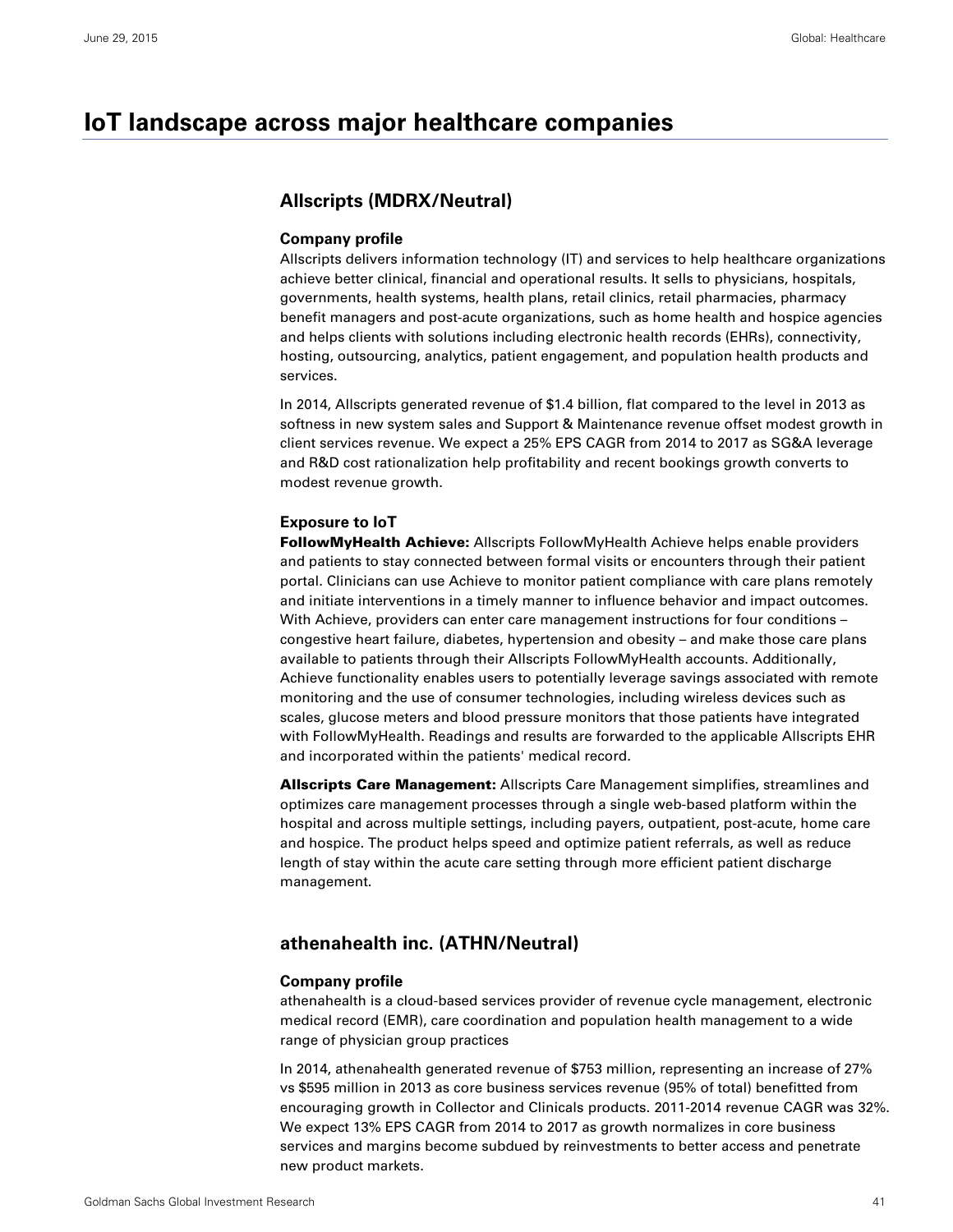#### **Exposure to IoT**

**athena Marketplace and More Disruption Please ecosystem approach:** athenahealth has established ecosystem partnerships with smaller, niche vendors, offering integration into its athenanet technology platform and early stage development assistance/seed money through its More Disruption Please (MDP) program. Though not all participants in the program would fall under IoT verticals, the platform has allowed athenahealth to partner with companies in the patient engagement, behavioral health, and remote patient monitoring markets. Per management, athenahealth collects a revenue share from MDP partners (which collectively already generate ~\$20mn of recurring revenue) and is given the opportunity to take direct financial stakes or acquire attractive early stage companies.

**Epocrates and secure text messaging:** In 2013, athenahealth acquired Epocrates, the leading mobile physician app with over 300K users. Outside of its core clinical search capabilities, Epocrates incorporates some IoT functionality through care referral and coordination (through the app or in conjunction with its Enterprise Coordinator solution), mobile clinical protocols and quality measures, and secure text messaging, which athenahealth announced will be rolled out through Epocrates in 2015. Epocrates generated \$45 million, or 6% of ATHN revenues in 2014.

## **Castlight Health (CSLT/Neutral)**

#### **Company profile**

Castlight Health, Inc. provides cloud-based software for US employers to enable their health care costs through a suite of applications that transforms complex data from various internal and external sources into transparent and useful information for employers, and their employees and families. It also provides communication and engagement, implementation, customer support, and training services.

In 2014, Castlight Health generated revenue of \$45 million, representing an increase of 251% vs \$13 million in 2013 as the company increased its customer base by more than 50% during the year and subscription revenues grew. Between 2011 and 2014, CSLT grew at a revenue CAGR of 190%. We model a 62% revenue CAGR from 2014 to 2017 as the company expands its base and demand remains strong from employers for transparency and health management solutions ahead of the 2018 implementation of the Cadillac tax.

#### **Exposure to IoT**

Castlight Connect: Castlight Connect provides seamless integration and promotion of third party employer solutions including wellness platforms, telehealth, expert opinion providers, clinical decision support applications, and appointment scheduling solutions. In that sense, Castlight Health can help drive greater utilization of these solutions through a centralized hub for employees, and drive ease of access regardless of location or type of device. Examples of major partners include Doctor on Demand for telehealth and Grand Rounds for expert opinions.

## **Cerner Corp. (CERN/Buy)**

#### **Company profile**

Cerner is a leading supplier of health care information technology (HCIT) solutions including Electronic Health Record (EHR) and Population Health systems. Services offered include implementation and training, remote hosting, operational management services, revenue cycle services, support and maintenance, health care data analysis, and transaction processing. Cerner has systems in more than 18,000 facilities worldwide, including hospitals, physician practices, laboratories, ambulatory centers, behavioral health centers, cardiac facilities, radiology clinics, surgery centers, extended care facilities, retail pharmacies, and employer sites. In addition to software and services, CERN also offers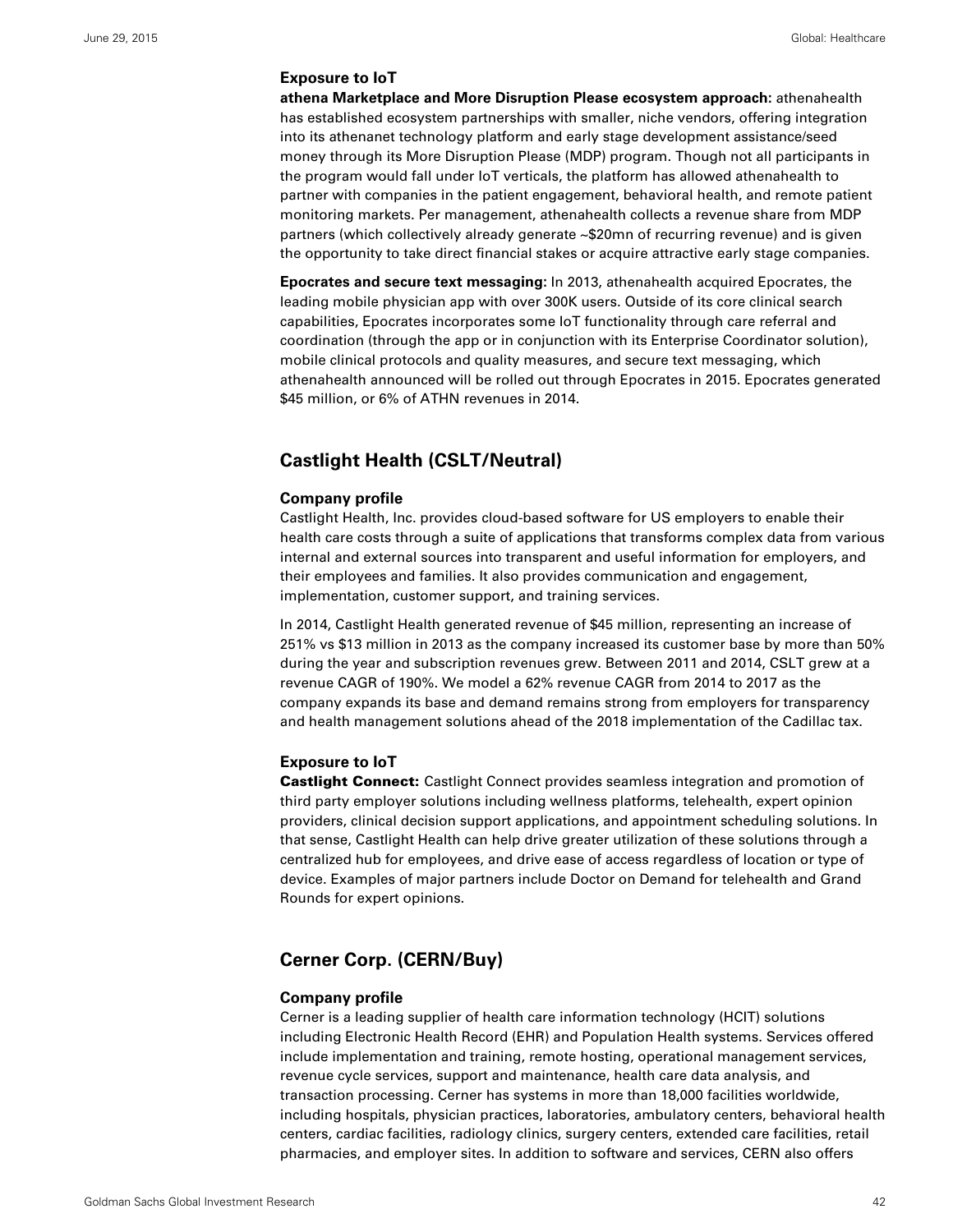complementary hardware and devices, both directly from Cerner and as a reseller for third parties.

In 2014, Cerner generated revenue of \$3.4 billion, representing an increase of 17% vs \$2.9 billion in 2013. The company continues to benefit from rip and replace demand in the EHR market, momentum in its IT/Device Works businesses as well as early traction in its Population Health segment. Over the past 3 years, its revenue CAGR was 21%. We expect a 25% EPS CAGR from 2014 to 2017 as benefits of its recent acquisition of Siemens HCIT business start to flow through.

#### **Exposure to IoT**

CareAware Connected Devices and strategic global alliance with Siemens: CareAware is a vendor neutral platform enabling seamless interoperability between medical devices, healthcare applications and EHR systems. Furthermore, through its creation of a robust interoperability platform, CareAware offers to manufacturers several value-added solutions that optimize workflow, transform the patient experience and improve the quality of care delivery. Most of the leading medical device manufacturers have integration with Cerner through CareAware.

In addition, Cerner is working towards developing greater levels of integration with manufactures such Siemens, with whom Cerner announced last year a strategic global alliance (which includes \$100mn of joint R&D investments) in areas such as laboratory automation, cardiology information systems and device integration.

**Cerner Smart Room:** The Cerner Smart Room incorporates technology and workflow solutions to improve patient care and clinician efficiency within the hospital. Powered by its CareAware medical device connectivity, Smart Room includes instant bedside access to real-time device data, smart infusion pump technology management, bi-directional communication between medical devices and the EMR, and secondary alerting for clinical notification and escalation.

HealtheLife Patient Portal and extension of device connectivity into the Home: HealtheLife, Cerner's web-based patient portal, allows patient and care givers to coordinate care in multiple settings through secure communications, patient education resources, and bilateral data sharing. Furthermore, Cerner announced in April a collaboration with a large technology company to extend its CareAware device connectivity to the FDA listed 2net Platform and Hub to provide remote patient monitoring and data capturing within the home from devices such as weight scales, blood pressure monitors, pulse oximeters.

## **CVS Health (CVS/Buy)**

#### **Company profile**

CVS Health was formed through the merger of CVS/pharmacy and Caremark Rx in March 2007. The company operates the 2nd largest retail pharmacy network in the US (43% of total revenue) with over 7,800 stores as well as nearly 1,000 retail-based, walk-in medical clinics (MinuteClinic). CVS also operates the 2nd largest pharmacy benefit manager in the US (57% of total revenue), serving more than 70 million plan members. The scope of the company's services also includes mail pharmacy facilities, the largest specialty pharmacy in the US, Coram specialty infusion services, and Medicare Part D prescription drug plans. In 2014, CVS generated revenue of \$139 billion, representing an increase of 10% from \$127 billion in 2013, driven by PBM segment growth of 16% and Retail segment growth of 3%.

#### **Exposure to IoT**

While CVS is not a company that typically comes to mind when thinking about IoT, the company has potentially compelling exposure to the trends shaping healthcare IoT and digital health, including **remote patient monitoring** (through its healthcare engagement engine), **behavioral changes** (through personalized patient interventions and medication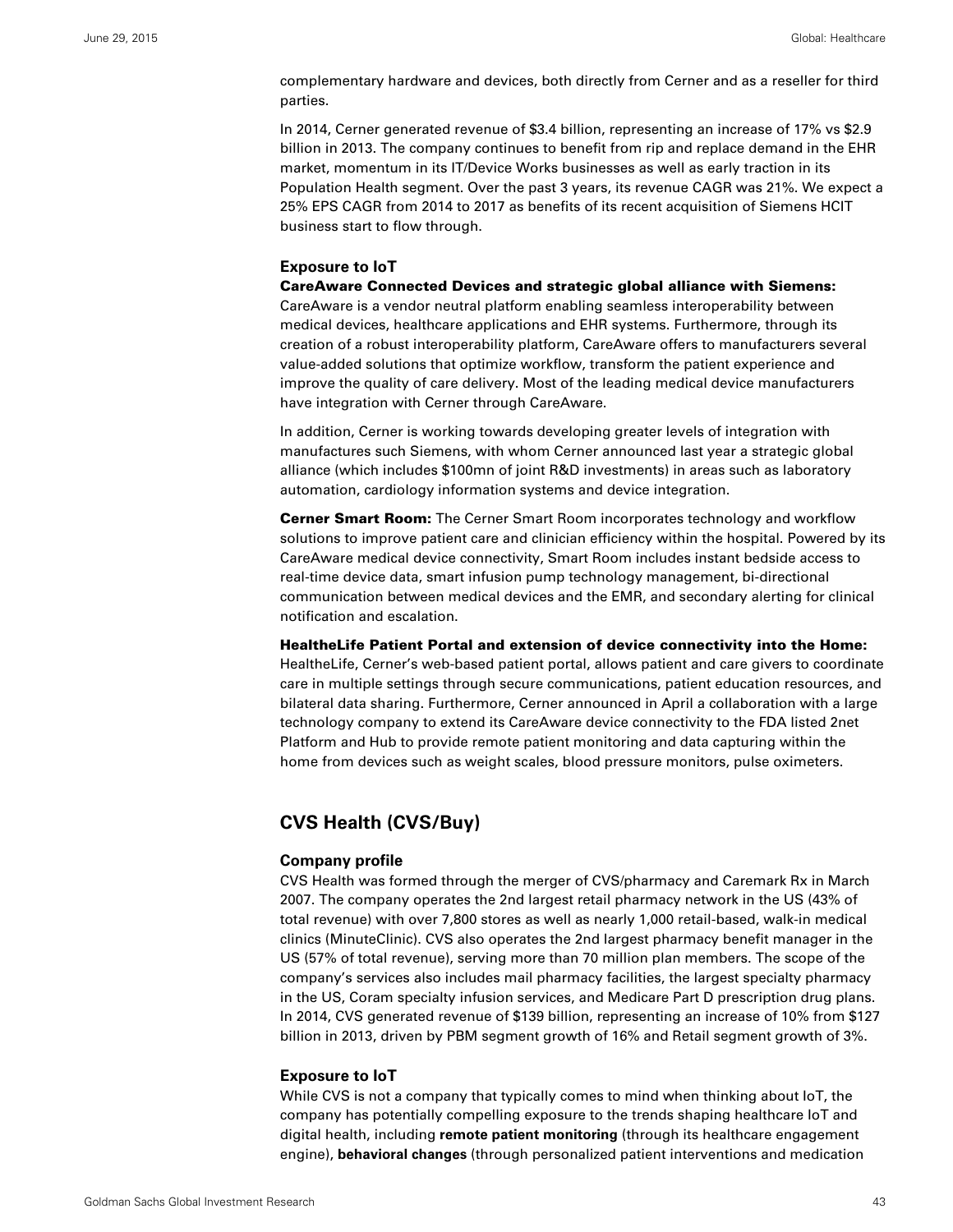adherence management), and **telehealth**, which is in pilot at MinuteClinic in Southern California. While CVS's IoT capabilities are still small in the context of the overall company, the number of patient touch points and breadth of data that CVS has with its 7,800+ retail stores (~20% Rx market share), 70mn PBM members (23% share), and network of provider partnerships (40+) allows for better management of chronically-ill patients and can reduce overall healthcare costs. While this is not a "product story" per se for CVS, we think this offering has already helped distance Caremark from competitors in the market.

**Health engagement engine:** This system helps connect patients, providers, and insurers by compiling data across multiple touch points, including pharmacy patient data, MinuteClinic visits, and EMR/insurance claims data, and uses clinical rules to generate actionable recommendations for pharmacists on how to counsel patients. For example, a patient with hypertension who forgets to refill a script can be notified via text to pick up the medication. The pharmacist will also be notified and can reach out to the patient proactively by phone, and importantly, the physician/provider will be notified through the EMR that this patient could be at risk for poor adherence. Overall, these capabilities increase the potential points of intervention for providers in an effort to avoid costly episodes of care. For example, Caremark's readmission prevention solution drove a 50% reduction in 30-day readmission rates and a 65% reduction in cost per targeted patient, based on a 2014 internal study.

**MinuteClinic:** CVS operated 986 MinuteClinics as of 1Q15 and generated ~\$300 million in revenue in 2014 (0.2% of total). While a small portion of CVS's business currently, the company plans to expand to 1,500 retail-based clinics by 2017 and is expanding the scope of services offered to include more chronic care management to complement a patient's primary care physician. We think these clinics could play an increasingly important role in the patient monitoring and consumer behavior aspects of IoT as they are a convenient, low cost point of care that can feed into a patient's EMR, monitor chronic conditions, and help reshape patient behavior by promoting wellness programs like smoking cessation and weight management.

**Telehealth pilot:** In 2013, CVS began piloting telehealth visits in Southern California that consisted of remote physician consultations based on digitized physical exams. Nurse practitioners at MinuteClinic could take digital images of the ears, throat, and skin as well as sounds of the heart and lungs and transmit this data to remote physicians who would then recommend a treatment plan. In the program's first year, CVS conducted thousands of patient visits via telehealth capabilities and has been pleased with patient satisfaction scores. We think this technology could ultimately enable CVS to expand the scope of services offered at MinuteClinics and at a lower cost of care than a physician office visit.

## **Illumina (ILMN/Neutral)**

#### **Company profile**

Illumina is a Life Science Tools company and the global leader in sequencing-and-array based solutions for genetic analysis. The company designs, manufactures, and commercializes instruments, consumables, and analysis tools aimed at simplifying the process of discovering and delivering genetic information. Today, Illumina's primary customer base consists of genomic research centers, academic institutions, commercial R&D labs, government labs, hospitals, reference labs, and consumer genomics companies. Illumina has also acquired and developed a number of diagnostic testing solutions, which utilize its core sequencing and array based technologies. Additionally, independent companies, hospital and reference labs have also developed testing solutions which utilize Illumina's sequencing hardware and consumables to perform primary analysis of a patient's genetic data. Currently, non-invasive prenatal testing (NIPT) and cancer diagnostics have been the most successful commercial diagnostics products to utilize Illumina's technology.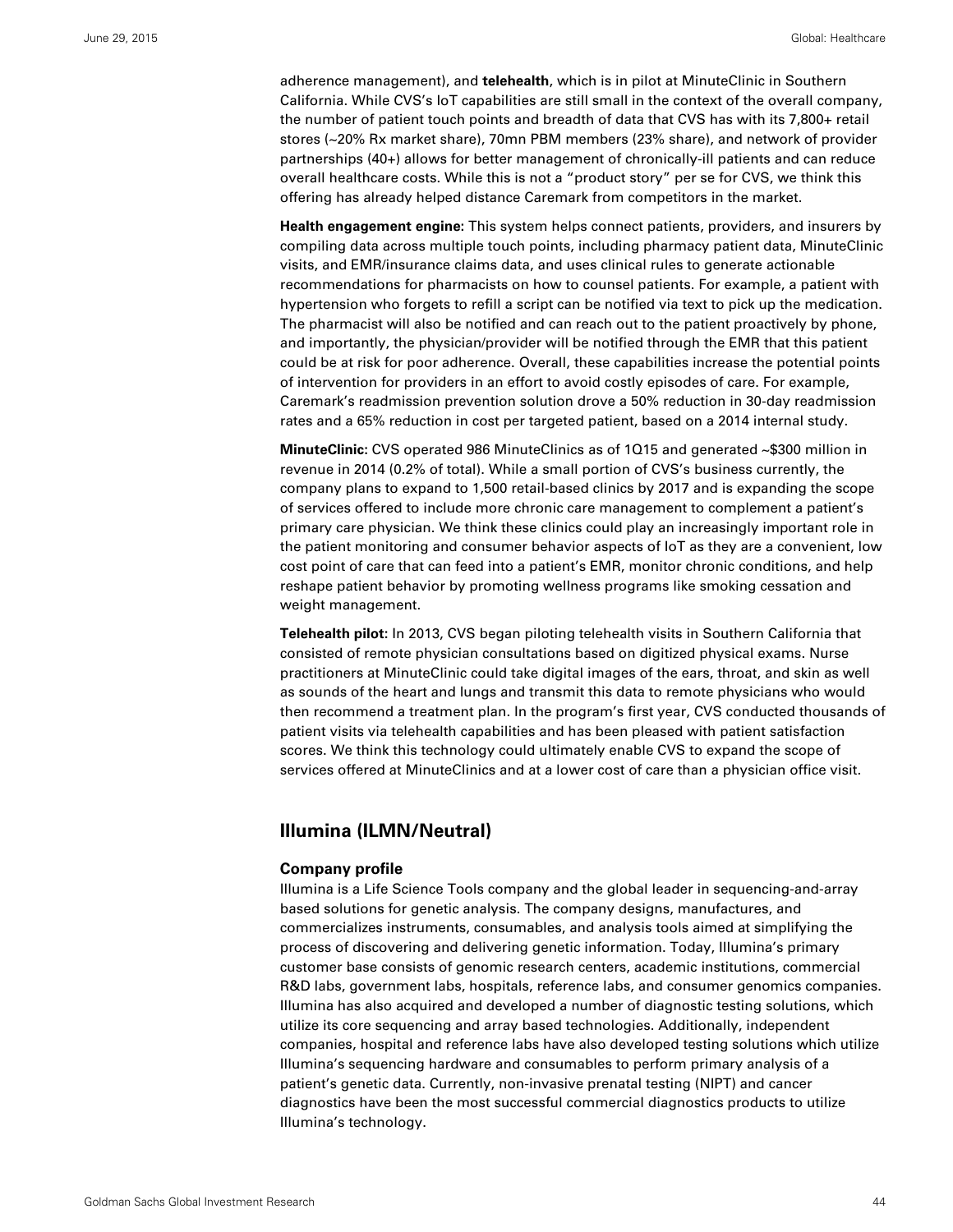In 2015, Illumina generated revenue of \$1.86 billion, representing an increase of 31% vs \$1.42 billion in 2013. Growth can primarily be attributed to strong underlying organic growth, with a modest contribution from its acquisition of Verinata (an NIPT provider) in February 2013. The company has continued to benefit from an increasing demand for sequencing solutions coupled with its strengthening number one market share position, and accordingly has generated a revenue CAGR of 21% from 2011 to 2014. For 2015, consensus estimates call for revenues of \$2.3bn (+21% yoy).

**Exposure to IoT**: DNA sequencing technology is very data intensive as each human genome can generate many gigabytes of data. Additionally, each individual's genome is both (1) unique relative to a population and (2) changes over time, particularly as diseases progress. As a result, Illumina has placed increased focus on IoT related technologies to harness the rapidly growing volumes of genomic data. At the same time, key industry standards have yet to emerge. Consequently, it is difficult to compare genomic data across labs and to share it in a HIPAA compliant fashion. To help address this issue, Illumina is a founding member of the Actionable Genome Consortium (ACG). This group was formed in 2014 with the goal of establishing best practices for biopsies, sample storage/transport, technical performance standards in DNA sequencing, standards for genome analysis, and guidelines for clinical report formatting and content. From a product perspective, we expect this will ultimately translate into smartphone and tablet based apps that deliver standardized genomic data to scientists, physicians, and patients. Over time, this may lead to apps that Illumina could monetize, although plans to this effect have not been detailed by the company. In the meantime, Illumina's existing BaseSpace cloud-based IT infrastructure remains more of a connectivity tool between its installed base of instruments, users, and Illumina.

## **McKesson Corp. (MCK/CL-Buy)**

#### **Company profile**

McKesson is a healthcare services and IT company focusing on pharmaceutical distribution, physician medical-surgical distribution and provider, payer and pharmacy focused IT solutions. Based in San Francisco, California, McKesson supplies more than 25,000 healthcare locations and employs 26,400 people globally. The Technology Solutions segment delivers enterprise-wide clinical, patient care, financial, supply chain and strategic management software solutions, as well as connectivity, outsourcing and other services, including remote hosting and managed services, to healthcare organizations.

In FY15, MCK's technology business (~2% of total sales) generated revenue of \$3.0 billion, down 8% vs \$3.3 billion in FY14 due to a rebalancing of its IT portfolio. Between 2011 and 2014, the segment revenue CAGR was -2%. Though we expect technology sales to continue to decline at a CAGR of -2% from 2014 to 2017 due to softness in its hospital software business and a pending business line sale, the company is seeing solid growth in its connectivity, outsourced services, and value-based care solutions.

#### **Exposure to IoT**

**McKesson Telehealth Advisor:** McKesson Telehealth Advisor disease management monitoring solution helps patients become active participants in their care by answering diagnosis-specific questions and collecting patient data such as weight, vital signs and blood glucose levels through an electronic appliance daily, while receiving targeted patient education about their condition in order to modify behavior for improved outcomes.

**Relay Health Enterprise Patient Portal:** Through McKesson's Relay Health Enterprise Patient Portal, patients can securely communicate with their care team at any time to get answers between visits. Patients can input, track and share data with caregivers, receive reminders about treatment regimens and get answers to clinical care questions from virtually any location, enabling providers to play a meaningful role beyond the point of care.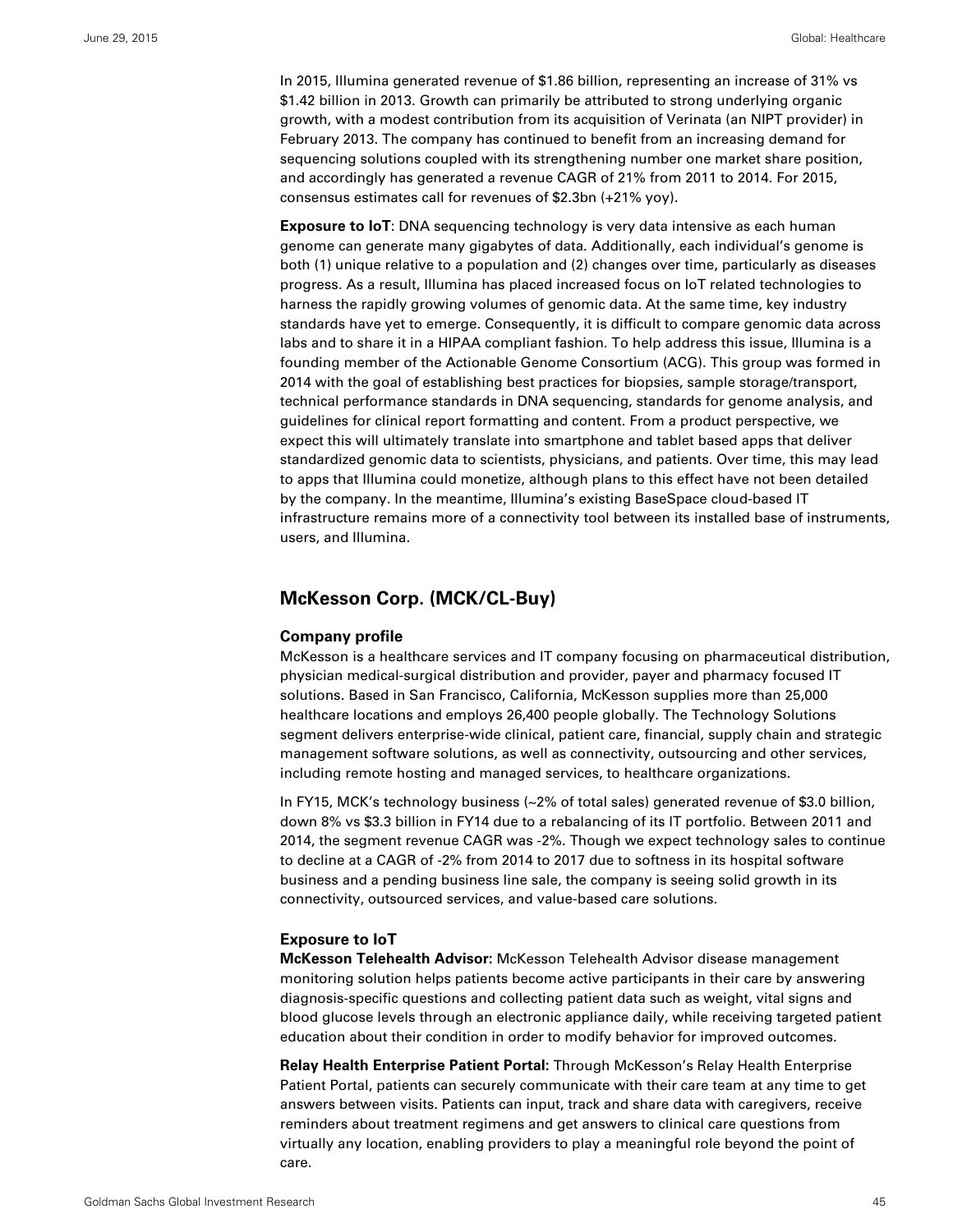## **Medtronic (MDT/Buy)**

#### **Company profile**

Medtronic is the world's largest independent medical device manufacturer with pro forma annualized revenues (including Covidien) of around \$29 billion. The company has four operating segments, including: Cardiac and Vascular Group (CVG, 35% of sales); Restorative Therapies Group (RTG, 25% of sales); Minimally Invasive Therapies Group (MITG, 33% of sales), and Diabetes (7% of sales). FY15 pro forma sales totaled \$20.3 billion, an increase of ~6% on an underlying basis.

### **Exposure to IoT**

**IBM Watson Partnership:** In April 2015, Medtronic and IBM announced that the two companies will collaborate to develop a new generation of personalized diabetes management solutions. By way of background, Medtronic is the global leader in both the insulin pump and continuous glucose monitoring (CGM) markets with annual revenues of \$1.8 billion. The IBM Watson platform allows for the aggregation and analytics of clinical, research, and social data in a secure, cloud-based setting. Conceptually, the Medtronic/IBM partnership is intended to merge the therapeutic value of insulin pumps/CGM with informatics and patient management tools (i.e., integrate data into treatment decisions to improve outcomes). For Medtronic, the commercial opportunity comes from both share gains as well as expanding the penetration of insulin pump and CGM therapy globally. We model Medtronic's Diabetes business to grow at a CAGR of 8% through FY19E (which does not include any incremental benefit resulting from the IBM partnership).

Cardiocom Telehealth Services and Remote Monitoring: In 2013, Medtronic acquired Cardiocom for \$200 million and integrated the business into the CVG group. Cardiocom offers in-home telehealth services that enable healthcare professional to identify symptomatic patients and intervene early to prevent unnecessary hospitalizations. Key therapeutic categories targeted by Cardiocom include: heart failure, COPD, asthma, diabetes, and hypertension. The Cardiocom business model includes three components: (1) telehealth technology (software, hardware, and peripheral devices); (2) remote monitoring capabilities; and (3) an integrated nurse call center. These features allow patients to communicate symptoms and vitals to their healthcare professionals daily via a mobile or fixed line connection. Data are sent within 30 seconds to Cardiocom's support team, and patients are notified of any recommended or required changes in treatment protocols. An example of Cardiocom's impact on disease management comes from heart failure where in one hospital, adoption of the technology reduced annual medical bills by 60%.

## **Philips (PHG.AS/CL-Buy)**

#### **Company profile**

Philips is a diversified health and well-being company with leading positions across healthcare, lifestyle and lighting. The group is headquartered in the Netherlands, employs over 122,000 employees with sales and services in more than 100 countries worldwide. Healthcare business makes up 42% of Philips global sales revenue and over 55% of earnings.

Its healthcare business is divided into four areas: (1) imaging systems (~38%); (2) patient care & clinical informatics (~22%); (3) home healthcare solutions (~14%); and (4) customer services (~26%). Philips's informatics platform-based business is already over €500 million, and the company identifies the accessible market at >€20 billion. Its equipment currently monitors about 6mn people at their homes every day, and its monitors cover over 190 million people per year.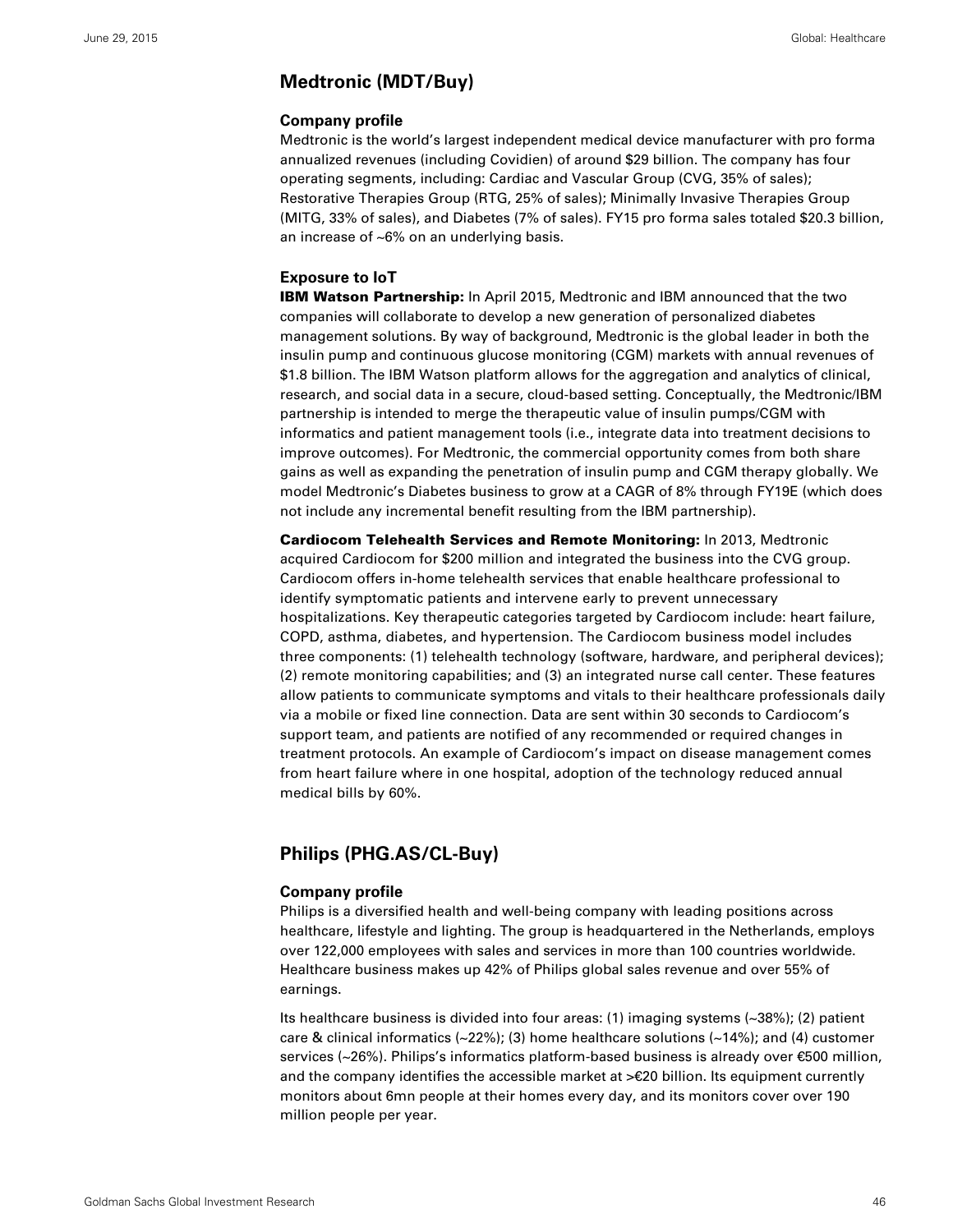#### **Exposure to Healthcare IoT**

Philips is active in the three key areas of Healthcare IoT; below we focus on key examples:

Remote patient monitoring – Philips has partnered with salesforce.com to deliver an open, cloud-based healthcare platform (HealthSuite), leveraging its leading positions in medical technology, clinical applications and clinical informatics and salesforce.com's leadership in enterprise cloud computing, innovation and customer engagement. Patient vital signs can be monitored and tracked through connected devices. Data is sent to the platform and accessed through a mobile app. Providers have real-time access to patient health data, and can make care adjustments and share with specialists. Data is analyzed to show trends and indicate warning signs. Both patient and provider can share information with family or social networks, to help manage overall health in and out of the hospital. Philips has also launched GoSafe, a personal emergency response service with location sensing capabilities.

Behavior modification tools: Philips's ActiveLink is a device in partnership with Weight Watchers that includes a small, simple accelerometer-equipped device as well as an online portal where Weight Watchers members can review their initial activity assessment, set goals, and convert activity into PointsPlus, which can be redeemed for more or different kinds of food. The activity monitoring data also syncs up with other Weight Watchers offerings, including its very popular weight loss app.

**Telehealth**: Philips has developed an "eICU" (electronic intensive care unit) bringing together an array of diagnostic equipment, software, computers and handheld devices to provide an ambulance-to patient bed link (Intellihospital). The eICU monitors patients in different hospitals 24x7 and makes key interventions at the right time – over 2mn ICU stays are followed. Also, Philips has launched in late 2014 two telehealth programs that allow home management of chronic conditions and give clinicians real-time access to health data, such as blood pressure and vital signs, and subjective responses collected via questionnaires – its eCareCoordinator and eCareCompanion. The first provides clinicians with a daily review of patients to support population health management and the second serves as a patient portal to assist with health self-management. The two solutions are said to reduce hospital stays by 36% and emergency department visits by 67%. Another of Philips's most successful applications is a medication dispensing service for elderly people who often forget to take their medication, or take the wrong pills or doses. The device alerts the patient when it is time to take their pills by using a light and voice reminder, and when a patient pushes the button, pre-filled cups with medication are dispensed. It is synced to the user's phone line, so messages are tracked if the person misses a dose, if it is time to refill the medication, or if the power goes out, preventing the device from working.

## **ResMed (RMD.AX/Neutral)**

#### **Company profile**

ResMed is a leading supplier of sleep therapy products and has annual revenues of \$1.6 billion. Its main products are flow generators (constant pressure, automatic pressure and bi-levels), ventilators, and masks and accessories. Its products are primarily indicated for obstructive sleep apnea (OSA) whereby the throat collapses during sleep causing the patient to stop breathing for a short time (until their body recovers to clear the airway). RMD's products counter OSA by pumping air from a flow generator via a mask into a person's mouth, thereby maintaining pressure in the airway. OSA is a relatively widespread condition with ResMed estimating that up to 50 million Americans are affected with symptoms ranging from severe to mild. A person is more likely to suffer from OSA if they are older and/or overweight. ResMed products are prescribed by sleep physicians and supplied through Durable Medical Equipment suppliers (DMEs).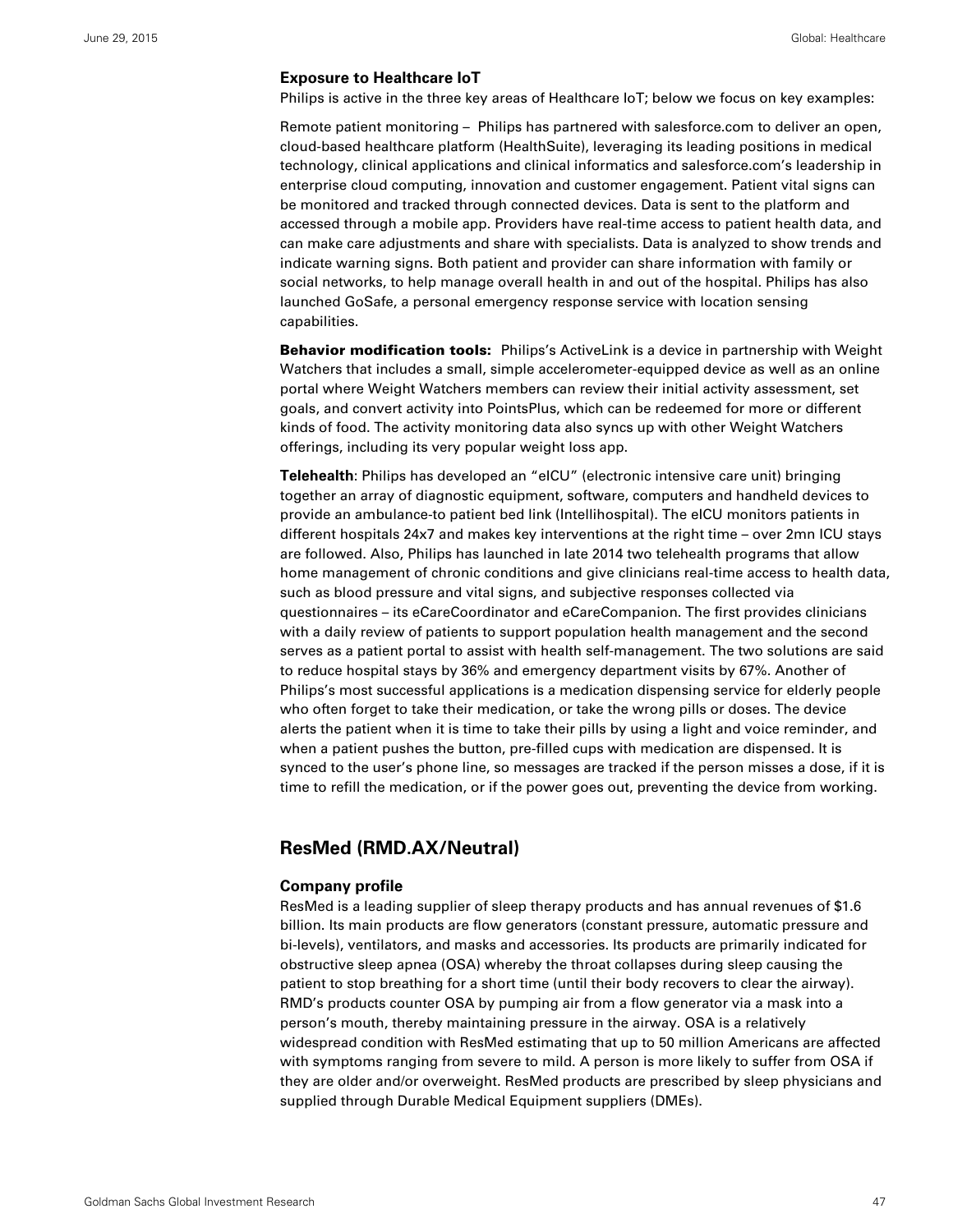#### **Exposure to IoT**

**Remote monitoring:** ResMed has developed a cloud-based system, AirView, that enables DMEs to monitor and manage their OSA patients. RMD has developed this system through a combination of internal R&D and strategic acquisitions. The system stores a patient's diagnostic history, prescription record and treatment information in a common location that can be accessed by both the doctor and the DME. AirView has been rolled out in conjunction with ResMed's latest flow generators, which all have built-in wireless connectivity. This enables the DME (and also the doctor) to remotely monitor patient compliance and also to change the flow generator settings remotely. This should provide better outcomes for patients and more efficient and informed workflow for the DMEs. RMD is hopeful that this remote monitoring feature will provide material savings for the DME and thus help boost or maintain ResMed's market share and product pricing despite a number of emerging competitors with flow generators that are similar except for the IT capability.

Improved customer billing: DMEs who are using the ResMed AirView system can integrate the data provided by AirView into their Brightree billing and business management system. Brightree is a leading provider of cloud-based billing systems for the DME industry.

Patient reporting**:** ResMed has developed a mobile application for patients, myAir, which connects wirelessly with the patient's flow generator to provide feedback on the quality of sleep from night to night. Its purpose is to allow the patient to be more involved in their own treatment.

**S+ device:** In October 2014, ResMed launched S+, which is an in-the-home device that uses bio-motion sensors to measure a consumer's breathing patterns and body movements. The S+ device contains algorithms that interpret the data inputs and assists in providing feedback and making suggestions to the consumer through real-time updates to their phone or tablet. The S+ is compatible with both Apple and Android devices. The S+ has a suggested retail price of \$149.99.

**Nintendo:** In October 2014, Nintendo announced that it would develop a bedside device to monitor a consumer's sleep patterns. This will be the first product in Nintendo's new healthcare division as it seeks to improve the "Quality of Life" for its consumers.

## **Siemens (SIEGn.DE /Buy)**

Siemens is a global conglomerate focusing on the areas of electrification, automation and digitalization for Industry, Energy, Infrastructure and Healthcare. In fiscal 2014, they generated revenues of €71.9 billion from continuing operations, out of which €11.7 billion were related to Healthcare. Siemens is one of the world's largest suppliers of medical imaging, laboratory diagnostics and healthcare IT. Siemens has 43,000 employees worldwide in its Healthcare businesses and is currently in the process of carving out these businesses into separate legal entities to eventually given them future flexibility to better adapt to industry trends, according to the company.

#### **Exposure to Healthcare IoT:**

Siemens has mainly focused on the area of remote patient monitoring within the Healthcare Internet of Things. As a part of a Siemens Performance Plan, hospitals are connected to the Siemens Customer Care Center via Siemens Remote Service for Diagnostics (SRS), an infrastructure for the complete spectrum of remote support. Many services, updates, and even immediate repairs that previously required on-site visits can now be performed remotely. Siemens Healthcare monitors all of the devices that they have recently sold into hospitals. They then have a dashboard that gives Siemens insights into the performance of each of the devices, allowing them to fix a problem before it occurs.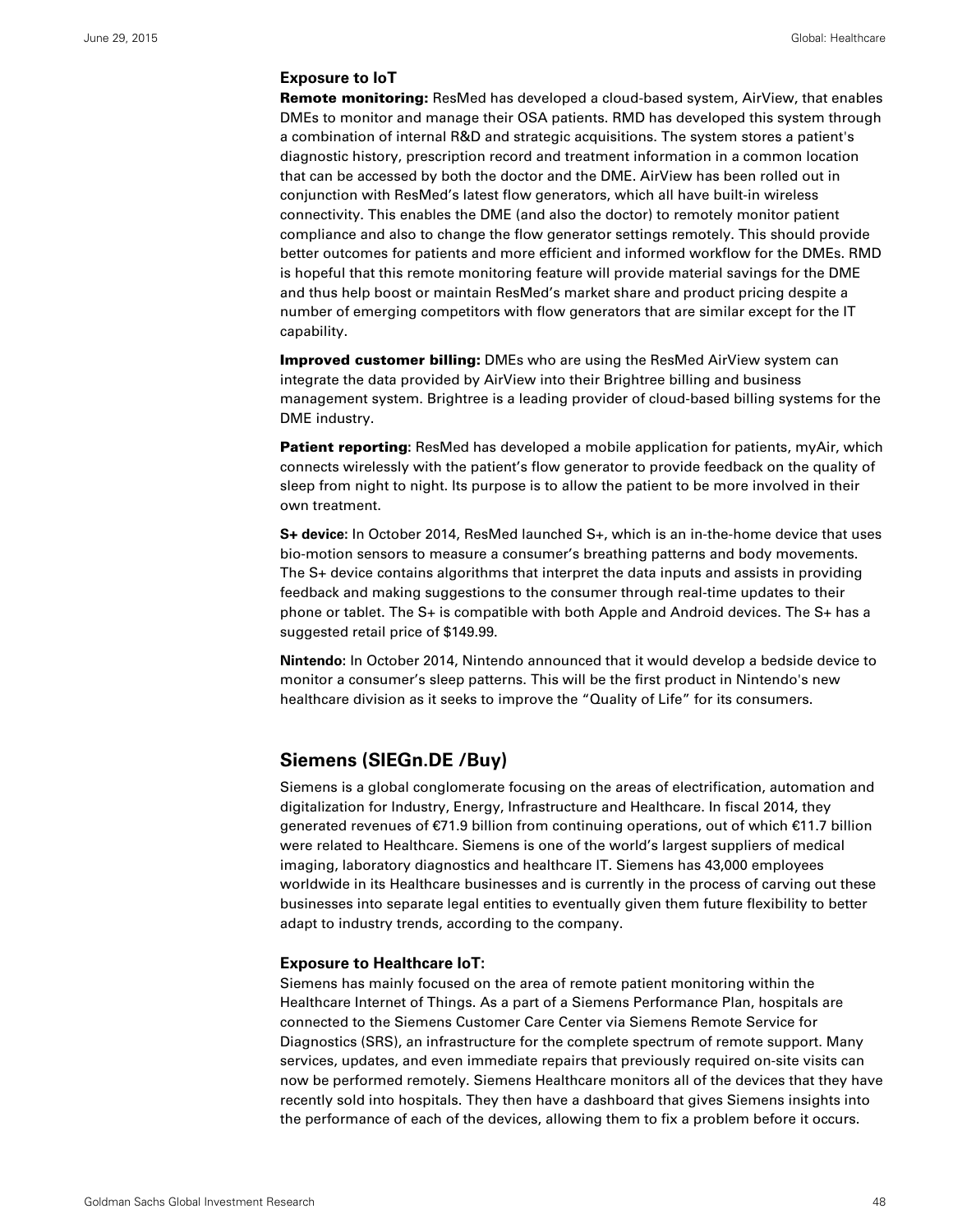## **Walgreens Boots Alliance (WBA/Neutral)**

#### **Company profile**

Walgreens Boots Alliance was formed through the combination of Walgreens, a US retail pharmacy chain with more than 8,200 stores, and AllianceBoots, an international drug wholesaler and health & beauty-led pharmacy retailer, in December 2014. The company operates in three divisions: Retail Pharmacy USA, Retail Pharmacy International, and Pharmaceutical Wholesale. Together, Walgreens Boots Alliance operates in over 25 countries with over 13,100 retail stores (including equity investments) and more than 350 pharmaceutical distribution centers. We expect the combined company to grow to ~\$118 billion in annual revenue by FY16.

### **Exposure to IoT**

Walgreens has assembled a unique portfolio of technology capabilities and third-party partnerships that connect patients to a range of digital health solutions, such as access to doctors via mobile app or financial incentives to encourage healthy behavior. Like CVS, we think Walgreens Boots Alliance could benefit over time from the emergence of healthcare IoT, though its current efforts are still small and appear to be less of a focus than for CVS, which should not be entirely surprising given Walgreens' near-term emphasis on the AllianceBoots integration.

**MDLive adds to telehealth platform:** This service provides 24/7 access via mobile device to board-certified doctors for a range of acute conditions, allowing consumers to conveniently connect with a physician any time for only \$49 per video consultation. The physicians can also e-prescribe medication when appropriate. MDLive rolled out to the Walgreens mobile app for users in CA and MI last year and will be expanded to more markets over time. This service offers convenience by providing immediate access to care, and we see this as a compelling first-line option for consumers seeking diagnosis of their condition.

Walgreens-branded wearable: Also last December, WBA launched a store-brand wearable activity tracker (along the lines of a Fitbit or Jawbone). The device, which is priced at \$79.99, can track sleep, distance, and calories and is integrated with the company's Balance Rewards loyalty program. Customers can earn loyalty program points by tracking/logging certain activities, such as walking, with this device. We think this is an interesting model for driving behavioral changes as customers are rewarded for healthy behavior with loyalty points that can be redeemed in-store, which in turn drives sales for the company.

Walgreens Healthcare Clinics: WBA operates over 400 retail-based clinics in its US stores (it sold a majority stake in its 360+ Take Care worksite clinics in April 2014). Similar to CVS's MinuteClinics, WBA's clinics are playing a larger role in patient monitoring by serving as an additional access point, especially for patients with chronic conditions. Clinics represent a lower cost and more convenient option for consumers, and patient data from the clinics is integrated with pharmacy data in Walgreens Cloud EHR, which helps to improve care coordination and enables pharmacists to identify gaps in care.

Walgreens Health Dashboard: Walgreens' new Health Dashboard is a secure and private health information system that provides customers with personalized information about their prescriptions, allowing them to manage their prescription information online. One feature is PatientsLikeMe, which is a snapshot of how a patient's prescribed medication has impacted other patients on the therapy, including medication side effects.

WebMD partnership: Walgreens Boots Alliance and WebMD partnered to integrate WBA's Balance Rewards for Healthy Choices program into WebMD's Healthy Target health improvement program. The Healthy Target program tracks biometric readings from wearable devices and provides users with tailored, physician-reviewed health tips, along with Balance Rewards loyalty points for healthy behavior. This unique partnership combines remote patient monitoring, health coaching, and financial incentives to motivate consumers to change behavior and adopt healthier lifestyles.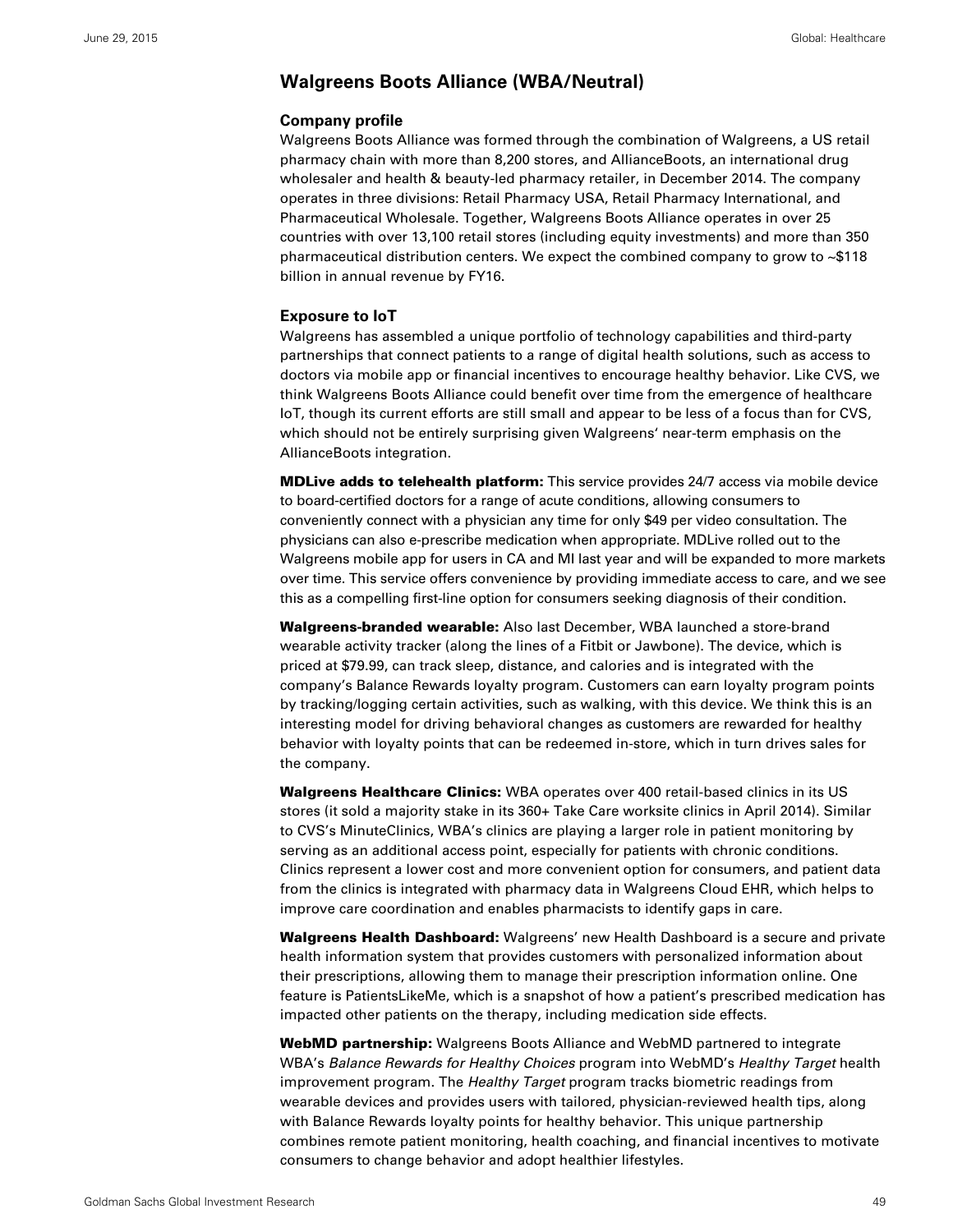## **Rating and pricing information**

Allscripts Healthcare Solutions (N/N, \$14.16), Athenahealth Inc. (N/N, \$115.68), Castlight Health Inc. (N/N, \$8.24), Cerner Corp. (B/N, \$69.11), CVS Health Corp. (B/A, \$105.84), Illumina Inc. (N/N, \$218.06), McKesson Corp. (B/N, \$227.92), Medtronic plc (B/A, \$75.16), Philips (B/N, €23.53), ResMed Inc. (N/N, A\$7.28), Siemens AG (B/N, €95.10) and Walgreens Boots Alliance Inc. (N/A, \$86.77)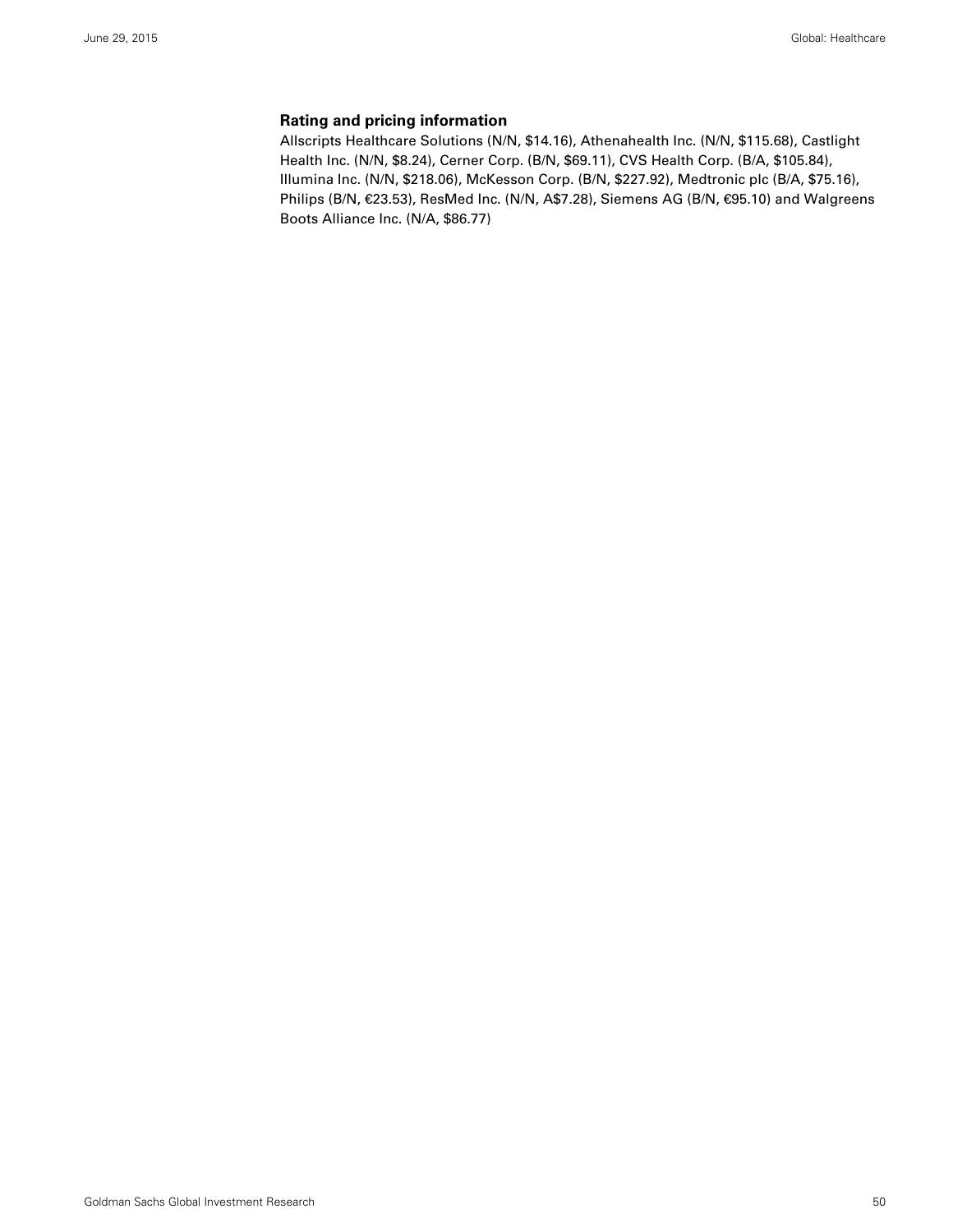## **Disclosure Appendix**

## **Reg AC**

We, David H. Roman, Robert P. Jones, Isaac Ro, Daniela Costa and Ian Abbott, hereby certify that all of the views expressed in this report accurately reflect our personal views about the subject company or companies and its or their securities. We also certify that no part of our compensation was, is or will be, directly or indirectly, related to the specific recommendations or views expressed in this report.

Unless otherwise stated, the individuals listed on the cover page of this report are analysts in Goldman Sachs' Global Investment Research division.

## **Investment Profile**

The Goldman Sachs Investment Profile provides investment context for a security by comparing key attributes of that security to its peer group and market. The four key attributes depicted are: growth, returns, multiple and volatility. Growth, returns and multiple are indexed based on composites of several methodologies to determine the stocks percentile ranking within the region's coverage universe.

The precise calculation of each metric may vary depending on the fiscal year, industry and region but the standard approach is as follows:

Growth is a composite of next year's estimate over current year's estimate, e.g. EPS, EBITDA, Revenue. Return is a year one prospective aggregate of various return on capital measures, e.g. CROCI, ROACE, and ROE. Multiple is a composite of one-year forward valuation ratios, e.g. P/E, dividend yield, EV/FCF, EV/EBITDA, EV/DACF, Price/Book. Volatility is measured as trailing twelve-month volatility adjusted for dividends.

### **Quantum**

Quantum is Goldman Sachs' proprietary database providing access to detailed financial statement histories, forecasts and ratios. It can be used for in-depth analysis of a single company, or to make comparisons between companies in different sectors and markets.

## **GS SUSTAIN**

GS SUSTAIN is a global investment strategy aimed at long-term, long-only performance with a low turnover of ideas. The GS SUSTAIN focus list includes leaders our analysis shows to be well positioned to deliver long term outperformance through sustained competitive advantage and superior returns on capital relative to their global industry peers. Leaders are identified based on quantifiable analysis of three aspects of corporate performance: cash return on cash invested, industry positioning and management quality (the effectiveness of companies' management of the environmental, social and governance issues facing their industry).

## **Disclosures**

### **Coverage group(s) of stocks by primary analyst(s)**

David H. Roman: America-Medical Devices, America-Medical Supplies. Robert P. Jones: America-Dental services and Equipment, America-Drug Chains, America-Healthcare IT, America-Healthcare Services: CROs, America-Healthcare Supply Chain. Isaac Ro: America-Diagnostics, America-Labs and Services, America-Life Science Tools. Daniela Costa: Europe-Machinery & Elec Equip. Ian Abbott: Australia-Healthcare.

America-Dental services and Equipment: Align Technology Inc., Dentsply International Inc., Henry Schein Inc., Patterson Cos., Sirona Dental Systems Inc..

America-Diagnostics: Alere Inc., Cepheid, Exact Sciences Corp., Foundation Medicine Inc., Hologic Inc., Myriad Genetics Inc., Qiagen NV, T2 Biosystems Inc..

America-Drug Chains: CVS Health Corp., Rite Aid Corp., Walgreens Boots Alliance Inc..

America-Healthcare IT: Allscripts Healthcare Solutions, Athenahealth Inc., Castlight Health Inc., Cerner Corp..

America-Healthcare Services: CROs: Charles River Laboratories, ICON Plc, INC Research Holdings, Parexel International Corp., Quintiles Transnational Holdings.

America-Healthcare Supply Chain: AmerisourceBergen Corp., Bright Horizons Family, Brookdale Senior Living Inc., Cardinal Health Inc., Catamaran Corp., Catamaran Corp., Express Scripts Holding, McKesson Corp., Omnicare Inc., Owens & Minor Inc., PharMerica Corp..

America-Labs and Services: Laboratory Corp. of America Holdings, Quest Diagnostics Inc., Stericycle Inc..

America-Life Science Tools: Agilent Technologies, Bruker Corp., Danaher Corp., FEI Co., Illumina Inc., Mettler-Toledo International Inc., Pall Corp., PerkinElmer Inc., Sigma-Aldrich Corp., Thermo Fisher Scientific Inc., VWR Corp., Waters Corp..

America-Medical Devices: Boston Scientific Corp., Edwards Lifesciences Corp., Globus Medical Inc., HeartWare International Inc., Hill-Rom Holdings, Intuitive Surgical Inc., Lumenis Ltd., Medtronic plc, NuVasive Inc., St. Jude Medical Inc., Stryker Corp., Thoratec Corp., Varian Medical Systems Inc., ZELTIQ Aesthetics Inc., Zimmer Holdings.

America-Medical Supplies: Abbott Laboratories, Baxter International Inc., Baxter International Inc., Becton Dickinson & Co., C.R. Bard Inc., Haemonetics Corp., Hospira Inc..

Australia-Healthcare: Ansell, Australian Pharmaceutical Inds., Cochlear Ltd., CSL Ltd., EBOS Group, Fisher & Paykel Healthcare, Healthscope Ltd., Medibank Private Ltd., NIB Holdings, Primary Health Care, Ramsay Health Care, ResMed Inc., Sigma Pharmaceuticals, Sonic Healthcare.

Europe-Machinery & Elec Equip: Aalberts, ABB Ltd., Alfa Laval, Alstom, Andritz AG, Assa Abloy B, Atlas Copco, Fincantieri SpA, FLSmidth & Co. A/S, Geberit Holding, HellermannTyton Group, KION Group, KONE Corp., KUKA, Legrand, Melrose, Metso OYJ, Nexans, NORMA Group, Outotec, Oxford Instruments, Philips, Prysmian, Rational AG, Rotork Plc, Schindler Holding, Schneider Electric, Siemens AG, SKF, Spectris, Wartsila, Weir Group.

#### **Company-specific regulatory disclosures**

Compendium report: please see disclosures at http://www.gs.com/research/hedge.html. Disclosures applicable to the companies included in this compendium can be found in the latest relevant published research

## **Distribution of ratings/investment banking relationships**

Goldman Sachs Investment Research global coverage universe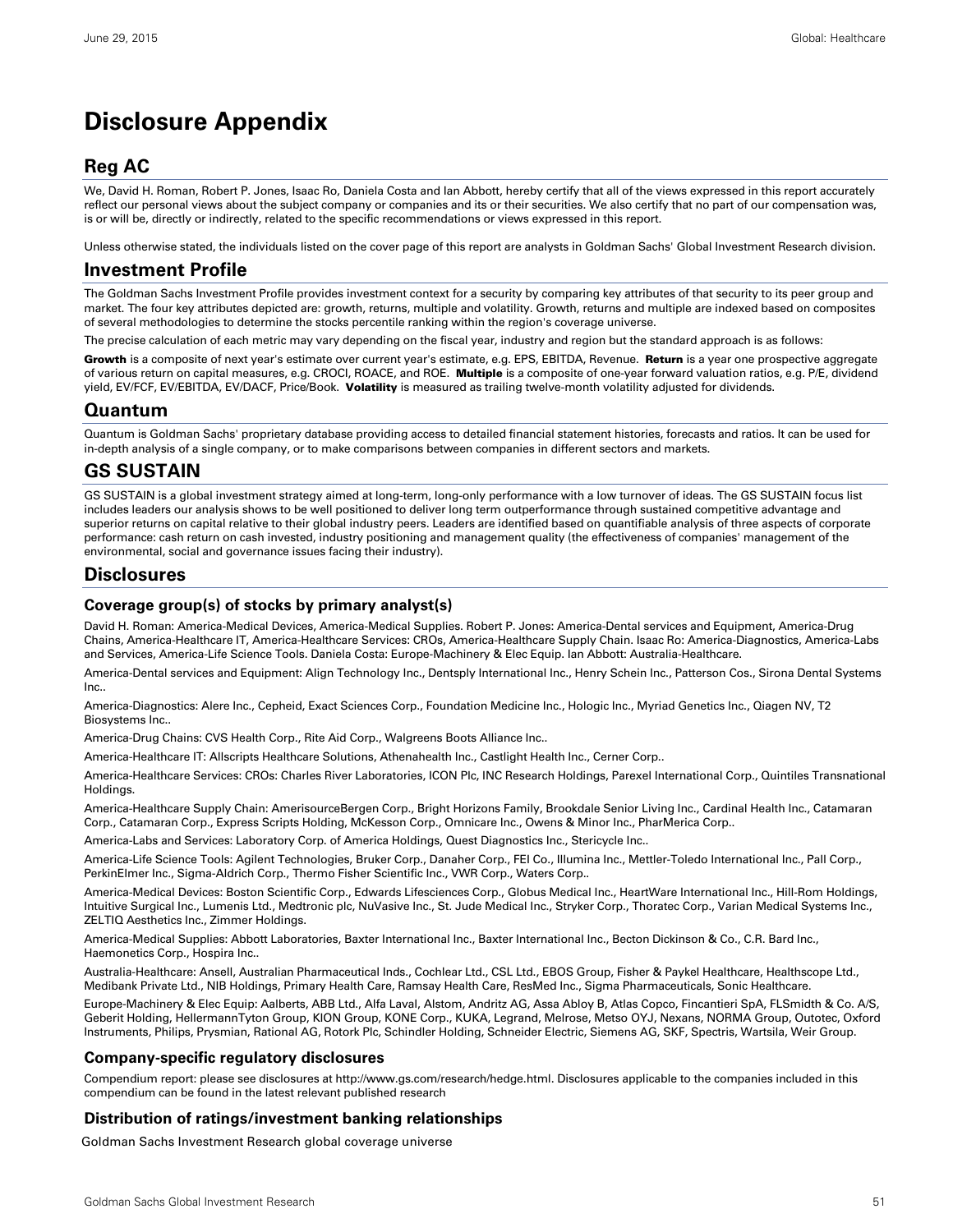|        | <b>Rating Distribution</b> |      |      |     | <b>Investment Banking Relationships</b> |      |
|--------|----------------------------|------|------|-----|-----------------------------------------|------|
|        | Buv                        | Hold | Sell | Buv | Hold                                    | Sell |
| Global | 32%                        | 54%  | 14%  | 46% | 37%                                     | 32%  |

 As of April 1, 2015, Goldman Sachs Global Investment Research had investment ratings on 3,356 equity securities. Goldman Sachs assigns stocks as Buys and Sells on various regional Investment Lists; stocks not so assigned are deemed Neutral. Such assignments equate to Buy, Hold and Sell for the purposes of the above disclosure required by NASD/NYSE rules. See 'Ratings, Coverage groups and views and related definitions' below.

#### **Price target and rating history chart(s)**

Compendium report: please see disclosures at http://www.gs.com/research/hedge.html. Disclosures applicable to the companies included in this compendium can be found in the latest relevant published research

#### **Regulatory disclosures**

#### **Disclosures required by United States laws and regulations**

See company-specific regulatory disclosures above for any of the following disclosures required as to companies referred to in this report: manager or co-manager in a pending transaction; 1% or other ownership; compensation for certain services; types of client relationships; managed/comanaged public offerings in prior periods; directorships; for equity securities, market making and/or specialist role. Goldman Sachs usually makes a market in fixed income securities of issuers discussed in this report and usually deals as a principal in these securities.

The following are additional required disclosures: Ownership and material conflicts of interest: Goldman Sachs policy prohibits its analysts, professionals reporting to analysts and members of their households from owning securities of any company in the analyst's area of coverage. Analyst compensation: Analysts are paid in part based on the profitability of Goldman Sachs, which includes investment banking revenues. Analyst as officer or director: Goldman Sachs policy prohibits its analysts, persons reporting to analysts or members of their households from serving as an officer, director, advisory board member or employee of any company in the analyst's area of coverage. Non-U.S. Analysts: Non-U.S. analysts may not be associated persons of Goldman, Sachs & Co. and therefore may not be subject to NASD Rule 2711/NYSE Rules 472 restrictions on communications with subject company, public appearances and trading securities held by the analysts.

Distribution of ratings: See the distribution of ratings disclosure above. Price chart: See the price chart, with changes of ratings and price targets in prior periods, above, or, if electronic format or if with respect to multiple companies which are the subject of this report, on the Goldman Sachs website at http://www.gs.com/research/hedge.html.

#### **Additional disclosures required under the laws and regulations of jurisdictions other than the United States**

The following disclosures are those required by the jurisdiction indicated, except to the extent already made above pursuant to United States laws and regulations. Australia: Goldman Sachs Australia Pty Ltd and its affiliates are not authorised deposit-taking institutions (as that term is defined in the Banking Act 1959 (Cth)) in Australia and do not provide banking services, nor carry on a banking business, in Australia. This research, and any access to it, is intended only for "wholesale clients" within the meaning of the Australian Corporations Act, unless otherwise agreed by Goldman Sachs. In producing research reports, members of the Global Investment Research Division of Goldman Sachs Australia may attend site visits and other meetings hosted by the issuers the subject of its research reports. In some instances the costs of such site visits or meetings may be met in part or in whole by the issuers concerned if Goldman Sachs Australia considers it is appropriate and reasonable in the specific circumstances relating to the site visit or meeting. Brazil: Disclosure information in relation to CVM Instruction 483 is available at

http://www.gs.com/worldwide/brazil/area/gir/index.html. Where applicable, the Brazil-registered analyst primarily responsible for the content of this research report, as defined in Article 16 of CVM Instruction 483, is the first author named at the beginning of this report, unless indicated otherwise at the end of the text. Canada: Goldman Sachs Canada Inc. is an affiliate of The Goldman Sachs Group Inc. and therefore is included in the company specific disclosures relating to Goldman Sachs (as defined above). Goldman Sachs Canada Inc. has approved of, and agreed to take responsibility for, this research report in Canada if and to the extent that Goldman Sachs Canada Inc. disseminates this research report to its clients. Hong Kong: Further information on the securities of covered companies referred to in this research may be obtained on request from Goldman Sachs (Asia) L.L.C. India: Further information on the subject company or companies referred to in this research may be obtained from Goldman Sachs (India) Securities Private Limited. Goldman Sachs may beneficially own 1% or more of the securities (as such term is defined in clause 2 (h) the Indian Securities Contracts (Regulation) Act, 1956) of the subject company or companies referred to in this research report. Japan: See

below. Korea: Further information on the subject company or companies referred to in this research may be obtained from Goldman Sachs (Asia) L.L.C., Seoul Branch. New Zealand: Goldman Sachs New Zealand Limited and its affiliates are neither "registered banks" nor "deposit takers" (as defined in the Reserve Bank of New Zealand Act 1989) in New Zealand. This research, and any access to it, is intended for "wholesale clients" (as defined in the Financial Advisers Act 2008) unless otherwise agreed by Goldman Sachs. Russia: Research reports distributed in the Russian Federation are not advertising as defined in the Russian legislation, but are information and analysis not having product promotion as their main purpose and do not provide appraisal within the meaning of the Russian legislation on appraisal activity. Singapore: Further information on the covered companies referred to in this research may be obtained from Goldman Sachs (Singapore) Pte. (Company Number:

198602165W). Taiwan: This material is for reference only and must not be reprinted without permission. Investors should carefully consider their own investment risk. Investment results are the responsibility of the individual investor. United Kingdom: Persons who would be categorized as retail clients in the United Kingdom, as such term is defined in the rules of the Financial Conduct Authority, should read this research in conjunction with prior Goldman Sachs research on the covered companies referred to herein and should refer to the risk warnings that have been sent to them by Goldman Sachs International. A copy of these risks warnings, and a glossary of certain financial terms used in this report, are available from Goldman Sachs International on request.

European Union: Disclosure information in relation to Article 4 (1) (d) and Article 6 (2) of the European Commission Directive 2003/126/EC is available at http://www.gs.com/disclosures/europeanpolicy.html which states the European Policy for Managing Conflicts of Interest in Connection with Investment Research.

Japan: Goldman Sachs Japan Co., Ltd. is a Financial Instrument Dealer registered with the Kanto Financial Bureau under registration number Kinsho 69, and a member of Japan Securities Dealers Association, Financial Futures Association of Japan and Type II Financial Instruments Firms Association. Sales and purchase of equities are subject to commission pre-determined with clients plus consumption tax. See company-specific disclosures as to any applicable disclosures required by Japanese stock exchanges, the Japanese Securities Dealers Association or the Japanese Securities Finance Company.

#### **Ratings, coverage groups and views and related definitions**

Buy (B), Neutral (N), Sell (S) -Analysts recommend stocks as Buys or Sells for inclusion on various regional Investment Lists. Being assigned a Buy or Sell on an Investment List is determined by a stock's return potential relative to its coverage group as described below. Any stock not assigned as a Buy or a Sell on an Investment List is deemed Neutral. Each regional Investment Review Committee manages various regional Investment Lists to a global guideline of 25%-35% of stocks as Buy and 10%-15% of stocks as Sell; however, the distribution of Buys and Sells in any particular coverage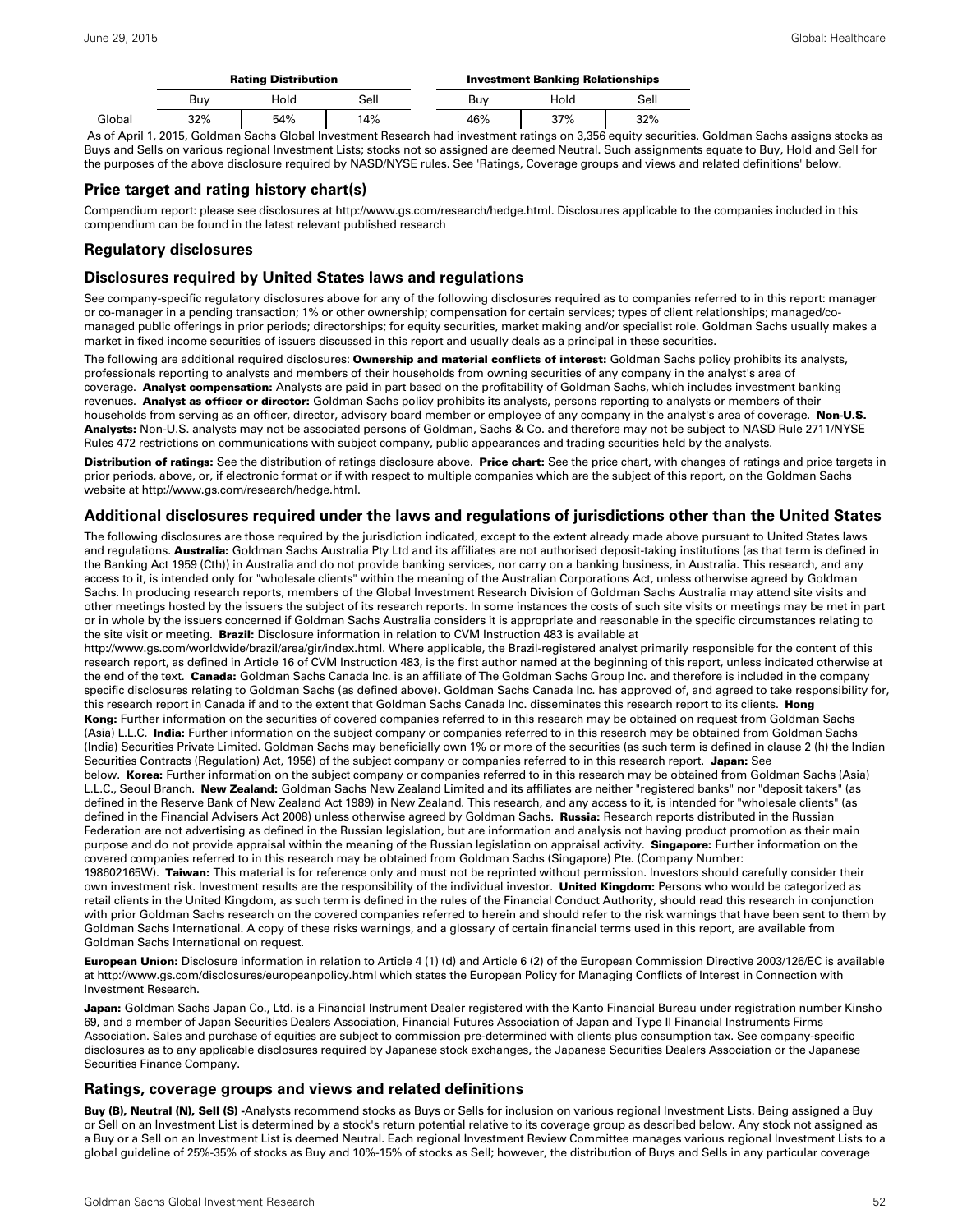group may vary as determined by the regional Investment Review Committee. Regional Conviction Buy and Sell lists represent investment recommendations focused on either the size of the potential return or the likelihood of the realization of the return.

Return potential represents the price differential between the current share price and the price target expected during the time horizon associated with the price target. Price targets are required for all covered stocks. The return potential, price target and associated time horizon are stated in each report adding or reiterating an Investment List membership.

Coverage groups and views: A list of all stocks in each coverage group is available by primary analyst, stock and coverage group at http://www.gs.com/research/hedge.html. The analyst assigns one of the following coverage views which represents the analyst's investment outlook on the coverage group relative to the group's historical fundamentals and/or valuation. Attractive (A). The investment outlook over the following 12 months is favorable relative to the coverage group's historical fundamentals and/or valuation. Neutral (N). The investment outlook over the following 12 months is neutral relative to the coverage group's historical fundamentals and/or valuation. Cautious (C). The investment outlook over the following 12 months is unfavorable relative to the coverage group's historical fundamentals and/or valuation.

Not Rated (NR). The investment rating and target price have been removed pursuant to Goldman Sachs policy when Goldman Sachs is acting in an advisory capacity in a merger or strategic transaction involving this company and in certain other circumstances. Rating Suspended (RS). Goldman Sachs Research has suspended the investment rating and price target for this stock, because there is not a sufficient fundamental basis for determining, or there are legal, regulatory or policy constraints around publishing, an investment rating or target. The previous investment rating and price target, if any, are no longer in effect for this stock and should not be relied upon. Coverage Suspended (CS). Goldman Sachs has suspended coverage of this company. Not Covered (NC). Goldman Sachs does not cover this company. Not Available or Not Applicable (NA). The information is not available for display or is not applicable. Not Meaningful (NM). The information is not meaningful and is therefore excluded.

#### **Global product; distributing entities**

The Global Investment Research Division of Goldman Sachs produces and distributes research products for clients of Goldman Sachs on a global basis. Analysts based in Goldman Sachs offices around the world produce equity research on industries and companies, and research on macroeconomics, currencies, commodities and portfolio strategy. This research is disseminated in Australia by Goldman Sachs Australia Pty Ltd (ABN 21 006 797 897); in Brazil by Goldman Sachs do Brasil Corretora de Títulos e Valores Mobiliários S.A.; in Canada by either Goldman Sachs Canada Inc. or Goldman, Sachs & Co.; in Hong Kong by Goldman Sachs (Asia) L.L.C.; in India by Goldman Sachs (India) Securities Private Ltd.; in Japan by Goldman Sachs Japan Co., Ltd.; in the Republic of Korea by Goldman Sachs (Asia) L.L.C., Seoul Branch; in New Zealand by Goldman Sachs New Zealand Limited; in Russia by OOO Goldman Sachs; in Singapore by Goldman Sachs (Singapore) Pte. (Company Number: 198602165W); and in the United States of America by Goldman, Sachs & Co. Goldman Sachs International has approved this research in connection with its distribution in the United Kingdom and European Union.

European Union: Goldman Sachs International authorised by the Prudential Regulation Authority and regulated by the Financial Conduct Authority and the Prudential Regulation Authority, has approved this research in connection with its distribution in the European Union and United Kingdom; Goldman Sachs AG and Goldman Sachs International Zweigniederlassung Frankfurt, regulated by the Bundesanstalt für Finanzdienstleistungsaufsicht, may also distribute research in Germany.

#### **General disclosures**

This research is for our clients only. Other than disclosures relating to Goldman Sachs, this research is based on current public information that we consider reliable, but we do not represent it is accurate or complete, and it should not be relied on as such. We seek to update our research as appropriate, but various regulations may prevent us from doing so. Other than certain industry reports published on a periodic basis, the large majority of reports are published at irregular intervals as appropriate in the analyst's judgment.

Goldman Sachs conducts a global full-service, integrated investment banking, investment management, and brokerage business. We have investment banking and other business relationships with a substantial percentage of the companies covered by our Global Investment Research Division. Goldman, Sachs & Co., the United States broker dealer, is a member of SIPC (http://www.sipc.org).

Our salespeople, traders, and other professionals may provide oral or written market commentary or trading strategies to our clients and our proprietary trading desks that reflect opinions that are contrary to the opinions expressed in this research. Our asset management area, our proprietary trading desks and investing businesses may make investment decisions that are inconsistent with the recommendations or views expressed in this research.

The analysts named in this report may have from time to time discussed with our clients, including Goldman Sachs salespersons and traders, or may discuss in this report, trading strategies that reference catalysts or events that may have a near-term impact on the market price of the equity securities discussed in this report, which impact may be directionally counter to the analyst's published price target expectations for such stocks. Any such trading strategies are distinct from and do not affect the analyst's fundamental equity rating for such stocks, which rating reflects a stock's return potential relative to its coverage group as described herein.

We and our affiliates, officers, directors, and employees, excluding equity and credit analysts, will from time to time have long or short positions in, act as principal in, and buy or sell, the securities or derivatives, if any, referred to in this research.

The views attributed to third party presenters at Goldman Sachs arranged conferences, including individuals from other parts of Goldman Sachs, do not necessarily reflect those of Global Investment Research and are not an official view of Goldman Sachs.

Any third party referenced herein, including any salespeople, traders and other professionals or members of their household, may have positions in the products mentioned that are inconsistent with the views expressed by analysts named in this report.

This research is not an offer to sell or the solicitation of an offer to buy any security in any jurisdiction where such an offer or solicitation would be illegal. It does not constitute a personal recommendation or take into account the particular investment objectives, financial situations, or needs of individual clients. Clients should consider whether any advice or recommendation in this research is suitable for their particular circumstances and, if appropriate, seek professional advice, including tax advice. The price and value of investments referred to in this research and the income from them may fluctuate. Past performance is not a guide to future performance, future returns are not guaranteed, and a loss of original capital may occur. Fluctuations in exchange rates could have adverse effects on the value or price of, or income derived from, certain investments.

Certain transactions, including those involving futures, options, and other derivatives, give rise to substantial risk and are not suitable for all investors. Investors should review current options disclosure documents which are available from Goldman Sachs sales representatives or at http://www.theocc.com/about/publications/character-risks.jsp. Transaction costs may be significant in option strategies calling for multiple purchase

and sales of options such as spreads. Supporting documentation will be supplied upon request.

All research reports are disseminated and available to all clients simultaneously through electronic publication to our internal client websites. Not all research content is redistributed to our clients or available to third-party aggregators, nor is Goldman Sachs responsible for the redistribution of our research by third party aggregators. For research, models or other data available on a particular security, please contact your sales representative or go to http://360.gs.com.

Disclosure information is also available at http://www.gs.com/research/hedge.html or from Research Compliance, 200 West Street, New York, NY 10282.